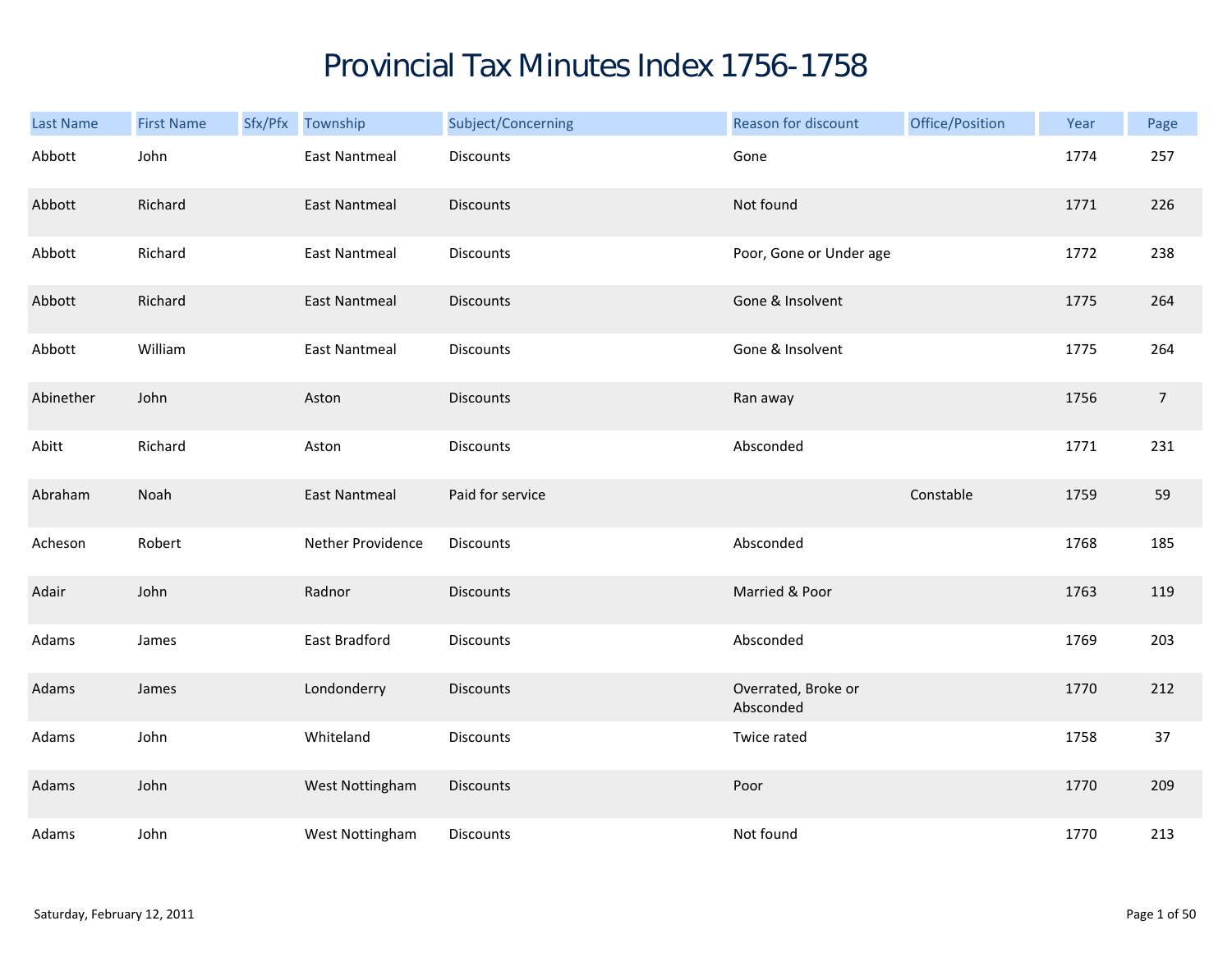| Last Name | <b>First Name</b> | Sfx/Pfx | Township         | Subject/Concerning | Reason for discount | Office/Position          | Year | Page |
|-----------|-------------------|---------|------------------|--------------------|---------------------|--------------------------|------|------|
| Adams     | Joseph            |         | Aston            | <b>Discounts</b>   | Gone                |                          | 1769 | 201  |
| Adams     | Martin            |         | Kennett          | Paid for service   |                     | Constable                | 1759 | 58   |
| Adams     | William           |         | West Fallowfield | Paid for service   |                     | Township Assessor        | 1766 | 151  |
| Adams     | William           |         | West Fallowfield | Paid for service   |                     | Township Assessor        | 1772 | 232  |
| Adams     | William           |         | West Fallowfield | Paid for service   |                     | <b>Township Assessor</b> | 1773 | 244  |
| Adams     | William           |         | West Fallowfield | Paid for service   |                     | Township Assessor        | 1774 | 254  |
| Adams     | William           |         | West Fallowfield | Paid for service   |                     | Township Assessor        | 1775 | 261  |
| Adkinson  | Elisha            |         | Concord          | Discounts          |                     |                          | 1775 | 266  |
| Agnew     | William           |         | East Marlborough | Discounts          | Absconded           |                          | 1778 | 282  |
| Airs      | Robert            |         | Bethel           | <b>Discounts</b>   | Not free 6 months   |                          | 1759 | 57   |
| Aken      | Allen             |         | Londonderry      | <b>Discounts</b>   | Paid in New London  |                          | 1761 | 96   |
| Aken      | Allen             |         | Londonderry      | Discounts          | Absconded           |                          | 1763 | 119  |
| Akin      | Allen             |         | Londonderry      | Discounts          | Not found           |                          | 1762 | 106  |
| Akin      | Allen             |         | Londonderry      | <b>Discounts</b>   | Absconded           |                          | 1764 | 133  |
| Akins     | James             |         | West Nottingham  | <b>Discounts</b>   | Overrated           |                          | 1766 | 159  |
| Akins     | Samuel            |         | London Britain   | Discounts          | Poor                |                          | 1770 | 216  |
| Alcott    | Thomas            |         |                  | <b>Discounts</b>   | Poor                |                          | 1761 | 92   |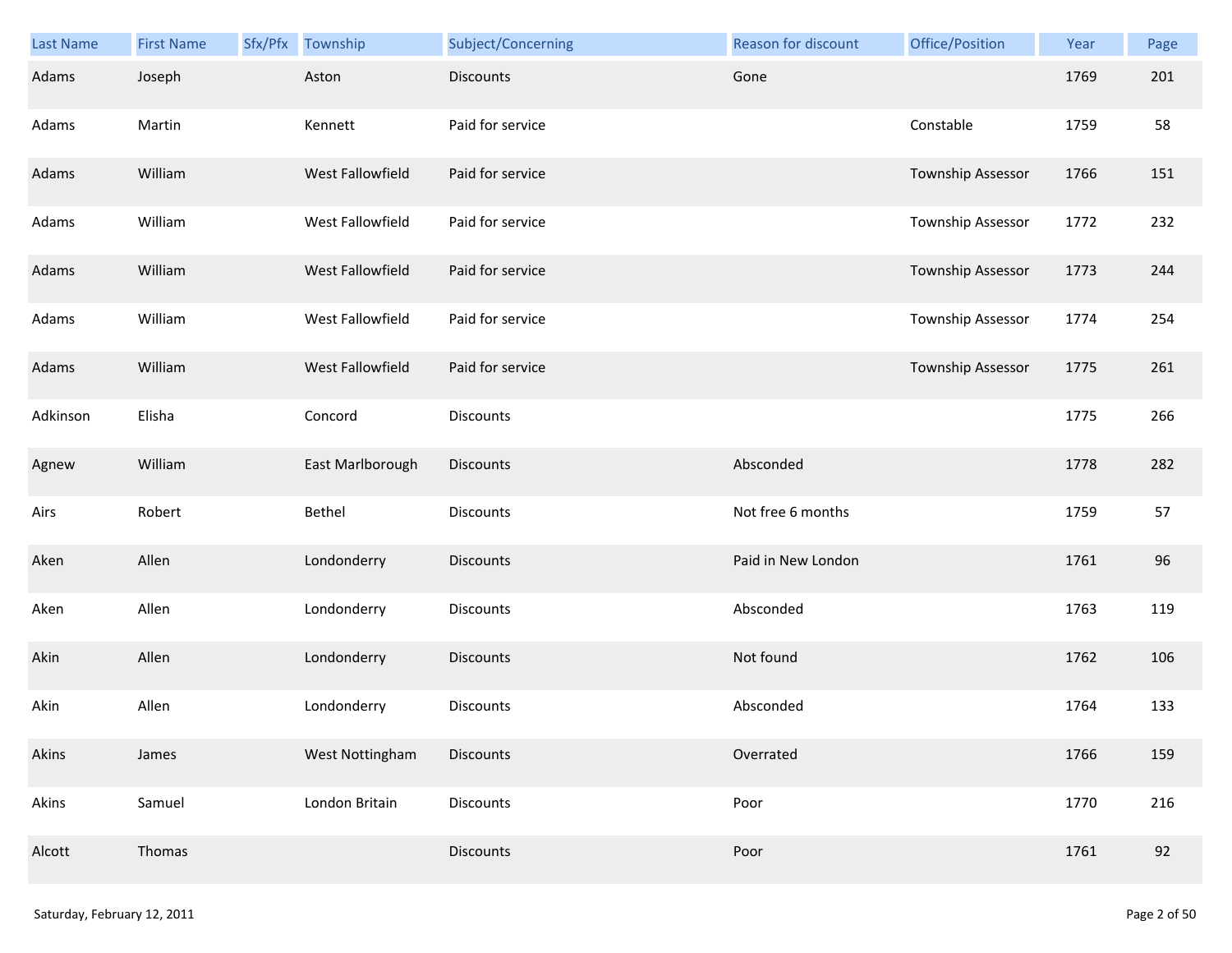| <b>Last Name</b> | <b>First Name</b> | Sfx/Pfx | Township             | Subject/Concerning              | Reason for discount   | Office/Position   | Year | Page             |
|------------------|-------------------|---------|----------------------|---------------------------------|-----------------------|-------------------|------|------------------|
| Alder            | John              |         | Pikeland             | <b>Discounts</b>                |                       |                   | 1774 | 257              |
| Alexander        | David             |         | Newtown              | <b>Discounts</b>                | Under age             |                   | 1771 | 223              |
| Alexander        | David             |         | Marple               | Discounts                       | Paid elsewhere        |                   | 1773 | 246              |
| Alexander        | Francis           |         | <b>West Nantmeal</b> | <b>Discounts</b>                | Overrated             |                   | 1758 | 44               |
| Alexander        | Jacob             |         | <b>West Nantmeal</b> | Discounts                       | Twice rated           |                   | 1768 | 182              |
| Alexander        | James             |         | London Britain       | <b>Discounts</b>                | Not found             |                   | 1756 | $\overline{7}$   |
| Alexander        | James             |         | West Nottingham      | <b>Discounts</b>                | Fled from the Indians |                   | 1757 | 27               |
| Alexander        | James             |         | London Britain       | <b>Discounts</b>                | Twice rated           |                   | 1757 | 27               |
| Alexander        | James             |         | East Nottingham      | <b>Discounts</b>                |                       |                   | 1765 | 139              |
| Alexander        | John              |         | West Nottingham      | <b>Discounts</b>                | Overrated             |                   | 1769 | 201              |
| Alexander        | Samuel            |         | Kennett              | Neglected or refused to pay tax |                       |                   | 1757 | $\boldsymbol{9}$ |
| Alexander        | William           |         | New London           | <b>Discounts</b>                | Poor                  |                   | 1757 | 19               |
| Alexander        | William           |         | <b>West Nantmeal</b> |                                 |                       | Township Assessor | 1760 | 84               |
| Alexander        | William           |         | London Britain       | Paid for service                |                       | Township Assessor | 1761 | 96               |
| Alexander        | William           |         | London Britain       | Discounts                       | Over the line         |                   | 1770 | 216              |
| Alford           | Thomas            |         | <b>West Nantmeal</b> | Paid for service                |                       | Constable         | 1759 | 58               |
| Allen            | Isaac             |         | East Marlborough     | Paid for service                |                       | Township Assessor | 1759 | 68               |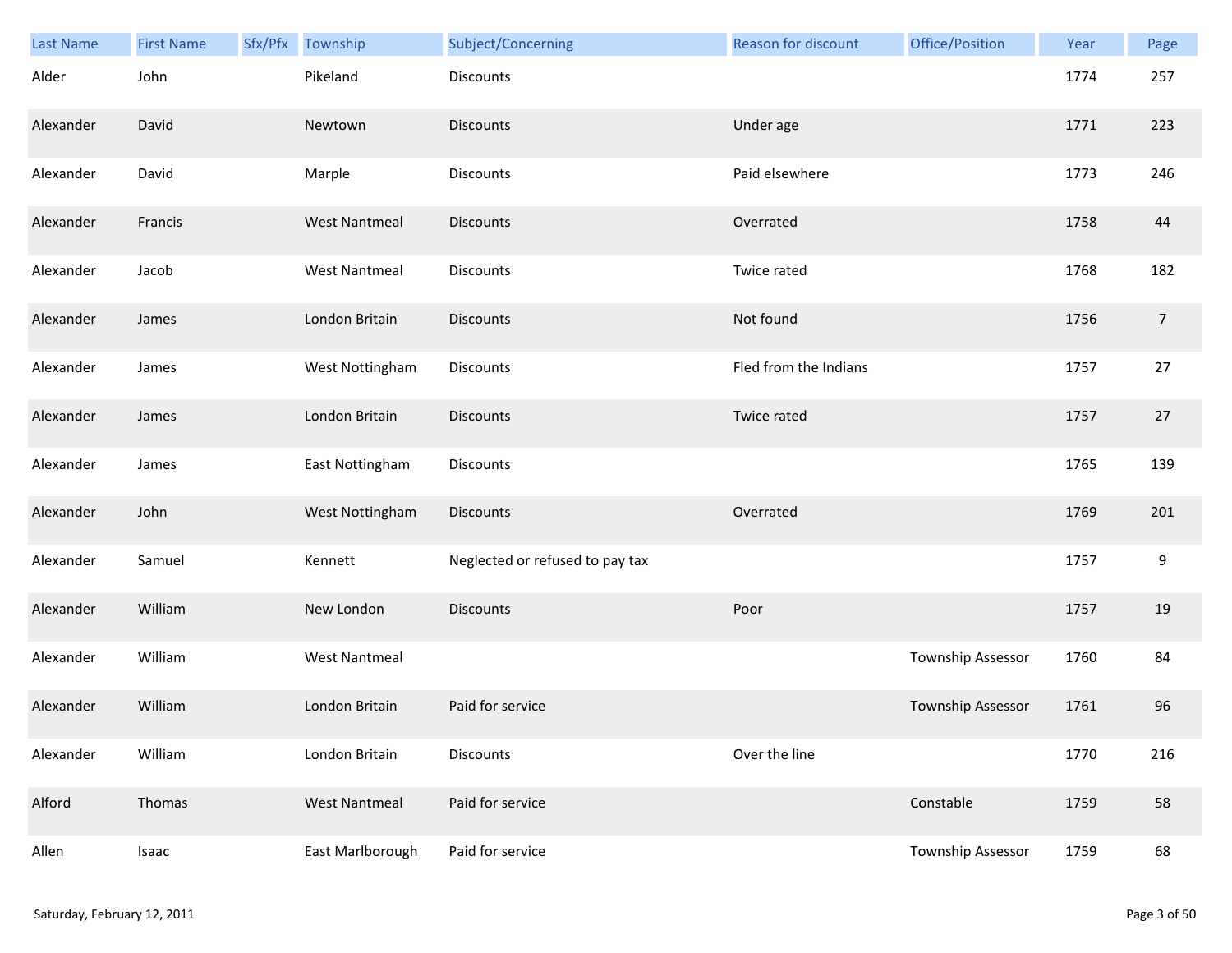| Last Name | <b>First Name</b> | Sfx/Pfx | Township             | Subject/Concerning              | Reason for discount               | Office/Position        | Year | Page             |
|-----------|-------------------|---------|----------------------|---------------------------------|-----------------------------------|------------------------|------|------------------|
| Allen     | Isaac             |         | New Garden           | Turned in duplicate             |                                   |                        | 1776 | 274              |
| Allen     | James             |         | West Nottingham      | Neglected or refused to pay tax |                                   |                        | 1757 | $\boldsymbol{9}$ |
| Allen     | James             |         | Oxford               | <b>Discounts</b>                |                                   |                        | 1770 | 214              |
| Allen     | James             |         | East Marlborough     | Paid for service                |                                   | Township Assessor      | 1771 | 218              |
| Allen     | John              |         | West Marlborough     | <b>Discounts</b>                | Paid in London Grove              |                        | 1758 | 45               |
| Allen     | John              |         | London Grove         | <b>Discounts</b>                | Overrated                         |                        | 1770 | 210              |
| Allen     | John              |         | Aston                | <b>Discounts</b>                | Lunatic                           |                        | 1770 | 215              |
| Allen     | Robert            |         | Lower Darby          | Discounts                       | Dead, Enlisted &/or Poor          |                        | 1777 | 278              |
| Allen     | Thomas            |         | East Nottingham      | <b>Discounts</b>                | Not found                         |                        | 1758 | 47               |
| Allen     | William           |         | <b>West Nantmeal</b> | Discounts                       | Fled from the back<br>settlements |                        | 1757 | 15               |
| Allen     | William           |         |                      | Present at meeting              |                                   | <b>County Assessor</b> | 1757 | 24               |
| Allen     | William           |         |                      | Present at meeting              |                                   | <b>County Assessor</b> | 1757 | 27               |
| Allen     | William           |         | <b>West Nantmeal</b> | <b>Discounts</b>                | Overrated                         |                        | 1757 | $30\,$           |
| Allen     | William           |         |                      | Present at meeting              |                                   | <b>County Assessor</b> | 1757 | 31               |
| Allen     | William           |         |                      | Present at meeting              |                                   | <b>County Assessor</b> | 1758 | 32               |
| Allen     | William           |         |                      | Present at meeting              |                                   | <b>County Assessor</b> | 1758 | 33               |
| Allen     | William           |         |                      | Present at meeting              |                                   | <b>County Assessor</b> | 1758 | 35               |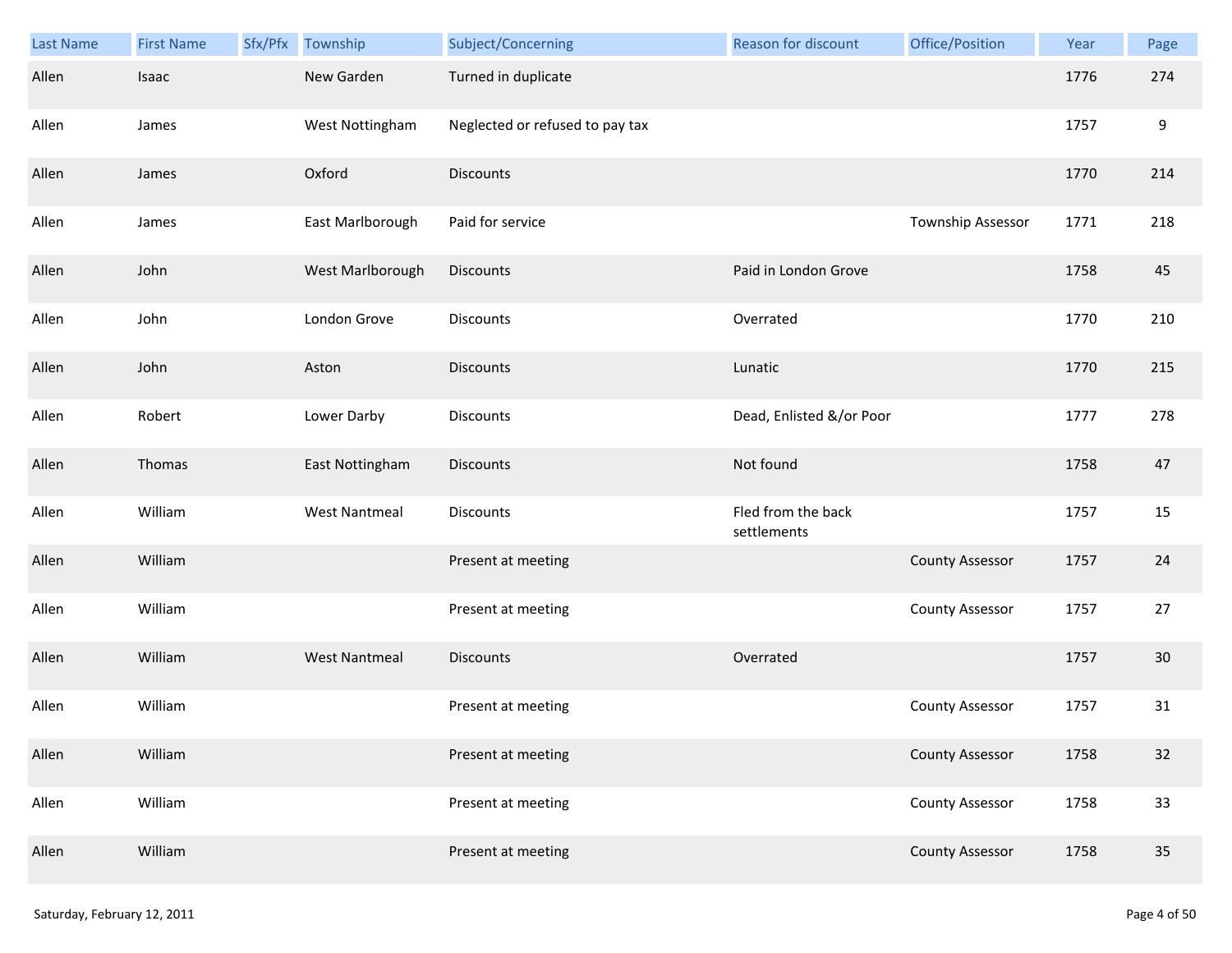| <b>Last Name</b> | <b>First Name</b> | Sfx/Pfx Township     | Subject/Concerning                     | Reason for discount | Office/Position        | Year | Page |
|------------------|-------------------|----------------------|----------------------------------------|---------------------|------------------------|------|------|
| Allen            | William           |                      | Present at meeting                     |                     | <b>County Assessor</b> | 1758 | 36   |
| Allen            | William           |                      | Present at meeting                     |                     | <b>County Assessor</b> | 1758 | 37   |
| Allen            | William           |                      | Present at meeting                     |                     | <b>County Assessor</b> | 1758 | 39   |
| Allen            | William           |                      | Present at meeting                     |                     | <b>County Assessor</b> | 1758 | 40   |
| Allen            | William           |                      | Present at meeting                     |                     | <b>County Assessor</b> | 1758 | 41   |
| Allen            | William           |                      | Present at meeting                     |                     | <b>County Assessor</b> | 1758 | 43   |
| Allen            | William           |                      | Paid for service                       |                     | Commissioner           | 1758 | 44   |
| Allen            | William           |                      | Present at meeting                     |                     | <b>County Assessor</b> | 1758 | 45   |
| Allen            | William           |                      | Present at meeting                     |                     | <b>County Assessor</b> | 1758 | 47   |
| Allen            | William           | <b>West Nantmeal</b> | Discounts                              | Poor                |                        | 1758 | 48   |
| Allen            | William           |                      | Present at meeting                     |                     | <b>County Assessor</b> | 1758 | 49   |
| Allen            | William           |                      | Present at meeting                     |                     | <b>County Assessor</b> | 1758 | 50   |
| Allen            | William           |                      | Chosen to be assessor for ensuing year |                     | <b>County Assessor</b> | 1758 | 51   |
| Allen            | William           |                      | Present at meeting                     |                     | <b>County Assessor</b> | 1758 | 52   |
| Allen            | William           |                      | Present at meeting                     |                     | County Assessor        | 1758 | 53   |
| Allen            | William           |                      | Present at meeting                     |                     | <b>County Assessor</b> | 1759 | 56   |
| Allen            | William           |                      | Present at meeting                     |                     | <b>County Assessor</b> | 1759 | 58   |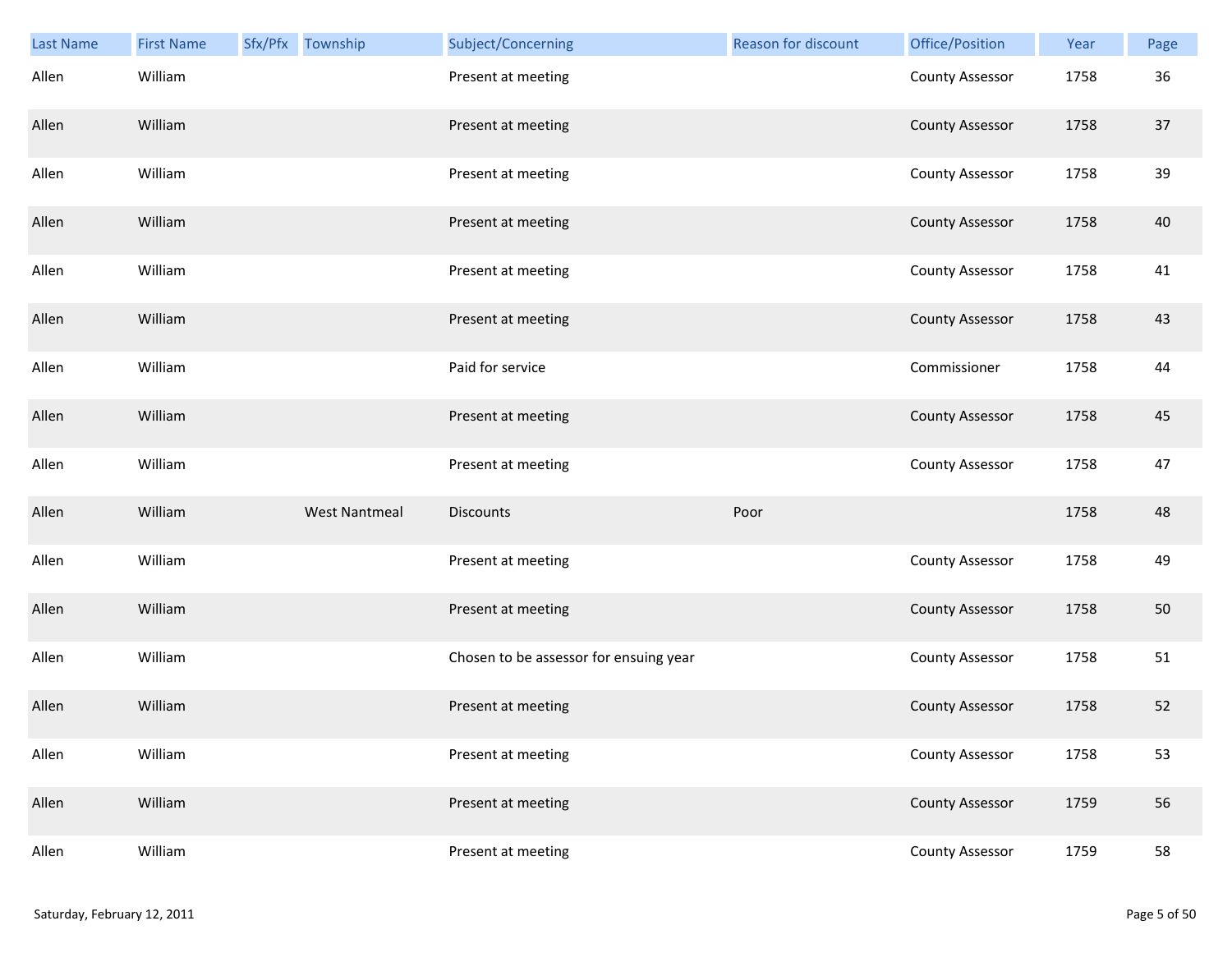| <b>Last Name</b> | <b>First Name</b> | Sfx/Pfx Township | Subject/Concerning     | Reason for discount | Office/Position        | Year | Page |
|------------------|-------------------|------------------|------------------------|---------------------|------------------------|------|------|
| Allen            | William           |                  | Present at meeting     |                     | <b>County Assessor</b> | 1759 | 61   |
| Allen            | William           |                  | Present at meeting     |                     | <b>County Assessor</b> | 1759 | 65   |
| Allen            | William           |                  | Present at meeting     |                     | <b>County Assessor</b> | 1759 | 66   |
| Allen            | William           |                  | Present at meeting     |                     | <b>County Assessor</b> | 1759 | 69   |
| Allen            | William           |                  |                        |                     | <b>County Assessor</b> | 1759 | 70   |
| Allen            | William           |                  | Present at meeting     |                     | <b>County Assessor</b> | 1760 | 71   |
| Allen            | William           |                  | Present at meeting     |                     | <b>County Assessor</b> | 1760 | 73   |
| Allen            | William           |                  | Present at meeting     |                     | <b>County Assessor</b> | 1760 | 74   |
| Allen            | William           |                  | Paid for service       |                     | <b>County Assessor</b> | 1760 | 75   |
| Allen            | William           |                  | Present at meeting     |                     | <b>County Assessor</b> | 1760 | 82   |
| Allen            | William           |                  | Present at meeting     |                     | <b>County Assessor</b> | 1760 | 83   |
| Allen            | William           |                  | Qualified              |                     | <b>County Assessor</b> | 1760 | 91   |
| Allen            | William           |                  | Not present at meeting |                     | <b>County Assessor</b> | 1761 | 101  |
| Allen            | William           |                  | Qualified              |                     | <b>County Assessor</b> | 1761 | 101  |
| Allen            | William           |                  | Present at meeting     |                     | <b>County Assessor</b> | 1761 | 92   |
| Allen            | William           |                  | Present at meeting     |                     | <b>County Assessor</b> | 1761 | 95   |
| Allen            | William           |                  | Present at meeting     |                     | <b>County Assessor</b> | 1761 | 96   |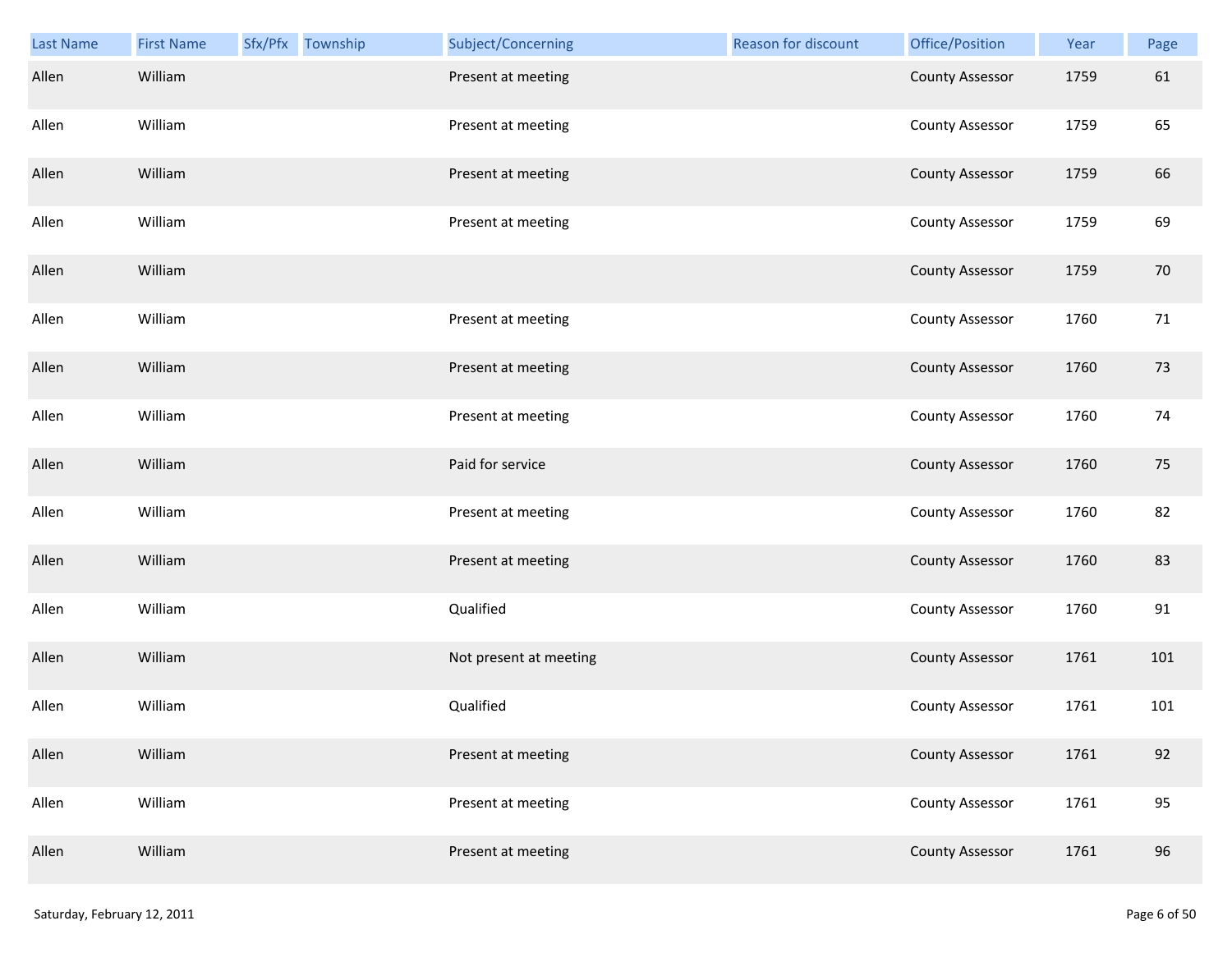| <b>Last Name</b> | <b>First Name</b> | Sfx/Pfx Township     | Subject/Concerning     | Reason for discount            | Office/Position        | Year | Page |
|------------------|-------------------|----------------------|------------------------|--------------------------------|------------------------|------|------|
| Allen            | William           |                      | Present at meeting     |                                | <b>County Assessor</b> | 1761 | 97   |
| Allen            | William           |                      | Present at meeting     |                                | <b>County Assessor</b> | 1762 | 106  |
| Allen            | William           |                      | Present at meeting     |                                | <b>County Assessor</b> | 1762 | 108  |
| Allen            | William           |                      | Present at meeting     |                                | <b>County Assessor</b> | 1762 | 110  |
| Allen            | William           |                      |                        |                                | <b>County Assessor</b> | 1764 | 134  |
| Allen            | William           |                      | Present at meeting     |                                | <b>County Assessor</b> | 1764 | 135  |
| Allen            | William           |                      | Not present at meeting |                                | <b>County Assessor</b> | 1764 | 136  |
| Allen            | William           |                      | Present at meeting     |                                | <b>County Assessor</b> | 1765 | 137  |
| Allen            | William           | East Caln            | Discounts              | Enlisted, Absconded or<br>Poor |                        | 1778 | 281  |
| Allison          | Francis           | Birmingham           | <b>Discounts</b>       | Absconded                      |                        | 1773 | 247  |
| Allison          | James             | <b>East Nantmeal</b> | Discounts              | Absconded                      |                        | 1757 | 24   |
| Allison          | James             | <b>East Nantmeal</b> | Discounts              | Gone                           |                        | 1774 | 257  |
| Allison          | Jarret            | Bethel               | Discounts              | Overrated                      |                        | 1770 | 217  |
| Allison          | Robert            | Coventry             | <b>Discounts</b>       | Poor                           |                        | 1765 | 138  |
| Allison          | Robert            | Ridley               | <b>Discounts</b>       | Absconded                      |                        | 1767 | 172  |
| Allison          | Simeon            | Middletown           | <b>Discounts</b>       | Absconded or Poor              |                        | 1774 | 260  |
| Allister         | John              | Oxford               | <b>Discounts</b>       | Absconded                      |                        | 1767 | 170  |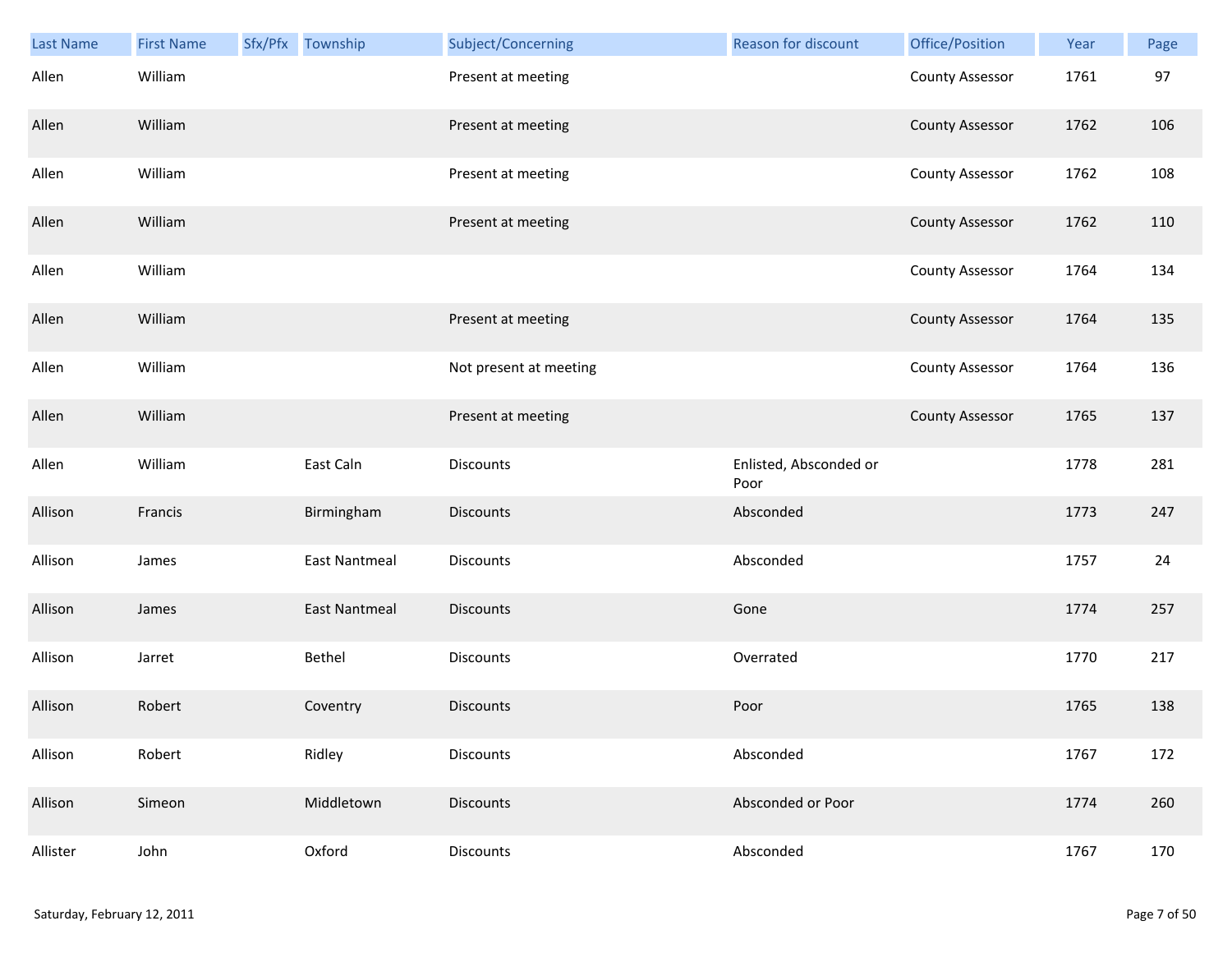| Last Name | <b>First Name</b> | Sfx/Pfx | Township                | Subject/Concerning              | Reason for discount      | Office/Position | Year | Page |
|-----------|-------------------|---------|-------------------------|---------------------------------|--------------------------|-----------------|------|------|
| Alloways  | William           |         | West Nottingham         | <b>Discounts</b>                | Poor                     |                 | 1770 | 209  |
| Alloways  | William           |         | West Nottingham         | Discounts                       | Gone                     |                 | 1772 | 243  |
| Anderson  | Elijah            |         | London Grove            | <b>Discounts</b>                | Poor                     |                 | 1767 | 168  |
| Anderson  | James             |         | Kennett                 | Discounts                       | Married                  |                 | 1764 | 129  |
| Anderson  | James             |         | West Nottingham         | Discounts                       | Overrated                |                 | 1767 | 168  |
| Anderson  | James             |         | Oxford                  | Discounts                       | Paid in Lancaster County |                 | 1771 | 227  |
| Anderson  | James             |         | West Nottingham         | <b>Discounts</b>                | Ran away                 |                 | 1772 | 243  |
| Anderson  | John              |         | <b>West Nantmeal</b>    | Discounts                       | Broke & ran away         |                 | 1757 | 17   |
| Anderson  | John              |         | West Nottingham         | Paid for service                |                          | Constable       | 1759 | 58   |
| Anderson  | John              |         | Newtown                 | Discounts                       | Ran away                 |                 | 1772 | 234  |
| Anderson  | Quaintain         |         | Oxford                  | <b>Discounts</b>                |                          |                 | 1775 | 262  |
| Anderson  | Thomas            |         | Middletown              | Discounts                       | Absconded or Poor        |                 | 1774 | 260  |
| Anderson  | William           |         | Charlestown             | Warrant granted against         |                          |                 | 1762 | 111  |
| Anderson  | William           |         | <b>Upper Providence</b> | Discounts                       | Enlisted &/or Poor       |                 | 1777 | 279  |
| Andress   | John              |         | Lower Darby             | <b>Discounts</b>                | Under age                |                 | 1765 | 144  |
| Andrews   | James             |         | Oxford                  | Neglected or refused to pay tax |                          |                 | 1762 | 109  |
| Angel     | John              |         | West Caln               | <b>Discounts</b>                |                          |                 | 1768 | 182  |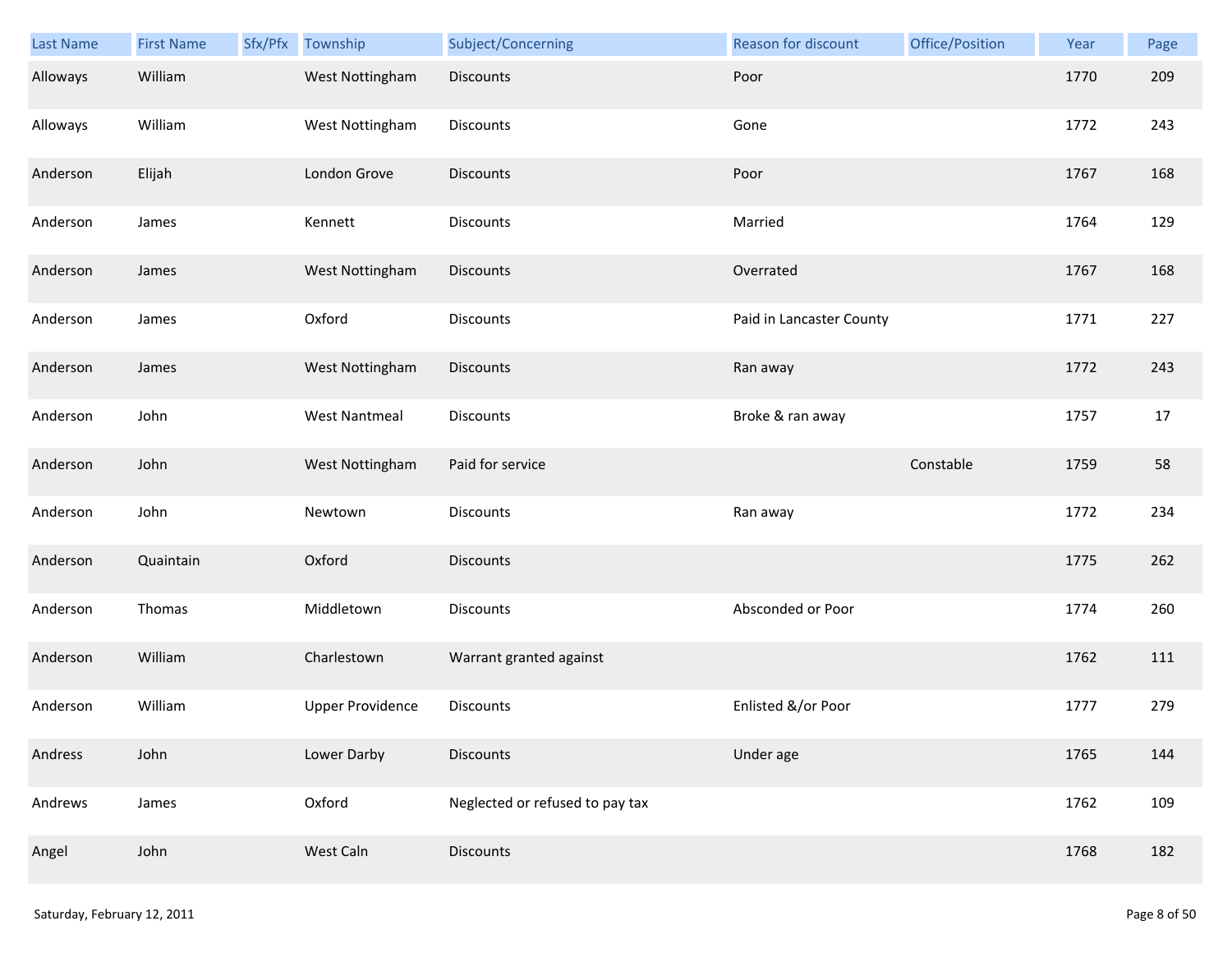| Last Name | <b>First Name</b> | Sfx/Pfx | Township             | Subject/Concerning              | Reason for discount | Office/Position      | Year | Page |
|-----------|-------------------|---------|----------------------|---------------------------------|---------------------|----------------------|------|------|
| Angle     | John              |         | West Caln            | <b>Discounts</b>                | Gone                |                      | 1772 | 239  |
| Annes     | John              |         | Ridley               | <b>Discounts</b>                | Absconded           |                      | 1759 | 55   |
| Anneson   | James             |         | Sadsbury             | Discounts                       | Gone                |                      | 1769 | 199  |
| Araha     | Alexander         |         | Charlestown          | <b>Discounts</b>                | Poor                |                      | 1767 | 172  |
| Arbuckle  | Joseph            |         | East Caln            | Discounts                       | Enlisted &/or Poor  |                      | 1777 | 277  |
| Archer    | William           |         | Ridley               |                                 |                     | <b>Tax Collector</b> | 1768 | 174  |
| Armagust  | George            |         | Charlestown          | <b>Discounts</b>                | Enlisted            |                      | 1758 | 41   |
| Arment    | Jacob             |         | Kennett              | <b>Discounts</b>                | Absconded           |                      | 1770 | 211  |
| Armour    | William           |         | East Nottingham      | <b>Discounts</b>                | Poor                |                      | 1759 | 66   |
| Armstrong | James             |         | Charlestown          | <b>Discounts</b>                | Paid in East Caln   |                      | 1758 | 36   |
| Armstrong | James             |         | Oxford               | Discounts                       | Absconded           |                      | 1771 | 227  |
| Armstrong | James             |         | Oxford               | <b>Discounts</b>                | Nothing to be had   |                      | 1773 | 252  |
| Armstrong | Thomas            |         | Tredyffrin           | Tennant of Thomas Robinson      |                     |                      | 1758 | 45   |
| Armstrong | William           |         | Nether Providence    | Discounts                       | Absconded           |                      | 1768 | 185  |
| Arnold    | Josiah            |         | Goshen               | Neglected or refused to pay tax |                     |                      | 1758 | 52   |
| Arsken    | Thomas            |         | <b>West Nantmeal</b> | <b>Discounts</b>                | Not found           |                      | 1771 | 228  |
| Asfield   | Henry             |         | Kennett              | Discounts                       | Not free 6 months   |                      | 1759 | 58   |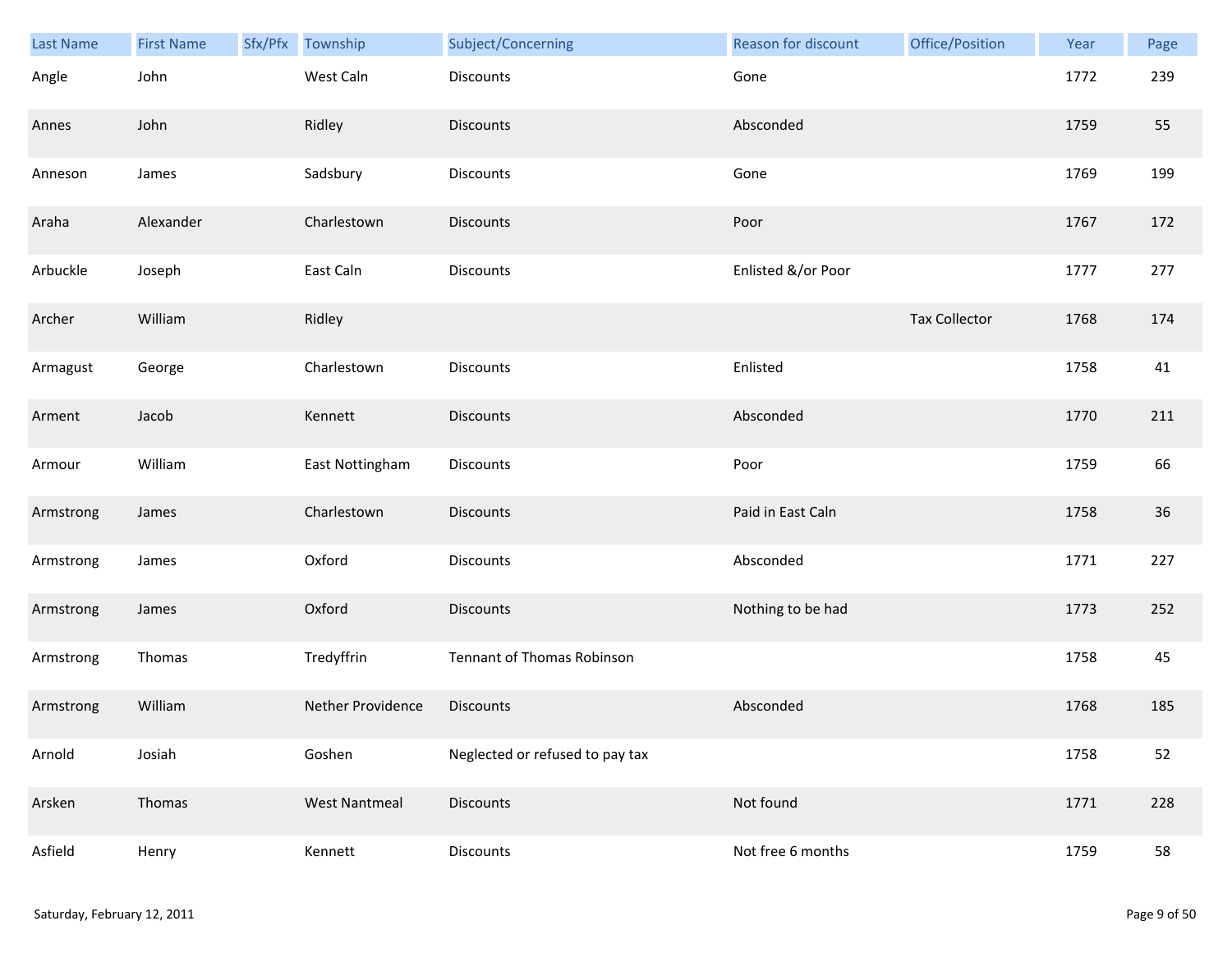| Last Name | <b>First Name</b> |     | Sfx/Pfx Township | Subject/Concerning      | Reason for discount | Office/Position   | Year | Page           |
|-----------|-------------------|-----|------------------|-------------------------|---------------------|-------------------|------|----------------|
| Ash       | John              |     | Middletown       | <b>Discounts</b>        | Under age           |                   | 1771 | 224            |
| Ashbridge | Aaron             |     | Goshen           | <b>Discounts</b>        | Overrated           |                   | 1772 | 236            |
| Ashbridge | George            |     | Goshen           | Paid for service        |                     | Township Assessor | 1768 | 173            |
| Ashbridge | George            | Jr. | Goshen           | Paid for service        |                     | Township Assessor | 1769 | 191            |
| Ashbridge | George            |     |                  | <b>Discounts</b>        | Overrated           |                   | 1770 | 213            |
| Ashbridge | James             |     | Chester          | Discounts               |                     |                   | 1775 | 268            |
| Ashbridge | Jonathan          |     | Goshen           | <b>Discounts</b>        | Overrated           |                   | 1764 | 128            |
| Ashbridge | Joseph            |     |                  | Present at meeting      |                     | Commissioner      | 1756 | $\mathbf{1}$   |
| Ashbridge | Joseph            |     |                  | Present at meeting      |                     | Commissioner      | 1756 | $\mathbf{1}$   |
| Ashbridge | Joseph            |     |                  | Signed the endorsements |                     | Commissioner      | 1756 | $\overline{2}$ |
| Ashbridge | Joseph            |     |                  | Examined appealants     |                     | Commissioner      | 1756 | $\mathsf 3$    |
| Ashbridge | Joseph            |     |                  | Present at meeting      |                     | Commissioner      | 1756 | $\sqrt{5}$     |
| Ashbridge | Joseph            |     |                  | Paid for service        |                     |                   | 1756 | $\sqrt{5}$     |
| Ashbridge | Joseph            |     |                  | Present at meeting      |                     | Commissioner      | 1756 | $\bf 8$        |
| Ashbridge | Joseph            |     |                  | Present at meeting      |                     | Commissioner      | 1757 | 10             |
| Ashbridge | Joseph            |     |                  | Present at meeting      |                     | Commissioner      | 1757 | 11             |
| Ashbridge | Joseph            |     |                  | Present at meeting      |                     | Commissioner      | 1757 | 14             |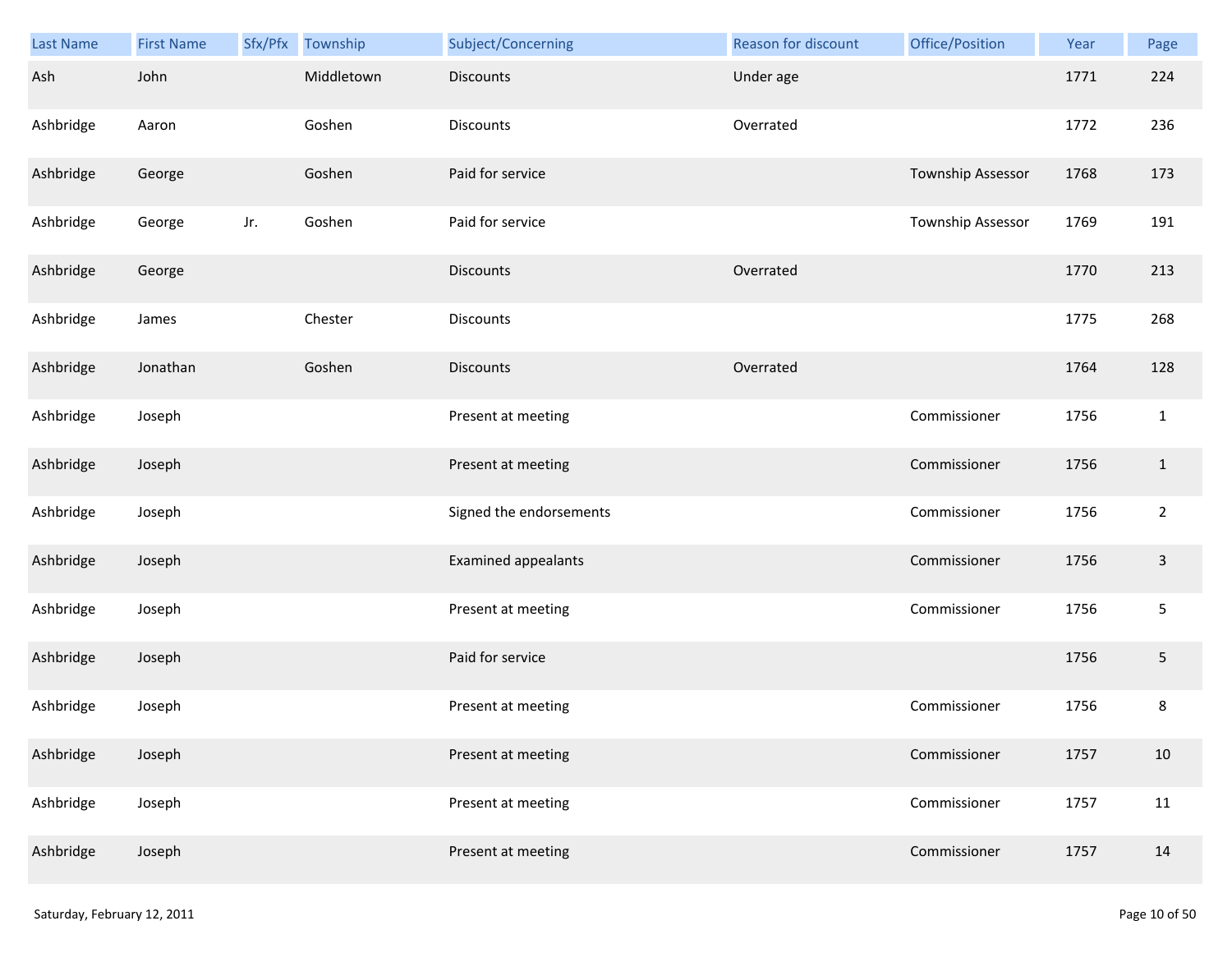| Last Name | <b>First Name</b> | Sfx/Pfx Township | Subject/Concerning                                                                | Reason for discount | Office/Position | Year | Page |
|-----------|-------------------|------------------|-----------------------------------------------------------------------------------|---------------------|-----------------|------|------|
| Ashbridge | Joseph            |                  | Present at meeting                                                                |                     | Commissioner    | 1757 | 16   |
| Ashbridge | Joseph            |                  | Examine updated rates                                                             |                     | Commissioner    | 1757 | 17   |
| Ashbridge | Joseph            |                  | Examined appealants                                                               |                     | Commissioner    | 1757 | 18   |
| Ashbridge | Joseph            |                  | Present at meeting                                                                |                     | Commissioner    | 1757 | 19   |
| Ashbridge | Joseph            |                  | Present at meeting                                                                |                     | Commissioner    | 1757 | 21   |
| Ashbridge | Joseph            |                  | Paid for service                                                                  |                     | Commissioner    | 1757 | 23   |
| Ashbridge | Joseph            |                  | Present at meeting                                                                |                     | Commissioner    | 1757 | 24   |
| Ashbridge | Joseph            |                  | Present at meeting                                                                |                     | Commissioner    | 1757 | 27   |
| Ashbridge | Joseph            |                  | Present at meeting                                                                |                     | Commissioner    | 1757 | 31   |
| Ashbridge | Joseph            |                  | Present at meeting                                                                |                     | Commissioner    | 1757 | 9    |
| Ashbridge | Joseph            |                  | Present at meeting                                                                |                     | Commissioner    | 1758 | 32   |
| Ashbridge | Joseph            |                  | Present at meeting                                                                |                     | Commissioner    | 1758 | 33   |
| Ashbridge | Joseph            |                  | Present at meeting                                                                |                     | Commissioner    | 1758 | 34   |
| Ashbridge | Joseph            |                  | Present at meeting                                                                |                     | Commissioner    | 1758 | 35   |
| Ashbridge | Joseph            |                  | Present at meeting                                                                |                     | Commissioner    | 1758 | 36   |
| Ashbridge | Joseph            |                  | Present at meeting                                                                |                     | Commissioner    | 1758 | 37   |
| Ashbridge | Joseph            |                  | Ordered Constables to bring in a<br>certificate of all taxables held within their |                     | Commissioner    | 1758 | 38   |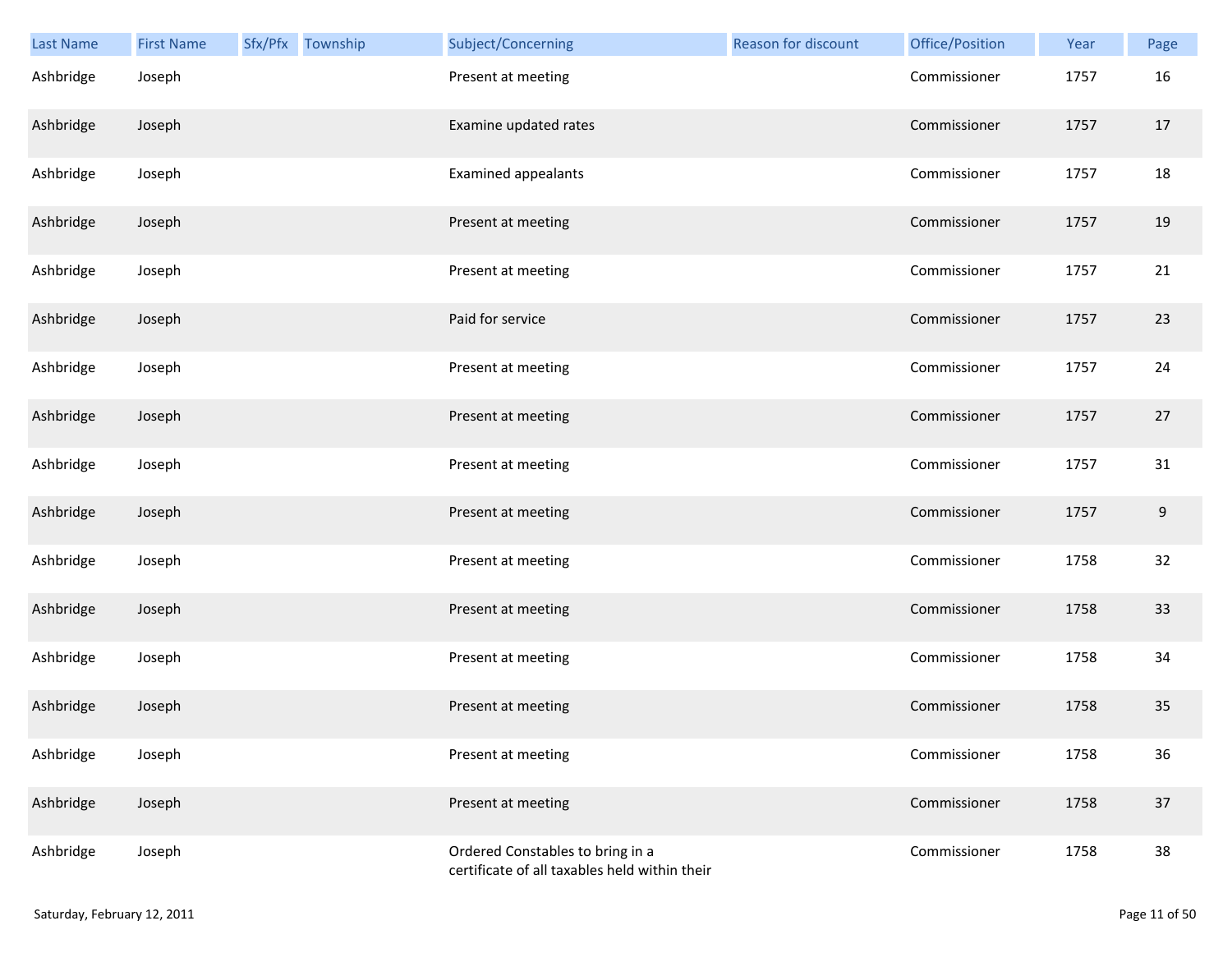| <b>Last Name</b> | <b>First Name</b> | Sfx/Pfx Township     | Subject/Concerning                    | Reason for discount     | Office/Position | Year | Page         |
|------------------|-------------------|----------------------|---------------------------------------|-------------------------|-----------------|------|--------------|
| Ashbridge        | Joseph            |                      | Present at meeting                    |                         | Commissioner    | 1758 | 39           |
| Ashbridge        | Joseph            |                      | Present at meeting                    |                         | Commissioner    | 1758 | 40           |
| Ashbridge        | Joseph            |                      | Present at meeting                    |                         | Commissioner    | 1758 | 41           |
| Ashbridge        | Joseph            |                      | Present at meeting                    |                         | Commissioner    | 1758 | 43           |
| Ashbridge        | Joseph            |                      | Paid for service                      |                         | Commissioner    | 1758 | 44           |
| Ashbridge        | Joseph            |                      | Present at meeting                    |                         | Commissioner    | 1758 | 45           |
| Ashbridge        | Joseph            |                      | Present at meeting                    |                         | Commissioner    | 1758 | 47           |
| Ashbridge        | Joseph            |                      | Present at meeting                    |                         | Commissioner    | 1758 | 49           |
| Ashbridge        | Joseph            |                      | Delivered up the treasurer's bond     |                         |                 | 1759 | 63           |
| Ashton           | Dennis            | <b>East Nantmeal</b> | Discounts                             | Poor, Gone or Under age |                 | 1772 | 238          |
| Ashton           | George            | Whiteland            | House where next meeting will be held |                         |                 | 1756 | $\mathbf{1}$ |
| Ashton           | George            | Whiteland            | House where next meeting will be held |                         |                 | 1756 | $\mathsf{3}$ |
| Ashton           | George            | Whiteland            | House where next meeting will be held |                         |                 | 1757 | 17           |
| Ashton           | George            | Whiteland            | House where next meeting will be held |                         |                 | 1757 | 9            |
| Ashton           | George            | Whiteland            | House where next meeting will be held |                         |                 | 1758 | 33           |
| Ashton           | George            | Whiteland            | House where next meeting will be held |                         |                 | 1760 | 71           |
| Ashton           | George            | Whiteland            | Paid for service                      |                         |                 | 1762 | 104          |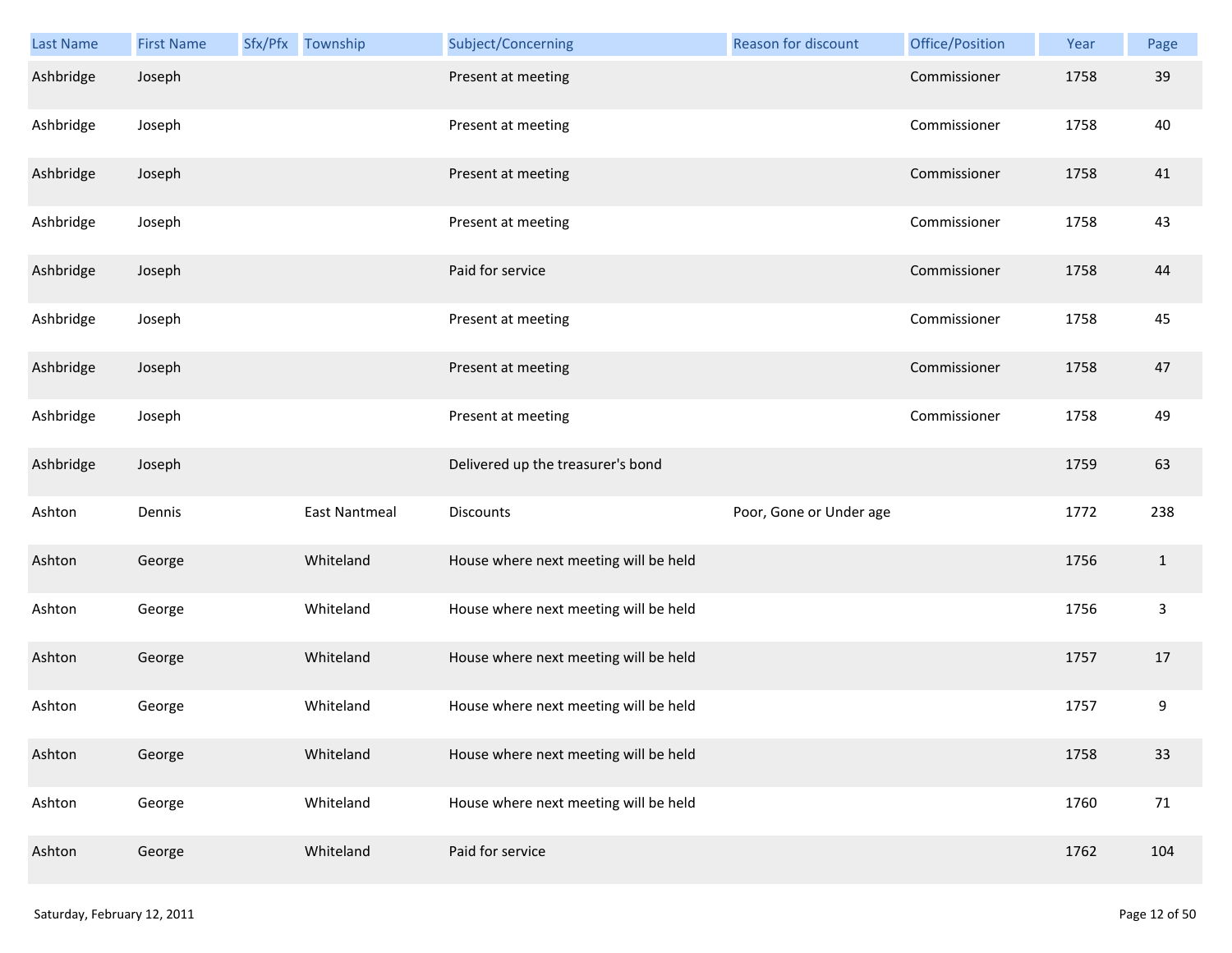| Last Name   | <b>First Name</b> |       | Sfx/Pfx Township        | Subject/Concerning | <b>Reason for discount</b>     | Office/Position   | Year | Page |
|-------------|-------------------|-------|-------------------------|--------------------|--------------------------------|-------------------|------|------|
| Askew       | Joseph            |       | <b>Upper Chichester</b> | Paid for service   |                                | Township Assessor | 1760 | 73   |
| Askin       | Thomas            |       | Sadsbury                | <b>Discounts</b>   | Not able to pay                |                   | 1774 | 259  |
| Askins      | Jane              |       | East Nottingham         | Discounts          | Poor                           |                   | 1759 | 66   |
| Aston       | George            | Capt. | Whiteland               | Appointed          |                                | Township Assessor | 1761 | 101  |
| Aston       | George            |       | Whiteland               | Discounts          | Good under execution           |                   | 1764 | 132  |
| Aswith      | John              |       | Chester                 | <b>Discounts</b>   | Dead                           |                   | 1772 | 241  |
| Asworth     | John              |       | Edgmont                 | Discounts          | Gone                           |                   | 1766 | 160  |
| Atherton    | Ebenezer          |       | West Whiteland          | Discounts          | Gone                           |                   | 1773 | 246  |
| Atkinson    | Robert            |       | Middletown              | Discounts          |                                |                   | 1765 | 140  |
| Attleman    | Andrew            |       | West Caln               | <b>Discounts</b>   | Overrated or Poor              |                   | 1775 | 262  |
| Aulderwood  | Samuel            |       | East Caln               | <b>Discounts</b>   | Enlisted, Absconded or<br>Poor |                   | 1778 | 281  |
| Ausler      | Andrew            |       | Goshen                  | <b>Discounts</b>   | No such man                    |                   | 1773 | 246  |
| Babb        | Peter             | Jr.   | West Caln               | Discounts          |                                |                   | 1763 | 121  |
| <b>Babb</b> | Peter             |       | West Caln               | <b>Discounts</b>   | Poor                           |                   | 1766 | 158  |
| Babb        | Thomas            |       | West Caln               | Paid for service   |                                | Township Assessor | 1768 | 174  |
| Bachelor    | William           |       | New London              | <b>Discounts</b>   | Poor or Enlisted               |                   | 1778 | 283  |
| Bailey      | Charles           |       | Pikeland                | Discounts          | Insolvent                      |                   | 1772 | 242  |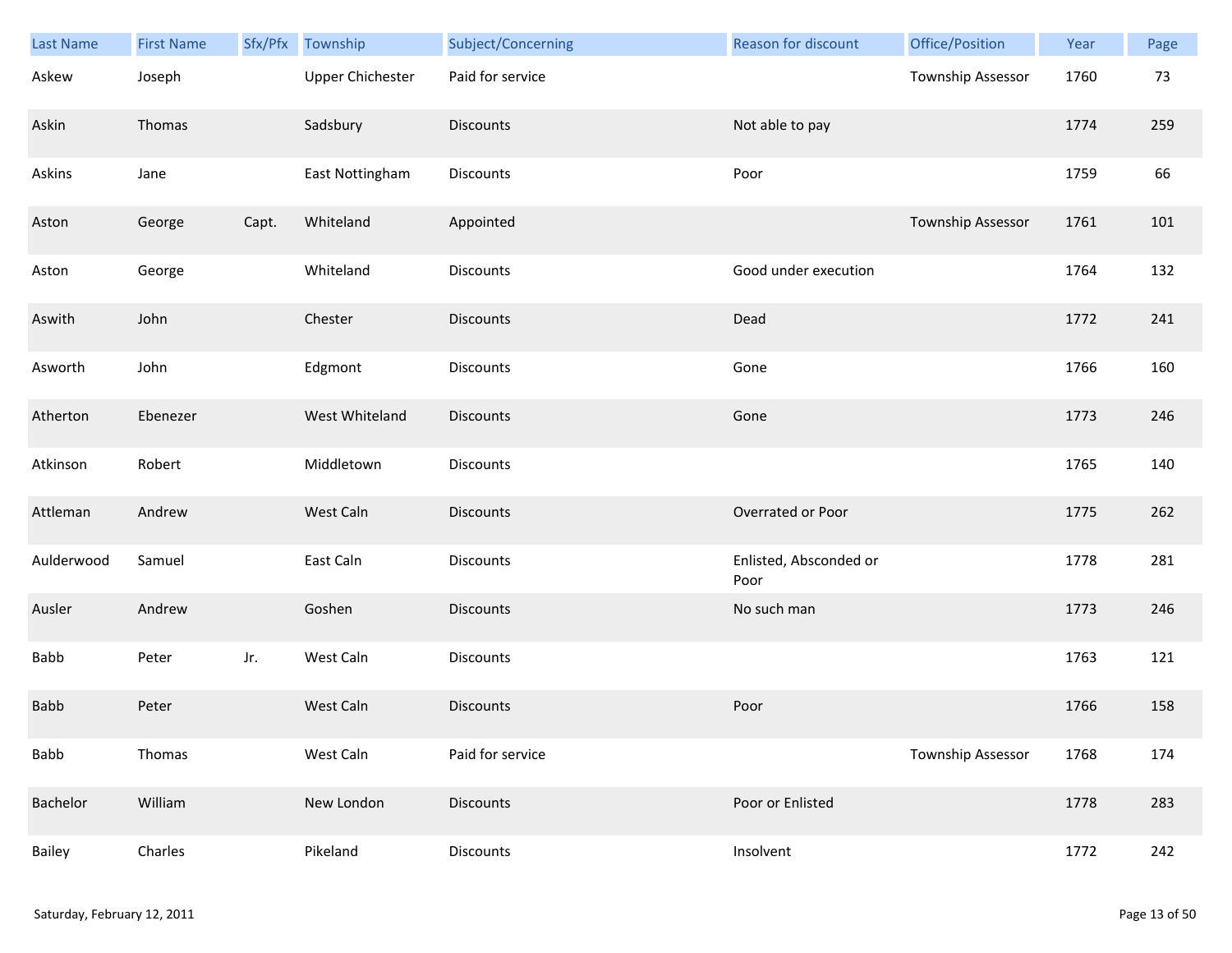| <b>Last Name</b> | <b>First Name</b> | Sfx/Pfx | Township             | Subject/Concerning | Reason for discount      | Office/Position   | Year | Page |
|------------------|-------------------|---------|----------------------|--------------------|--------------------------|-------------------|------|------|
| Bailey           | James             |         | Ridley               | Discounts          |                          |                   | 1766 | 159  |
| Bailey           | James             |         | Oxford               | Discounts          | Not found                |                   | 1769 | 197  |
| Baily            | Caleb             |         | East Marlborough     | Discounts          | Overrated                |                   | 1772 | 236  |
| Baily            | George            |         | Kennett              | Discounts          | Overrated                |                   | 1757 | 25   |
| Baily            | Isaac             |         | Newlin               | <b>Discounts</b>   | Paid in West Marlborough |                   | 1757 | 25   |
| Baily            | Isaac             |         | East Marlborough     | Discounts          | Overrated                |                   | 1757 | 29   |
| Baily            | Isaac             |         | West Marlborough     | Paid for service   |                          | Township Assessor | 1774 | 254  |
| Baily            | James             |         | Oxford               | Discounts          |                          |                   | 1767 | 170  |
| Baily            | James             |         | Tredyffrin           | <b>Discounts</b>   | <b>Blind</b>             |                   | 1771 | 227  |
| Baily            | Joel              |         | West Marlborough     | Paid for service   |                          | Township Assessor | 1767 | 164  |
| Baily            | Joel              |         | <b>West Bradford</b> | Discounts          |                          |                   | 1769 | 193  |
| Baily            | John              |         | West Bradford        | Paid for service   |                          | Township Assessor | 1759 | 57   |
| Baily            | John              |         | West Fallowfield     | Discounts          | Overrated                |                   | 1759 | 61   |
| Baily            | John              |         | <b>East Nantmeal</b> | Discounts          | Poor, Gone or Under age  |                   | 1772 | 238  |
| Baily            | John              |         | Charlestown          | <b>Discounts</b>   |                          |                   | 1773 | 250  |
| Baily            | John              |         | East Whiteland       | <b>Discounts</b>   | Not found                |                   | 1775 | 266  |
| Baily            | Richard           |         | Londonderry          | Discounts          | Poor & Gone              |                   | 1773 | 248  |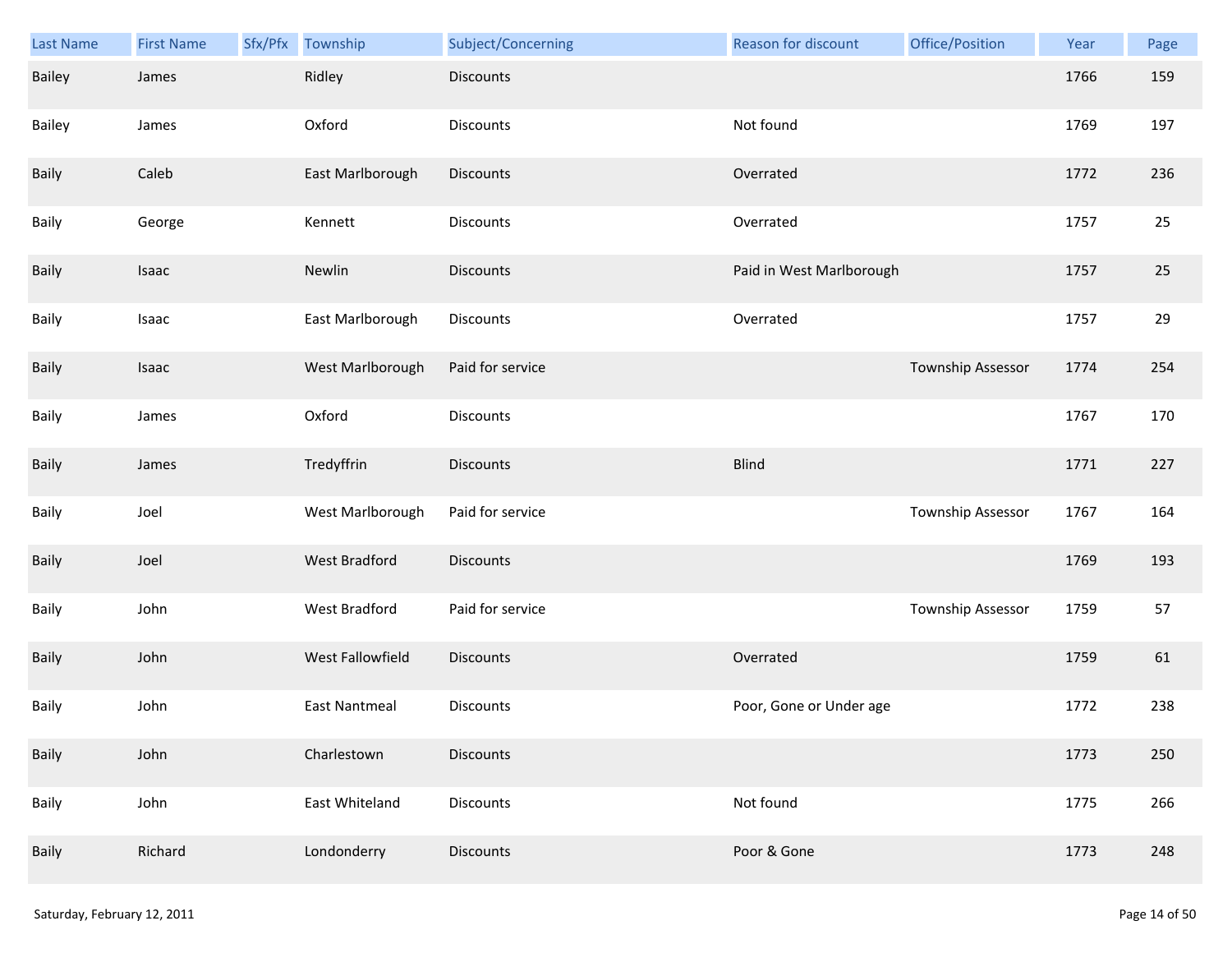| <b>Last Name</b> | <b>First Name</b> | Sfx/Pfx | Township         | Subject/Concerning                      | <b>Reason for discount</b>     | Office/Position   | Year | Page |
|------------------|-------------------|---------|------------------|-----------------------------------------|--------------------------------|-------------------|------|------|
| Baily            | William           |         | Oxford           | <b>Discounts</b>                        | Absconded                      |                   | 1766 | 157  |
| Baily            | William           |         | East Marlborough | Paid for service                        |                                | Township Assessor | 1768 | 173  |
| Baily            | William           |         | West Marlborough | Paid for service                        |                                | Township Assessor | 1771 | 218  |
| <b>Baites</b>    | Richard           |         | Concord          | <b>Discounts</b>                        | Not found                      |                   | 1760 | 80   |
| <b>Baits</b>     | Richard           |         | Concord          | <b>Discounts</b>                        | Paid in Whiteland              |                   | 1759 | 64   |
| Baker            | Aaron             |         | West Marlborough | Paid for service                        |                                | Township Assessor | 1775 | 261  |
| Baker            | Daniel            |         | Vincent          | <b>Discounts</b>                        |                                |                   | 1765 | 139  |
| Baker            | Jesse             |         | Edgmont          | <b>Discounts</b>                        | Poor                           |                   | 1758 | 35   |
| Baker            | John              |         | Vincent          | Paid off Treasurer without any discount |                                | Collector         | 1757 | 29   |
| Baker            | John              |         | West Marlborough | <b>Discounts</b>                        | Taxed for too much<br>woodland |                   | 1768 | 183  |
| Baker            | Joseph            |         | Middletown       | Paid for service                        |                                | Constable         | 1759 | 59   |
| Baker            | Joseph            |         | Middletown       | <b>Discounts</b>                        | Absconded                      |                   | 1770 | 215  |
| Baker            | Joseph            |         | Middletown       | Discounts                               | Enlisted &/or Poor             |                   | 1777 | 279  |
| Baker            | Nehemiah          |         | Edgmont          | Paid for service                        |                                | Township Assessor | 1764 | 127  |
| Baker            | Nehemiah          |         | Edgmont          | Paid for service                        |                                | Township Assessor | 1773 | 247  |
| <b>Baker</b>     | Nehemiah          |         |                  | Paid for service                        |                                |                   | 1774 | 256  |
| Baker            | Nehemiah          |         | Edgmont          | Paid for service                        |                                | Township Assessor | 1775 | 263  |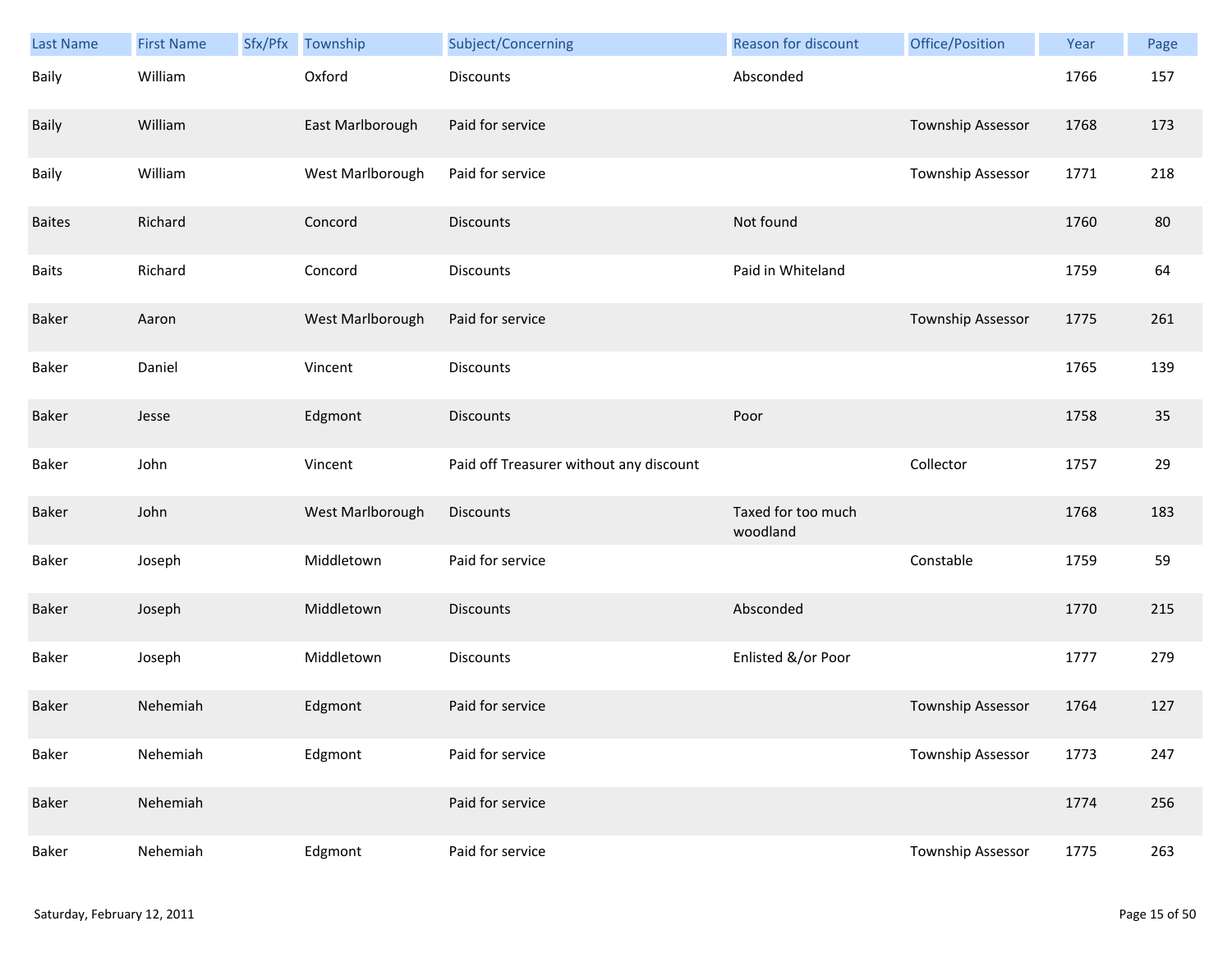| Last Name    | <b>First Name</b> | Sfx/Pfx Township | Subject/Concerning     | Reason for discount | Office/Position        | Year | Page |
|--------------|-------------------|------------------|------------------------|---------------------|------------------------|------|------|
| Baker        | Nehemiah          | Edgmont          | Paid for service       |                     | Township Assessor      | 1776 | 272  |
| Baker        | Richard           | Edgmont          | In arrears             |                     | Collector              | 1758 | 40   |
| Baker        | Richard           |                  | Qualified              |                     | <b>County Assessor</b> | 1762 | 112  |
| Baker        | Richard           |                  | Present at meeting     |                     | <b>County Assessor</b> | 1763 | 116  |
| Baker        | Richard           |                  | Present at meeting     |                     | <b>County Assessor</b> | 1763 | 118  |
| Baker        | Richard           |                  | Paid for service       |                     |                        | 1763 | 122  |
| Baker        | Richard           |                  | Present at meeting     |                     | <b>County Assessor</b> | 1763 | 122  |
| Baker        | Richard           |                  | Paid for service       |                     |                        | 1763 | 123  |
| Baker        | Richard           |                  | Present at meeting     |                     | <b>County Assessor</b> | 1763 | 124  |
| Baker        | Richard           |                  |                        |                     | <b>County Assessor</b> | 1764 | 134  |
| Baker        | Richard           |                  | Present at meeting     |                     | <b>County Assessor</b> | 1764 | 135  |
| Baker        | Richard           |                  | Present at meeting     |                     | <b>County Assessor</b> | 1765 | 137  |
| Baker        | Richard           |                  | Not present at meeting |                     | <b>County Assessor</b> | 1765 | 142  |
| Baker        | Richard           |                  | Present at meeting     |                     | <b>County Assessor</b> | 1765 | 146  |
| <b>Baker</b> | Richard           |                  |                        |                     | Commissioner           | 1765 | 146  |
| Baker        | Richard           |                  | Allowed an order       |                     |                        | 1766 | 153  |
| Baker        | Richard           |                  | Paid for service       |                     | Commissioner           | 1766 | 154  |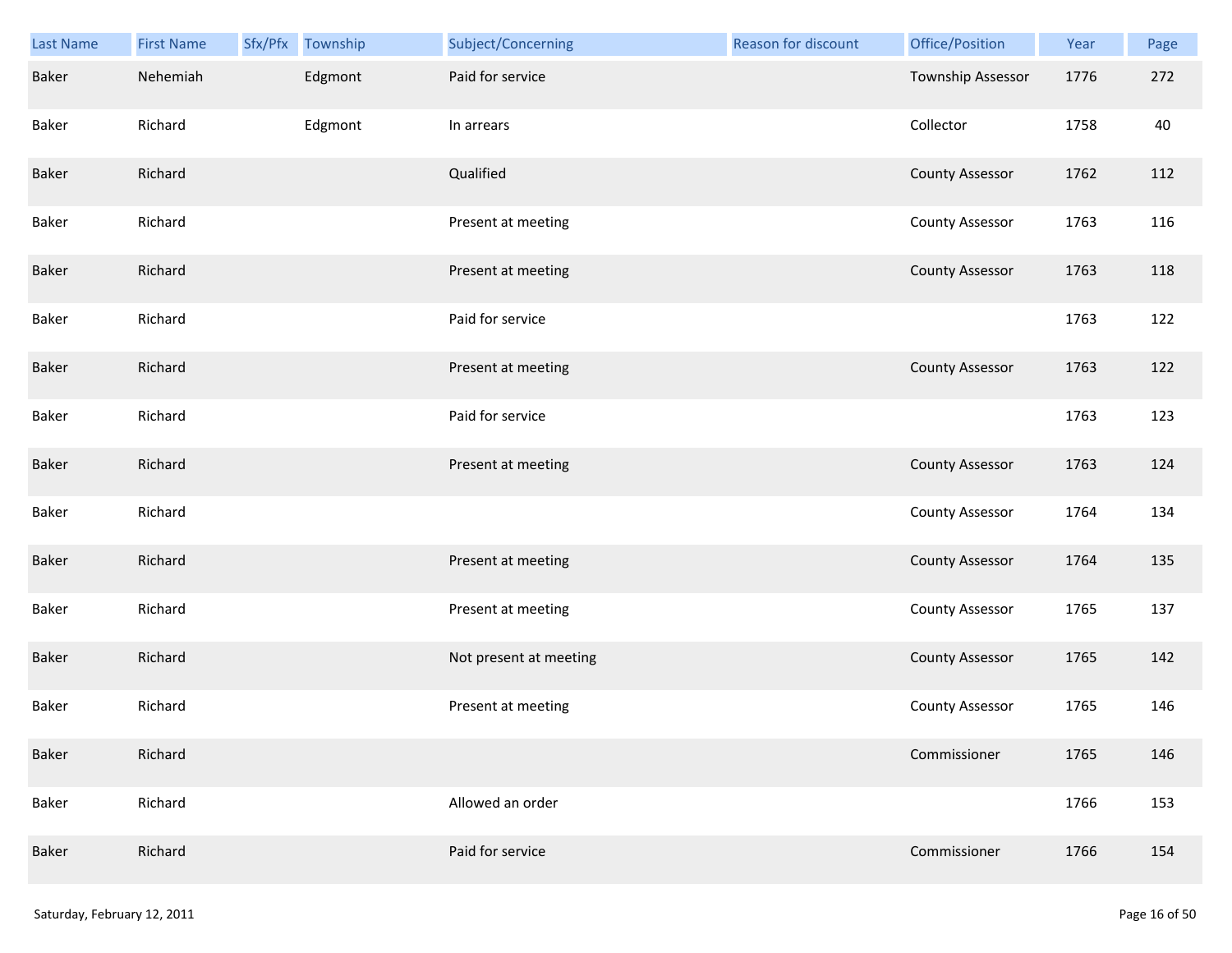| Last Name | <b>First Name</b> | Sfx/Pfx Township | Subject/Concerning                    | <b>Reason for discount</b> | Office/Position   | Year | Page |
|-----------|-------------------|------------------|---------------------------------------|----------------------------|-------------------|------|------|
| Baker     | Richard           |                  | Present at meeting                    |                            | Commissioner      | 1766 | 156  |
| Baker     | Richard           |                  | Present at meeting                    |                            | Commissioner      | 1766 | 161  |
| Baker     | Richard           |                  | Present at meeting                    |                            | Commissioner      | 1767 | 163  |
| Baker     | Richard           |                  | Present at meeting                    |                            | Commissioner      | 1767 | 165  |
| Baker     | Richard           |                  | Paid for service                      |                            | Commissioner      | 1767 | 165  |
| Baker     | Richard           |                  | Present at meeting                    |                            | Commissioner      | 1767 | 168  |
| Baker     | Richard           |                  | Present at meeting                    |                            | Commissioner      | 1767 | 171  |
| Baker     | Richard           |                  | Paid for service                      |                            | Commissioner      | 1768 | 175  |
| Baker     | Richard           |                  | Present at meeting                    |                            | Commissioner      | 1768 | 181  |
| Baker     | Richard           |                  | Paid into the stock                   |                            |                   | 1769 | 199  |
| Baker     | Robert            | Lower Darby      | <b>Discounts</b>                      | Paid in New Castle County  |                   | 1761 | 99   |
| Baker     | Samuel            | West Marlborough | Paid for service                      |                            | Township Assessor | 1770 | 206  |
| Baldwin   | (Widow)           | West Marlborough | House where meeting held              |                            |                   | 1774 | 253  |
| Baldwin   | Anthony           | Newlin           | <b>Discounts</b>                      |                            |                   | 1775 | 268  |
| Baldwin   | John              | Kennett          | House where next meeting will be held |                            |                   | 1757 | 17   |
| Baldwin   | John              | Kennett          | House where next meeting will be held |                            |                   | 1758 | 38   |
| Baldwin   | John              | Kennett          | House where next meeting will be held |                            |                   | 1758 | 39   |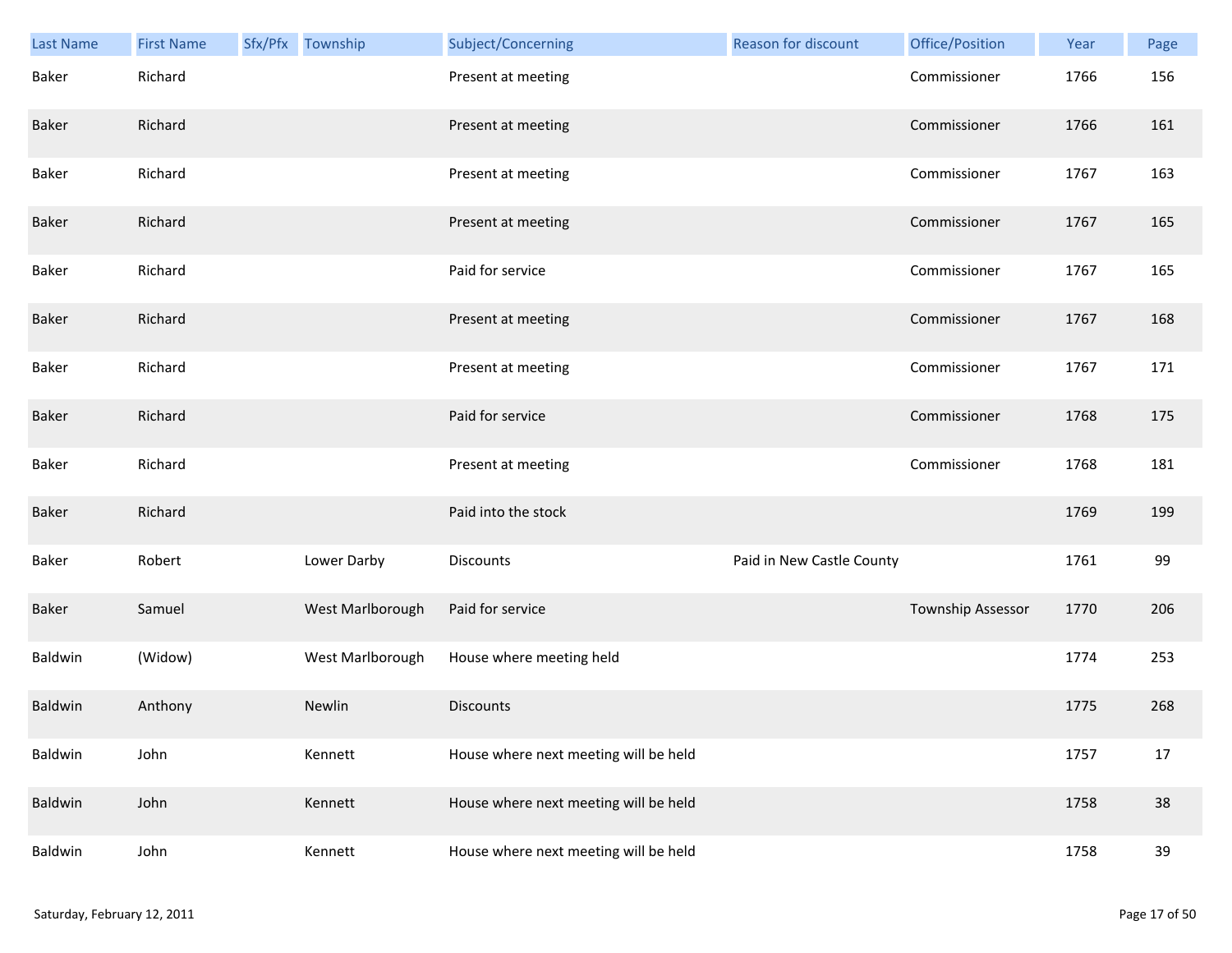| Last Name | <b>First Name</b> | Sfx/Pfx | Township         | Subject/Concerning                        | <b>Reason for discount</b> | Office/Position      | Year | Page    |
|-----------|-------------------|---------|------------------|-------------------------------------------|----------------------------|----------------------|------|---------|
| Baldwin   | John              |         | East Caln        | Petition regarding his unfitness to serve |                            | <b>Tax Collector</b> | 1759 | 54      |
| Baldwin   | Joseph            |         | Kennett          | Discounts                                 | Gone                       |                      | 1773 | 248     |
| Baldwin   | Joshua            |         | East Caln        | <b>Discounts</b>                          | Overrated                  |                      | 1756 | $\,8\,$ |
| Baldwin   | Joshua            |         | East Caln        | Neglected or refused to pay tax           |                            |                      | 1757 | 13      |
| Baldwin   | Joshua            |         | East Caln        | Warrant granted against                   |                            |                      | 1758 | 49      |
| Baldwin   | Joshua            |         | East Caln        | Refused to pay tax                        |                            |                      | 1760 | 77      |
| Baldwin   | Joshua            |         | East Caln        | Warrant granted against                   |                            |                      | 1761 | 96      |
| Baldwin   | Robert            |         | London Grove     | House where appeals will be held          |                            |                      | 1763 | 124     |
| Baldwin   | Robert            |         | London Grove     | House where next meeting will be held     |                            |                      | 1764 | 125     |
| Baldwin   | Robert            |         | West Marlborough | House where meeting held                  |                            |                      | 1772 | 231     |
| Baldwin   | Thomas            |         | Newlin           | <b>Discounts</b>                          |                            |                      | 1775 | 268     |
| Bale      | John              |         | Birmingham       | <b>Discounts</b>                          | Poor                       |                      | 1773 | 247     |
| Ball      | James             |         | Charlestown      | Discounts                                 |                            |                      | 1773 | 250     |
| Ballenton | Alexander         |         | Chester          | <b>Discounts</b>                          | Married & Poor             |                      | 1771 | 221     |
| Bambridge | James             |         | East Nottingham  | <b>Discounts</b>                          |                            |                      | 1763 | 123     |
| Bane      | John              |         | Birmingham       | <b>Discounts</b>                          | Poor                       |                      | 1772 | 236     |
| Barclay   | James             |         | West Nottingham  | Paid for service                          |                            | Township Assessor    | 1764 | 125     |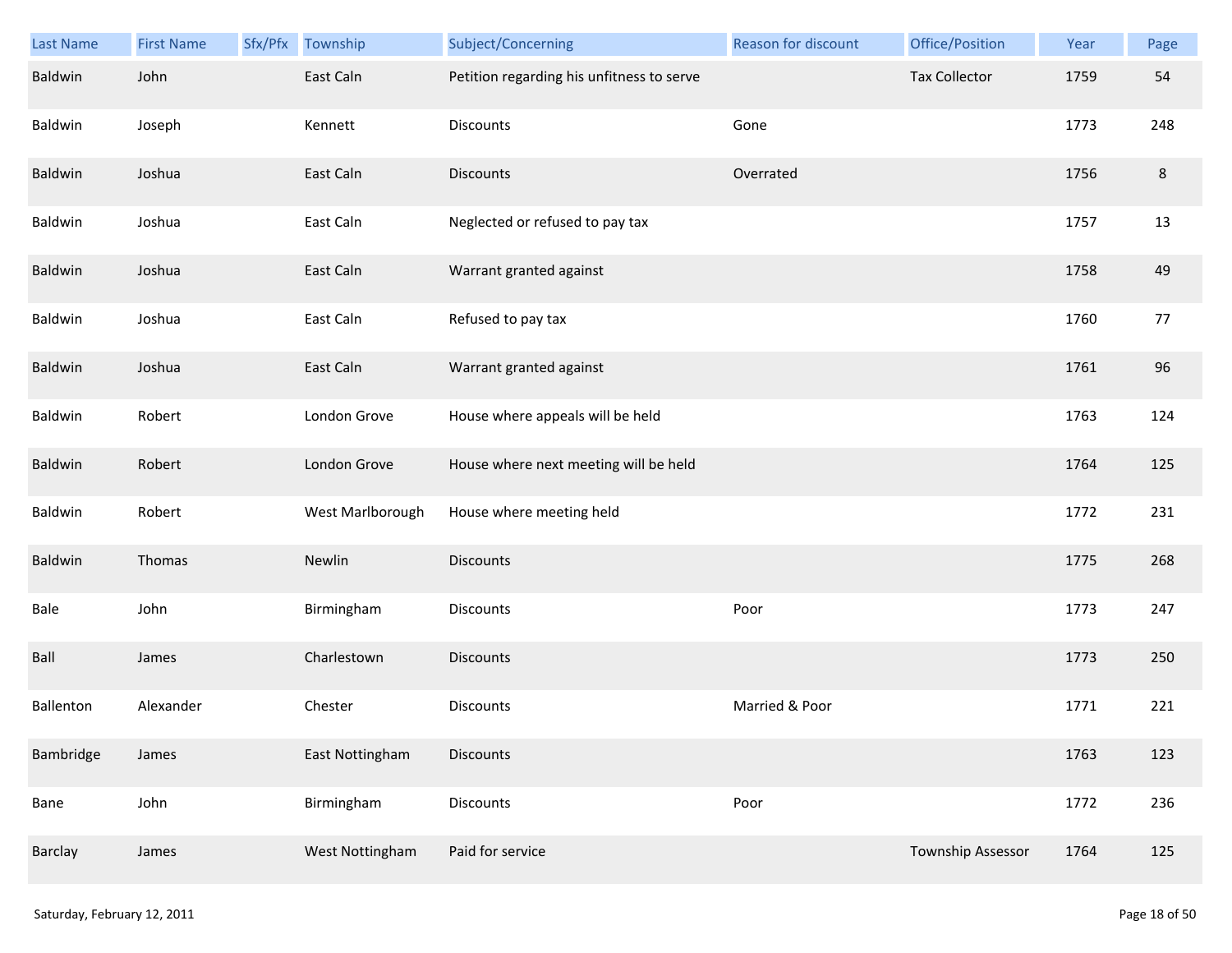| <b>Last Name</b> | <b>First Name</b> | Sfx/Pfx | Township                | Subject/Concerning | <b>Reason for discount</b> | Office/Position | Year | Page |
|------------------|-------------------|---------|-------------------------|--------------------|----------------------------|-----------------|------|------|
| Bard             | John              |         | Thornbury               | <b>Discounts</b>   | Absconded                  |                 | 1765 | 143  |
| Barefield        | John              |         | Birmingham              | <b>Discounts</b>   | Absconded                  |                 | 1770 | 212  |
| Barhard          | Isabella          |         | <b>Upper Chichester</b> | Discounts          | Overrated or Poor          |                 | 1772 | 236  |
| Barker           | Robert            |         | Lower Darby             | <b>Discounts</b>   | Paid in New Castle County  |                 | 1759 | 57   |
| Barkley          | John              |         | West Nottingham         | Discounts          | Absconded or Gone          |                 | 1768 | 187  |
| Barkley          | John              |         | West Nottingham         | Discounts          | Gone to Maryland           |                 | 1769 | 201  |
| Barloe           | Thomas            |         | <b>Upper Chichester</b> | Discounts          | Can't be recovered         |                 | 1770 | 211  |
| Barlow           | Benjamin          |         | Concord                 | Discounts          | Under age                  |                 | 1764 | 129  |
| Barlow           | Joseph            |         | Bethel                  | <b>Discounts</b>   | Ran away                   |                 | 1770 | 215  |
| Barlow           | Thomas            |         | <b>Upper Chichester</b> | <b>Discounts</b>   | Poor                       |                 | 1769 | 200  |
| Barnard          | William           |         | Concord                 | <b>Discounts</b>   | Resident of New Castle     |                 | 1766 | 159  |
| Barnet           | William           |         | Ridley                  | <b>Discounts</b>   | Sickly & Lame              |                 | 1768 | 185  |
| Barns            | Alexander         |         | West Fallowfield        | Discounts          | A weakly person            |                 | 1759 | 61   |
| Barns            | Phillip           |         | Londonderry             | <b>Discounts</b>   | Ran away                   |                 | 1757 | 9    |
| Barr             | William           |         | East Caln               | Discounts          | Not found                  |                 | 1760 | 79   |
| Barret           | Thomas            |         | Oxford                  | <b>Discounts</b>   |                            |                 | 1775 | 264  |
| Barrett          | Charles           |         | Middletown              | Discounts          | Absconded or Poor          |                 | 1774 | 260  |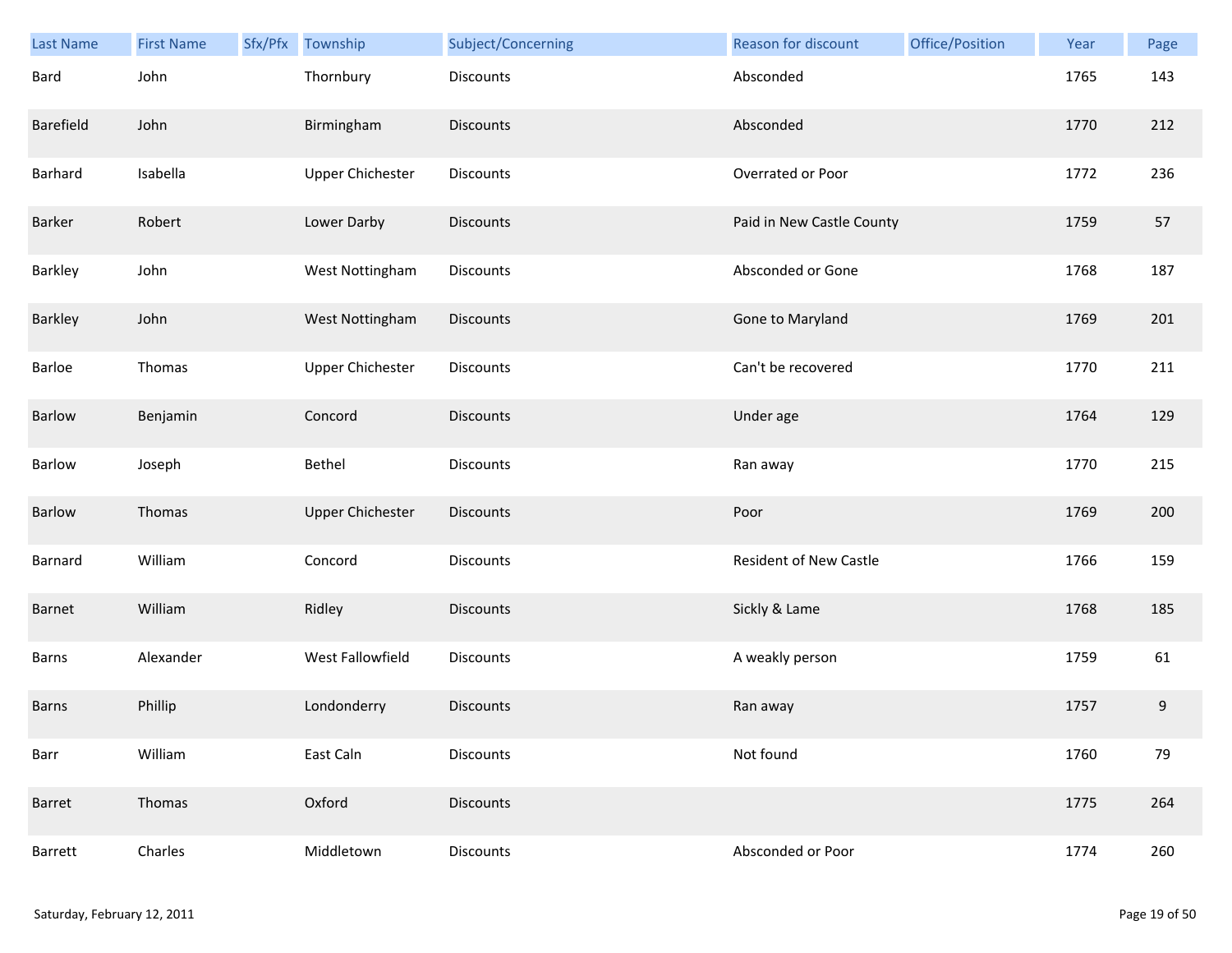| <b>Last Name</b> | <b>First Name</b> | Sfx/Pfx | Township             | Subject/Concerning              | Reason for discount            | Office/Position   | Year | Page |
|------------------|-------------------|---------|----------------------|---------------------------------|--------------------------------|-------------------|------|------|
| <b>Barrett</b>   | Charles           |         | Middletown           | Discounts                       | Enlisted &/or Poor             |                   | 1777 | 279  |
| Barrett          | John              |         | Birmingham           | Paid for service                |                                | Township Assessor | 1759 | 64   |
| Barrett          | Thomas            |         | East Nottingham      | Neglected or refused to pay tax |                                |                   | 1757 | 10   |
| <b>Barritt</b>   | Stephen           |         | East Caln            | Discounts                       | Enlisted, Absconded or<br>Poor |                   | 1778 | 281  |
| Barry            | George            |         | <b>East Nantmeal</b> | Discounts                       | Not found                      |                   | 1771 | 226  |
| Bartholemew      | Benjamin          |         |                      |                                 |                                | Commissioner      | 1764 | 134  |
| Bartholemew      | Benjamin          |         |                      | Qualified                       |                                | Commissioner      | 1764 | 135  |
| Bartholemew      | Benjamin          |         | Concord              | Discounts                       | Absconded                      |                   | 1765 | 141  |
| Bartholomew      | Benjamin          |         |                      | Present at meeting              |                                | Commissioner      | 1765 | 146  |
| Bartholomew      | Benjamin          |         |                      | Paid for service                |                                | Commissioner      | 1766 | 154  |
| Bartholomew      | Benjamin          |         |                      | Present at meeting              |                                | Commissioner      | 1766 | 155  |
| Bartholomew      | Benjamin          |         |                      | Present at meeting              |                                | Commissioner      | 1766 | 156  |
| Bartholomew      | Benjamin          |         |                      | Present at meeting              |                                | Commissioner      | 1766 | 161  |
| Bartholomew      | Benjamin          |         |                      | Paid for service                |                                | Commissioner      | 1767 | 165  |
| Bartholomew      | Benjamin          |         |                      | Present at meeting              |                                | Commissioner      | 1767 | 168  |
| Bartholomew      | Benjamin          |         |                      | Paid for service                |                                | Commissioner      | 1767 | 171  |
| Bartholomew      | John              |         | East Whiteland       | Paid for service                |                                | Township Assessor | 1774 | 254  |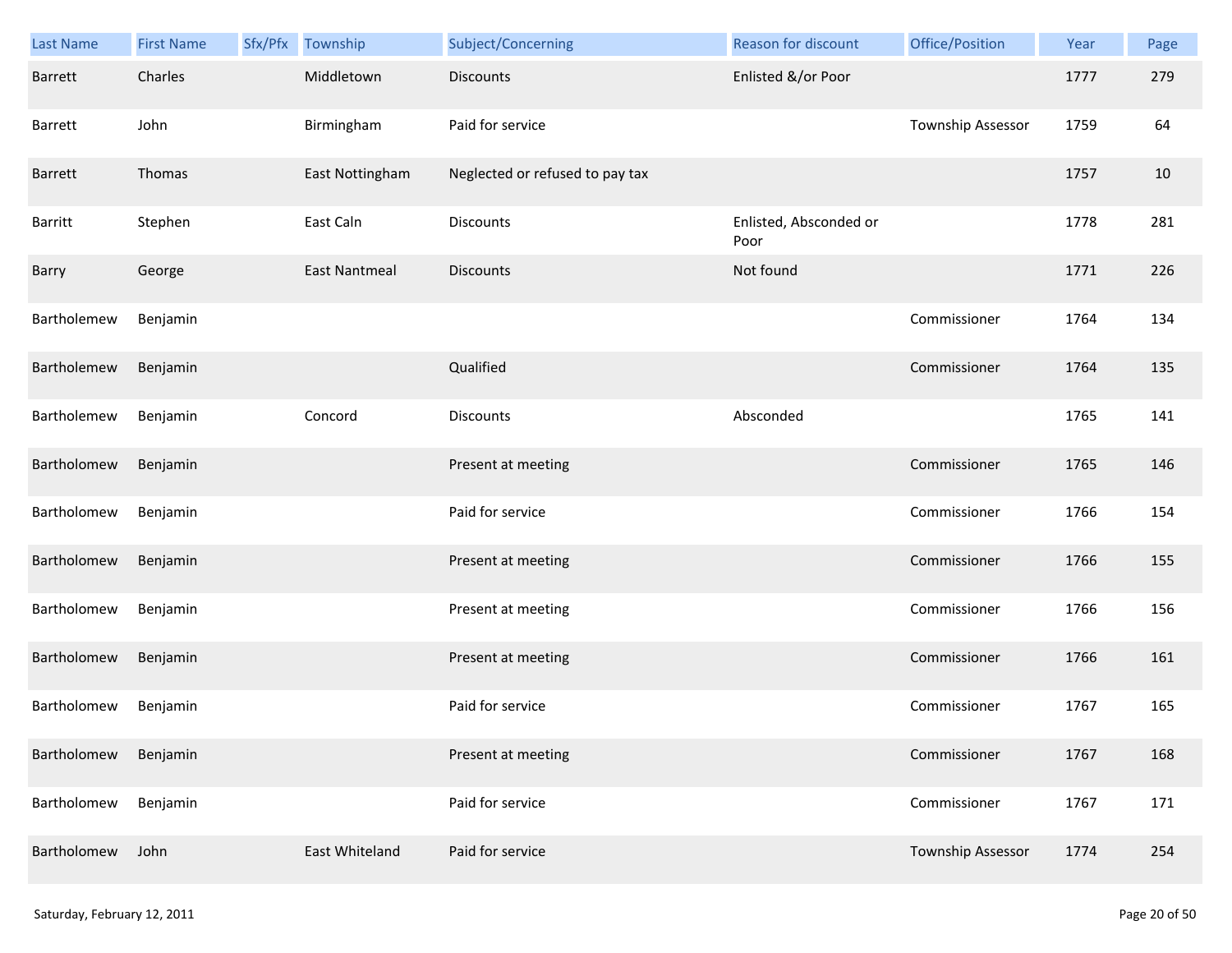| Last Name    | <b>First Name</b> | Sfx/Pfx | Township             | Subject/Concerning              | <b>Reason for discount</b> | Office/Position          | Year | Page |
|--------------|-------------------|---------|----------------------|---------------------------------|----------------------------|--------------------------|------|------|
| Bartholomew  | John              |         | East Whiteland       | Paid for service                |                            | Township Assessor        | 1775 | 261  |
| Bartholomew  | John              |         | East Whiteland       | Paid for service                |                            | <b>Township Assessor</b> | 1776 | 271  |
| Bartlett     | Richard           |         | Chester              | Discounts                       | Not found                  |                          | 1773 | 250  |
| Bartley      | John              |         | West Caln            | <b>Discounts</b>                | Fled from the enemy        |                          | 1758 | 43   |
| Bartley      | John              | Jr.     | East Marlborough     | Neglected or refused to pay tax |                            |                          | 1767 | 170  |
| Bartley      | William           |         | East Marlborough     | Discounts                       | Absconded                  |                          | 1770 | 208  |
| Bartly       | John              |         | London Grove         | Discounts                       | Not found                  |                          | 1768 | 181  |
| Bartly       | John              |         | East Marlborough     | <b>Discounts</b>                | Absconded                  |                          | 1769 | 195  |
| Bartly       | William           |         | East Marlborough     | <b>Discounts</b>                | Absconded                  |                          | 1769 | 195  |
| Barton       | James             |         | Chester              | Paid for service                |                            | Township Assessor        | 1759 | 62   |
| Barton       | James             |         | Chester              | Paid for service                |                            | Township Assessor        | 1770 | 211  |
| Bartwell     | James             |         | Newtown              | <b>Discounts</b>                |                            |                          | 1773 | 249  |
| Batchelor    | Cornelius         |         | Chester              | Discounts                       | Poor                       |                          | 1774 | 260  |
| Bateman      | John              |         | <b>East Nantmeal</b> | <b>Discounts</b>                |                            |                          | 1764 | 130  |
| Bateman      | Samuel            |         | Middletown           | Discounts                       | Poor                       |                          | 1772 | 233  |
| Bateman      | Thomas            |         | <b>East Nantmeal</b> | <b>Discounts</b>                | Paid in Vincent            |                          | 1769 | 202  |
| <b>Bates</b> | Richard           |         | Concord              | <b>Discounts</b>                | Paid in Edgmont            |                          | 1768 | 175  |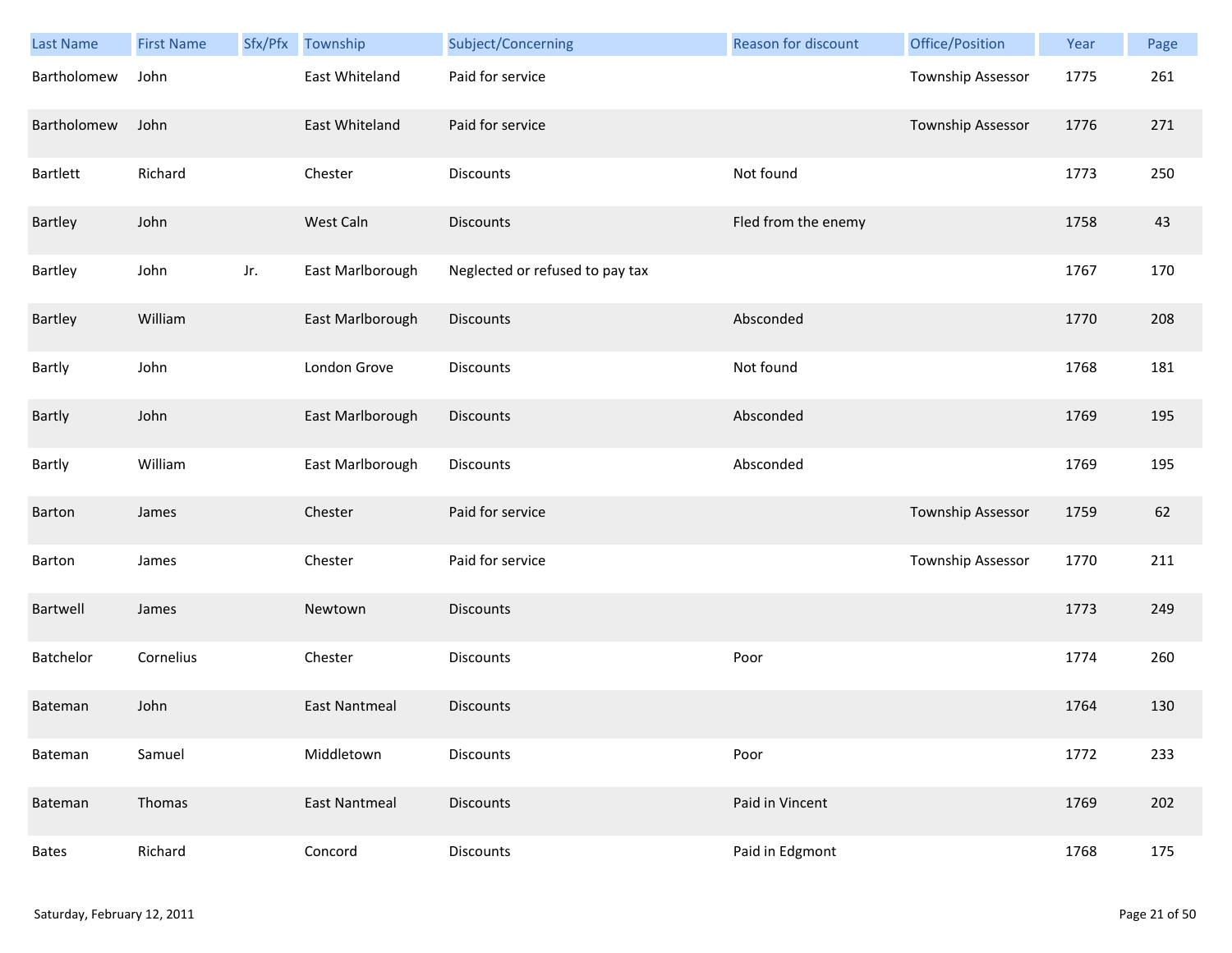| Last Name     | <b>First Name</b> | Sfx/Pfx | Township       | Subject/Concerning | Reason for discount             | Office/Position          | Year | Page |
|---------------|-------------------|---------|----------------|--------------------|---------------------------------|--------------------------|------|------|
| Battin        | James             |         | Goshen         | <b>Discounts</b>   | Absconded                       |                          | 1759 | 55   |
| Battin        | John              |         | Goshen         | Discounts          | Paid in Westtown                |                          | 1766 | 156  |
| Battin        | John              |         | Goshen         | <b>Discounts</b>   | Insolvent or Absconded          |                          | 1768 | 181  |
| <b>Battin</b> | John              |         | Pikeland       | Discounts          | Absconded                       |                          | 1770 | 213  |
| Battman       | John              |         | Coventry       | <b>Discounts</b>   | Poor or Insolvent               |                          | 1768 | 182  |
| Baum          | Patrick           |         | Edgmont        | Discounts          | Absconded                       |                          | 1770 | 214  |
| Bavard        | Charles           |         | New London     | <b>Discounts</b>   | In the King's Service           |                          | 1758 | 50   |
| Bavard        | Charles           |         | New London     | Discounts          | Absconded                       |                          | 1764 | 129  |
| Bawmer        | William           |         | Londonderry    | <b>Discounts</b>   | Absconded                       |                          | 1764 | 134  |
| Baxter        | John              |         | West Caln      | Discounts          | Lately came in on<br>redemption |                          | 1764 | 127  |
| Bayley        | Charles           |         | Newtown        | <b>Discounts</b>   | Enlisted &/or Poor              |                          | 1777 | 278  |
| Bayliff       | Thomas            |         | Newlin         | Discounts          |                                 |                          | 1771 | 223  |
| Bayly         | Thomas            |         | Newlin         | <b>Discounts</b>   | Wrong taxed or not to be<br>had |                          | 1770 | 217  |
| Beal          | John              |         | Middletown     | Discounts          | Not found                       |                          | 1764 | 129  |
| Beal          | William           |         | Whiteland      | Paid for service   |                                 | <b>Township Assessor</b> | 1761 | 92   |
| Beal          | William           |         | West Whiteland | Discounts          | Taxed for too much<br>woodland  |                          | 1768 | 183  |
| Beale         | William           |         | Whiteland      |                    |                                 | Township Assessor        | 1760 | 83   |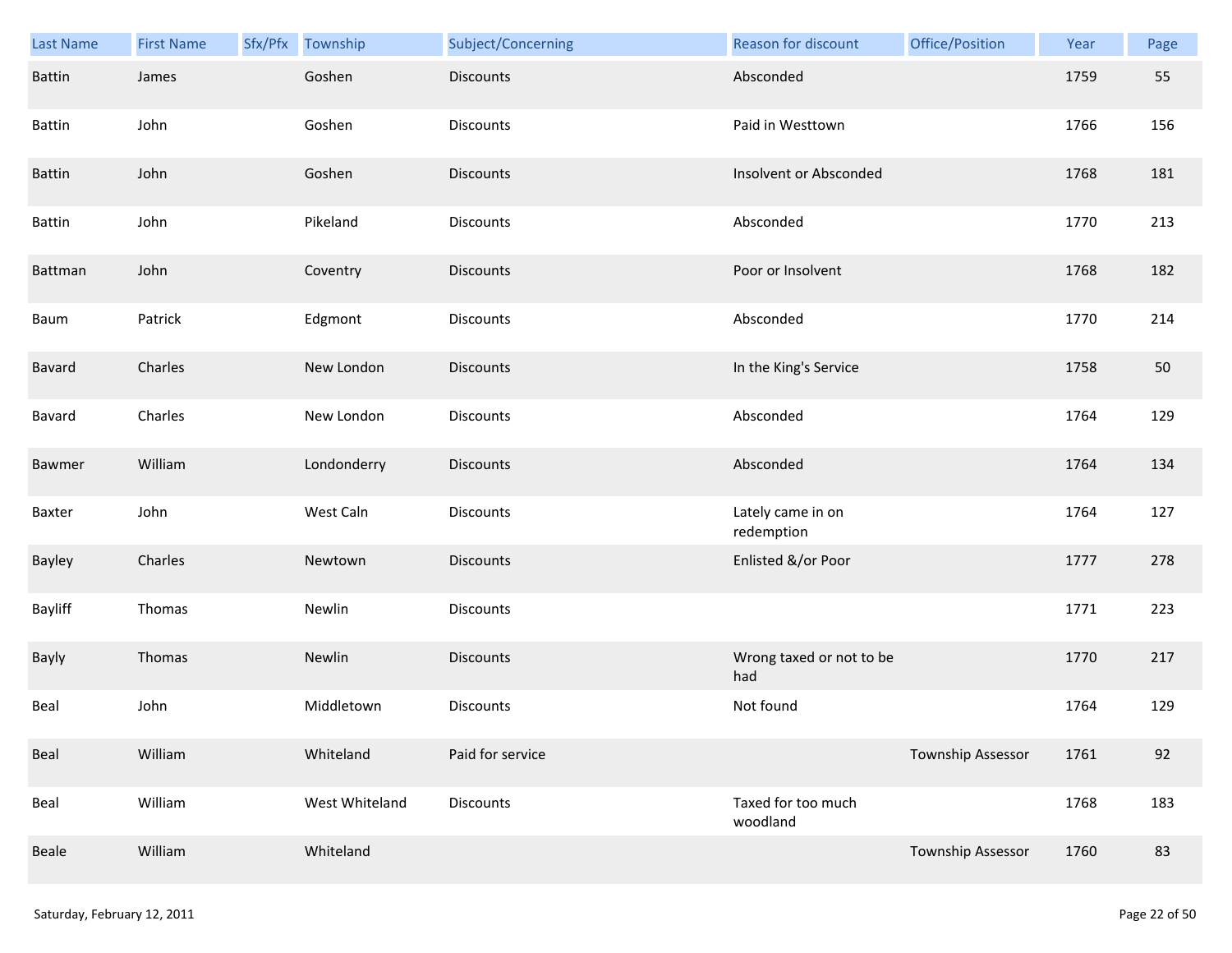| Last Name | <b>First Name</b> | Sfx/Pfx Township        | Subject/Concerning | <b>Reason for discount</b>     | Office/Position          | Year | Page |
|-----------|-------------------|-------------------------|--------------------|--------------------------------|--------------------------|------|------|
| Beale     | William           | West Whiteland          | Paid for service   |                                | <b>Township Assessor</b> | 1766 | 150  |
| Beale     | William           | West Whiteland          | Paid for service   |                                | <b>Township Assessor</b> | 1770 | 205  |
| Beam      | John              | Pikeland                | Discounts          | Enlisted, Absconded or<br>Poor |                          | 1777 | 277  |
| Bean      | William           | East Nottingham         | Discounts          | Twice rated                    |                          | 1774 | 255  |
| Beard     | John              | West Nottingham         | Discounts          | Paid in Maryland               |                          | 1764 | 130  |
| Beard     | John              | Lower Darby             | <b>Discounts</b>   | Poor                           |                          | 1772 | 240  |
| Beard     | John              | London Britain          | Discounts          | Poor or Enlisted               |                          | 1778 | 282  |
| Beard     | Paul              | Charlestown             | Discounts          | Enlisted &/or Poor             |                          | 1777 | 277  |
| Beard     | Samuel            | West Caln               | Discounts          | Poor or Paid elsewhere         |                          | 1767 | 170  |
| Beard     | Thomas            | Charlestown             | <b>Discounts</b>   | Enlisted &/or Poor             |                          | 1777 | 277  |
| Beaton    | George            | East Caln               | Discounts          |                                |                          | 1764 | 130  |
| Beaty     | Abraham           | <b>East Nantmeal</b>    | <b>Discounts</b>   | Paid in Uwchlan                |                          | 1774 | 254  |
| Beaty     | John              | <b>East Nantmeal</b>    | Discounts          | Absconded                      |                          | 1773 | 247  |
| Beaty     | Thomas            | West Fallowfield        | Discounts          |                                |                          | 1778 | 282  |
| Beaty     | William           | <b>Upper Providence</b> | Discounts          | Gone                           |                          | 1765 | 138  |
| Beaumont  | Joseph            | East Bradford           | <b>Discounts</b>   | Paid in Goshen                 |                          | 1766 | 157  |
| Beaumont  | William           | Goshen                  | <b>Discounts</b>   | Gone or Poor                   |                          | 1769 | 196  |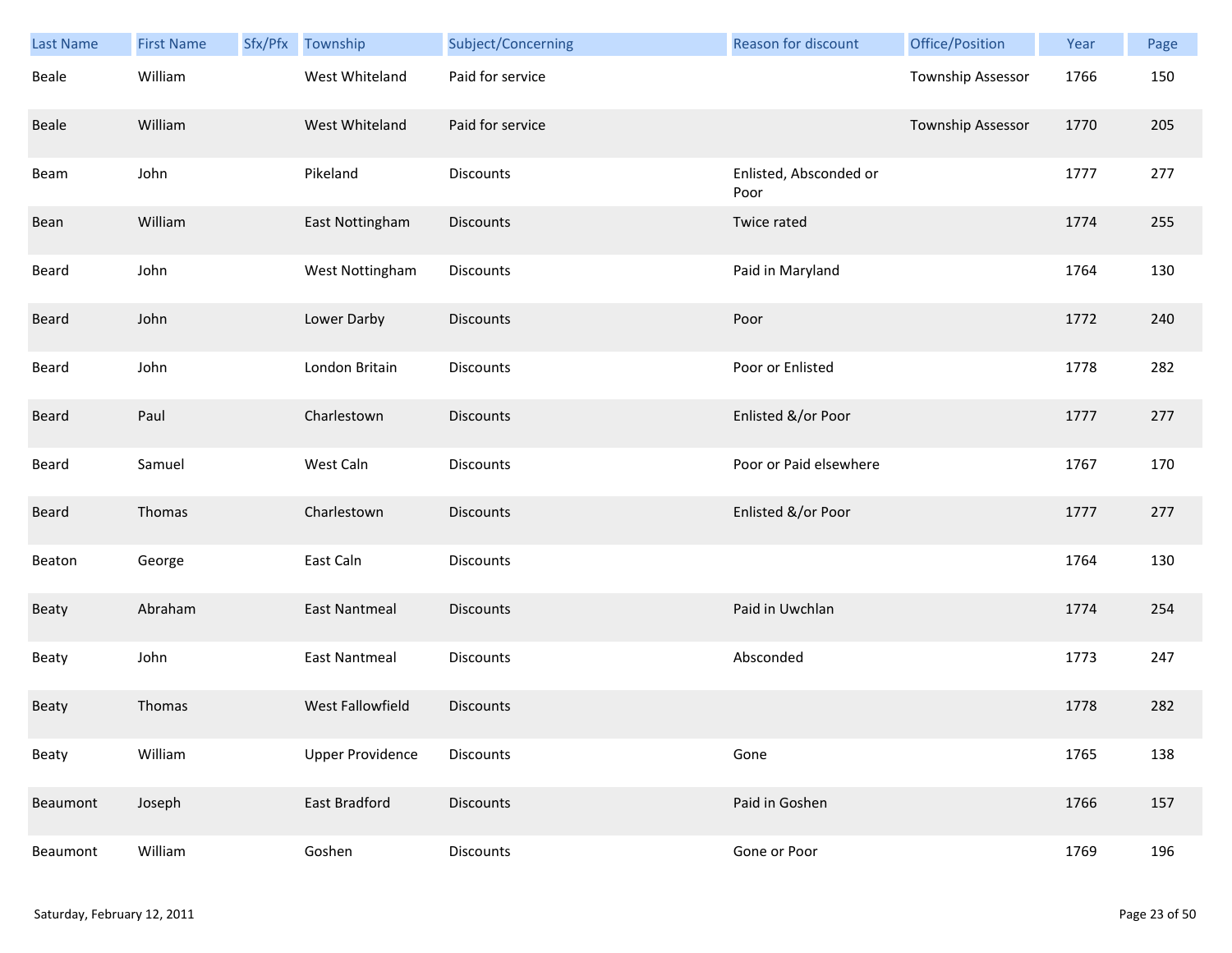| Last Name      | <b>First Name</b> | Sfx/Pfx Township | Subject/Concerning | Reason for discount | Office/Position        | Year | Page |
|----------------|-------------------|------------------|--------------------|---------------------|------------------------|------|------|
| Beaver         | John              | Tredyffrin       | <b>Discounts</b>   | Gone                |                        | 1773 | 249  |
| Becket         | Thomas            | West Nottingham  | Discounts          | Gone                |                        | 1772 | 243  |
| <b>Beckett</b> | Thomas            | West Nottingham  | Discounts          | Poor                |                        | 1770 | 209  |
| Beery          | Jacob             |                  | Qualified          |                     | <b>County Assessor</b> | 1772 | 241  |
| Beery          | Jacob             |                  | Present at meeting |                     | <b>County Assessor</b> | 1773 | 245  |
| Beery          | Jacob             |                  | Paid for service   |                     | <b>County Assessor</b> | 1773 | 246  |
| Beery          | Jacob             |                  | Paid for service   |                     | <b>County Assessor</b> | 1773 | 251  |
| Beery          | Jacob             |                  | Paid for service   |                     | <b>County Assessor</b> | 1773 | 252  |
| Begley         | Dennis            | East Caln        | <b>Discounts</b>   | Absconded           |                        | 1769 | 196  |
| Bell           | John              | Radnor           | Discounts          | Poor                |                        | 1764 | 131  |
| Bell           | William           | Vincent          | Discounts          |                     |                        | 1758 | 33   |
| Bell           | William           | Bethel           | Discounts          | Paid in Concord     |                        | 1760 | 81   |
| Benezet        | Phillip           | East Caln        | Discounts          |                     |                        | 1765 | 143  |
| Benner         | Paul              | Vincent          | Discounts          | Overrated           |                        | 1768 | 182  |
| Bennet         | John              | Birmingham       | Paid for service   |                     | Township Assessor      | 1768 | 173  |
| Bennett        | James             | Aston            | <b>Discounts</b>   | Absconded           |                        | 1767 | 164  |
| Bennett        | James             | Kennett          | Discounts          | Stock overrated     |                        | 1769 | 193  |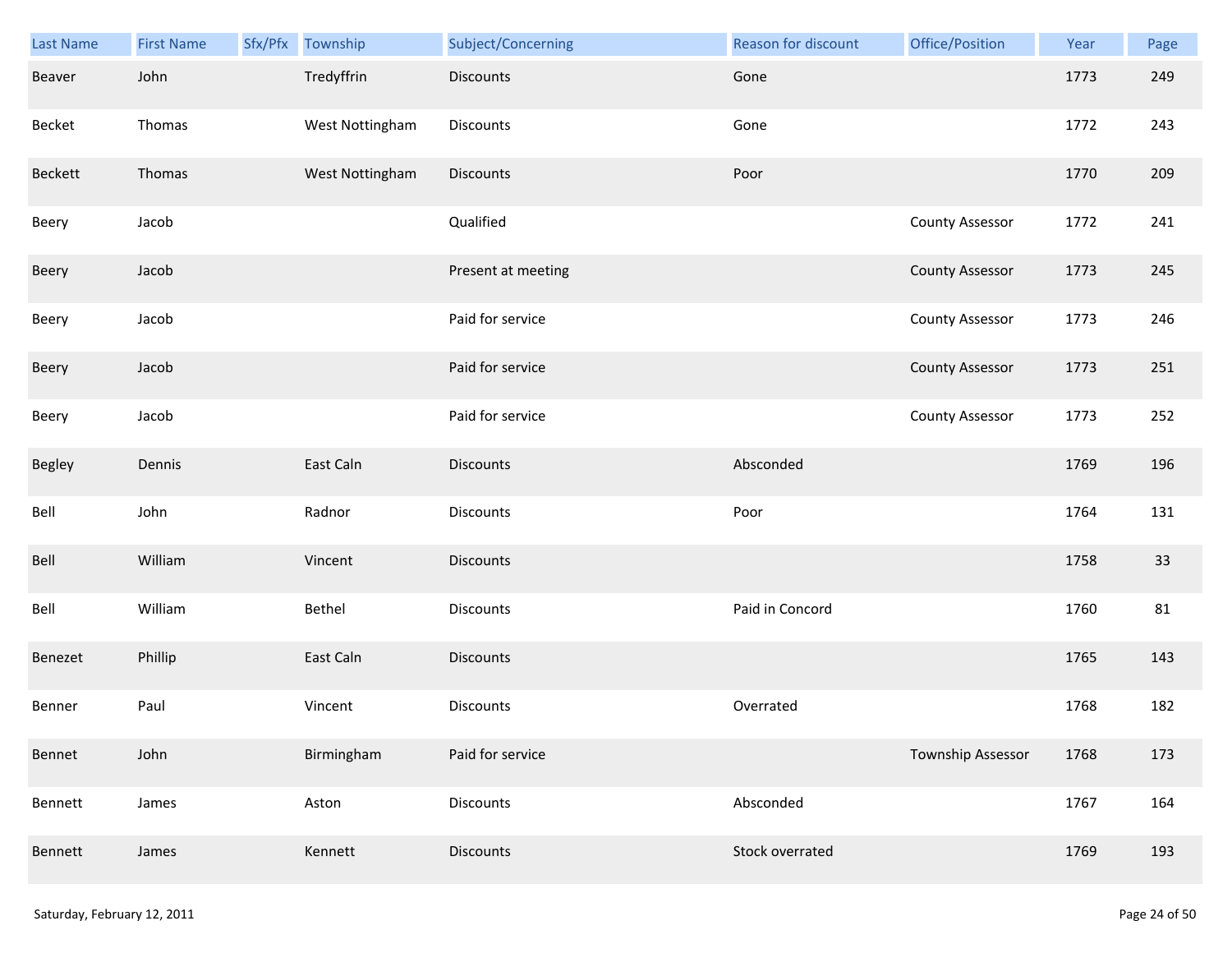| Last Name    | <b>First Name</b> | Sfx/Pfx | Township                | Subject/Concerning              | Reason for discount     | Office/Position   | Year | Page |
|--------------|-------------------|---------|-------------------------|---------------------------------|-------------------------|-------------------|------|------|
| Bennett      | Joseph            |         | Kennett                 | Paid for service                |                         | Township Assessor | 1762 | 103  |
| Bennett      | Robert            |         | East Fallowfield        | Neglected or refused to pay tax |                         |                   | 1762 | 108  |
| Bennett      | Robert            |         | Newlin                  | Discounts                       | Absconded               |                   | 1762 | 109  |
| Bentley      | <b>Ellis</b>      |         | <b>East Fallowfield</b> | <b>Discounts</b>                | Poor or Overrated       |                   | 1772 | 244  |
| Bentley      | George            |         | Newlin                  | Paid for service                |                         | Township Assessor | 1761 | 98   |
| Bentley      | Robert            |         | Newlin                  | <b>Discounts</b>                | Gone                    |                   | 1778 | 282  |
| Bently       | Ellis             |         | East Fallowfield        | Discounts                       | Poor & Leg broke        |                   | 1774 | 255  |
| Bently       | George            |         | Newlin                  | Paid for service                |                         | Constable         | 1759 | 59   |
| Bently       | George            |         | Newlin                  |                                 |                         | Township Assessor | 1760 | 84   |
| Bently       | Henry             |         | East Fallowfield        | <b>Discounts</b>                | Absconded               |                   | 1765 | 137  |
| Bently       | Jeffery           |         | East Fallowfield        | Paid for service                |                         | Township Assessor | 1759 | 62   |
| Bently       | Robert            |         | Newlin                  | <b>Discounts</b>                |                         |                   | 1775 | 268  |
| Berkenhowser | Leonard           |         | Pikeland                | Discounts                       | Ran away                |                   | 1773 | 249  |
| Bernard      | Jeremiah          |         | West Marlborough        | Paid for service                |                         | Township Assessor | 1765 | 141  |
| Bernard      | Richard           |         | Chester                 | Discounts                       | Overrated               |                   | 1763 | 119  |
| Berry        | William           |         | <b>East Nantmeal</b>    | <b>Discounts</b>                | Poor, Gone or Under age |                   | 1772 | 238  |
| Bethel       | Joseph            |         | Radnor                  | <b>Discounts</b>                | Absconded               |                   | 1765 | 140  |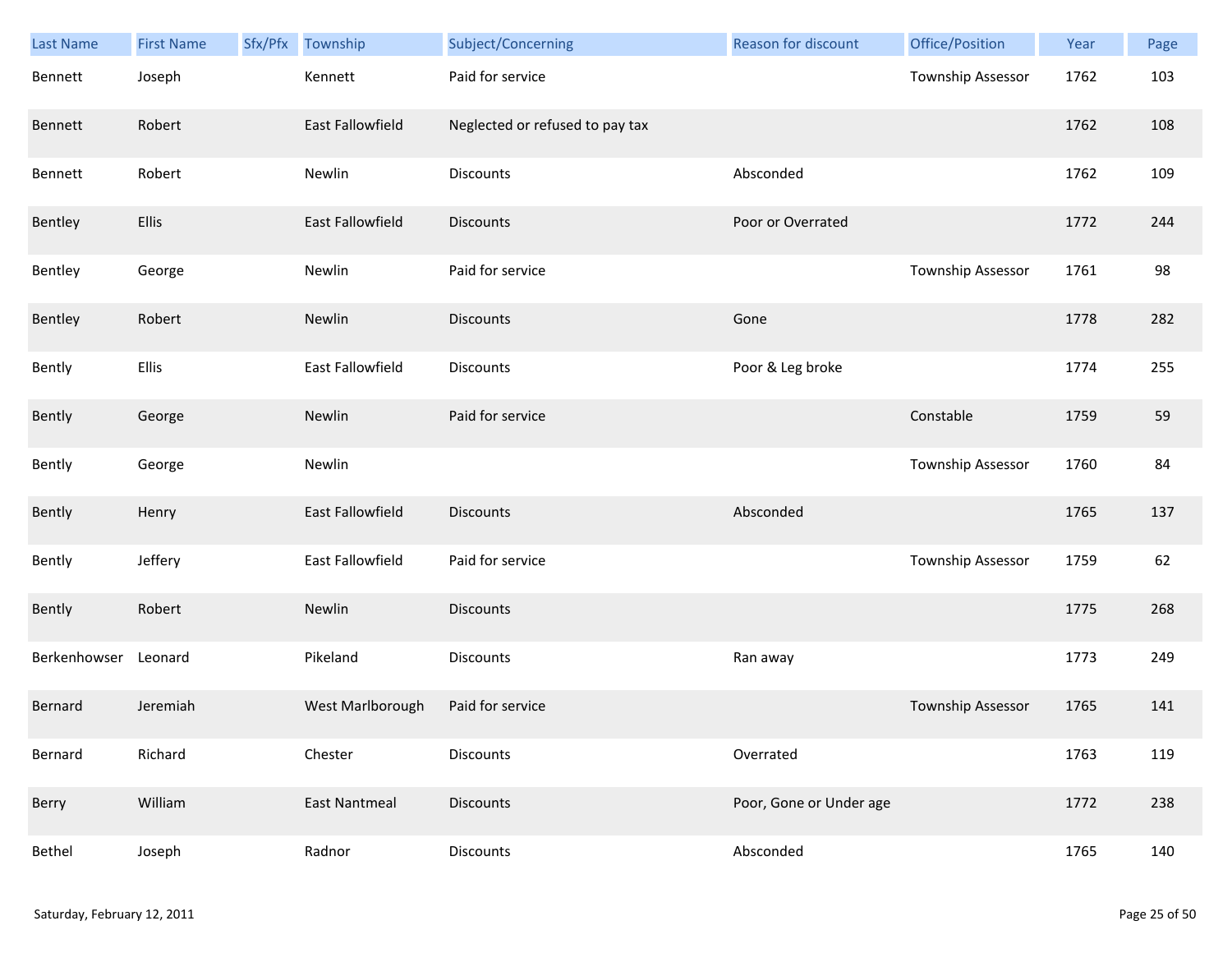| <b>Last Name</b> | <b>First Name</b> | Sfx/Pfx | Township             | Subject/Concerning                    | Reason for discount    | Office/Position | Year | Page           |
|------------------|-------------------|---------|----------------------|---------------------------------------|------------------------|-----------------|------|----------------|
| Beumont          | Joseph            |         | Thornbury            | <b>Discounts</b>                      | Not free 6 months      |                 | 1763 | 118            |
| Bevan            | Aubrey            |         | Chester              | House where next meeting will be held |                        |                 | 1756 | $\overline{2}$ |
| Bevan            | Aubrey            |         | Chester              | House where next meeting will be held |                        |                 | 1757 | 11             |
| Bevan            | Aubrey            |         | Chester              | House where next meeting will be held |                        |                 | 1758 | 35             |
| Bevan            | Aubrey            |         | Chester              | House where next meeting will be held |                        |                 | 1758 | 38             |
| Bevan            | Aubrey            |         | Chester              | House where next meeting will be held |                        |                 | 1758 | 40             |
| Bevan            | Aubrey            |         | Chester              | House where next meeting will be held |                        |                 | 1758 | 41             |
| Bevan            | Aubrey            |         | Chester              | House where next meeting will be held |                        |                 | 1758 | 45             |
| Bevan            | Aubrey            |         | Chester              | House where next meeting will be held |                        |                 | 1758 | 50             |
| Bevan            | Aubrey            |         | Chester              | House where next meeting will be held |                        |                 | 1758 | 52             |
| Bevan            | Richard           |         | <b>East Nantmeal</b> | <b>Discounts</b>                      | Not found              |                 | 1771 | 226            |
| Beverlin         | James             |         | <b>West Nantmeal</b> | Warrant granted against               |                        |                 | 1767 | 169            |
| Beverlin         | James             |         | <b>West Nantmeal</b> | <b>Discounts</b>                      | Sickly & Met with loss |                 | 1772 | 240            |
| <b>Bickel</b>    | George            |         | West Nottingham      | Discounts                             | Absconded or Gone      |                 | 1768 | 187            |
| Bickhan          | Andrew            |         | London Britain       | <b>Discounts</b>                      | Poor or Enlisted       |                 | 1778 | 282            |
| Biggar           | John              |         | West Caln            | Discounts                             | Enlisted               |                 | 1758 | 47             |
| Biggar           | William           |         | West Caln            | <b>Discounts</b>                      | Enlisted               |                 | 1758 | 47             |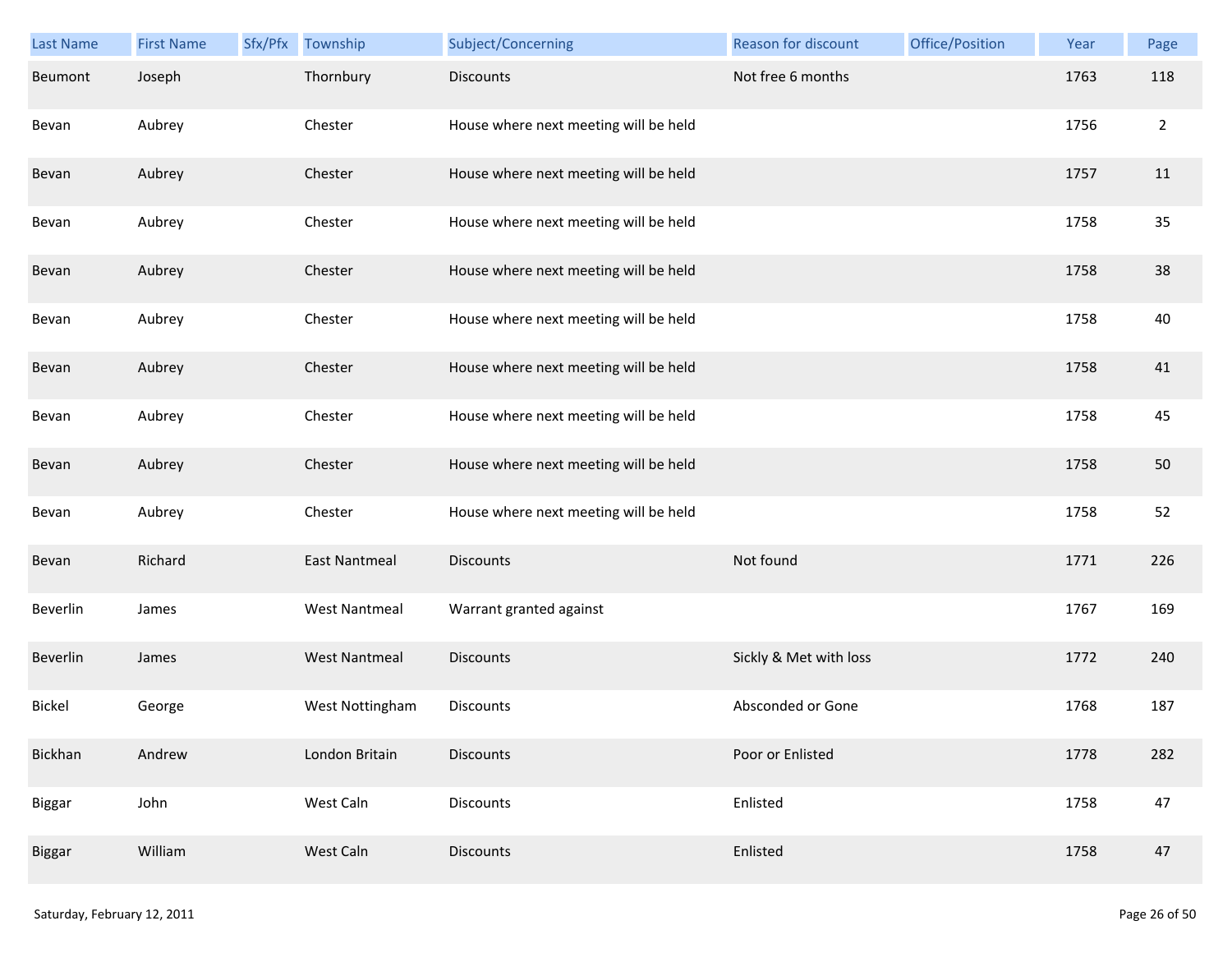| <b>Last Name</b> | <b>First Name</b> | Sfx/Pfx | Township                | Subject/Concerning | <b>Reason for discount</b> | Office/Position          | Year | Page |
|------------------|-------------------|---------|-------------------------|--------------------|----------------------------|--------------------------|------|------|
| Bigham           | James             |         | Sadsbury                | <b>Discounts</b>   | Gone                       |                          | 1770 | 217  |
| Bigham           | John              |         | Middletown              | <b>Discounts</b>   | Gone                       |                          | 1772 | 240  |
| Bingham          | John              |         | East Caln               | Discounts          | Enlisted &/or Poor         |                          | 1777 | 277  |
| Bird             | Andrew            |         | East Marlborough        | Discounts          | Broke his leg              |                          | 1757 | 10   |
| Bishop           | John              |         | <b>West Nantmeal</b>    | <b>Discounts</b>   | Gone to Carolina           |                          | 1768 | 182  |
| Bishop           | Samuel            |         | West Caln               | <b>Discounts</b>   | Overrated or Poor          |                          | 1775 | 262  |
| Bishop           | Thomas            |         | <b>Upper Providence</b> | Paid for service   |                            | Township Assessor        | 1762 | 104  |
| Bishop           | Thomas            |         | Edgmont                 | <b>Discounts</b>   | Barn consumed by fire      |                          | 1763 | 114  |
| Bishop           | Thomas            |         | <b>Upper Providence</b> | Paid for service   |                            | Township Assessor        | 1770 | 214  |
| <b>Bittle</b>    | John              |         | <b>Upper Chichester</b> | <b>Discounts</b>   | Lame                       |                          | 1762 | 109  |
| <b>Black</b>     | Charles           |         | London Britain          | Paid for service   |                            | <b>Township Assessor</b> | 1766 | 150  |
| <b>Black</b>     | Charles           |         | London Britain          | Paid for service   |                            | <b>Township Assessor</b> | 1773 | 244  |
| Black            | Edward            |         | <b>East Nantmeal</b>    | Discounts          | Gone                       |                          | 1774 | 257  |
| <b>Black</b>     | George            |         | Chester                 | <b>Discounts</b>   | Absconded                  |                          | 1765 | 141  |
| Black            | James             |         | New London              | Discounts          | Married                    |                          | 1760 | 76   |
| <b>Black</b>     | James             |         | <b>Upper Providence</b> | Discounts          | Overrated                  |                          | 1768 | 184  |
| Black            | James             |         | East Nottingham         | Discounts          | Absconded                  |                          | 1771 | 224  |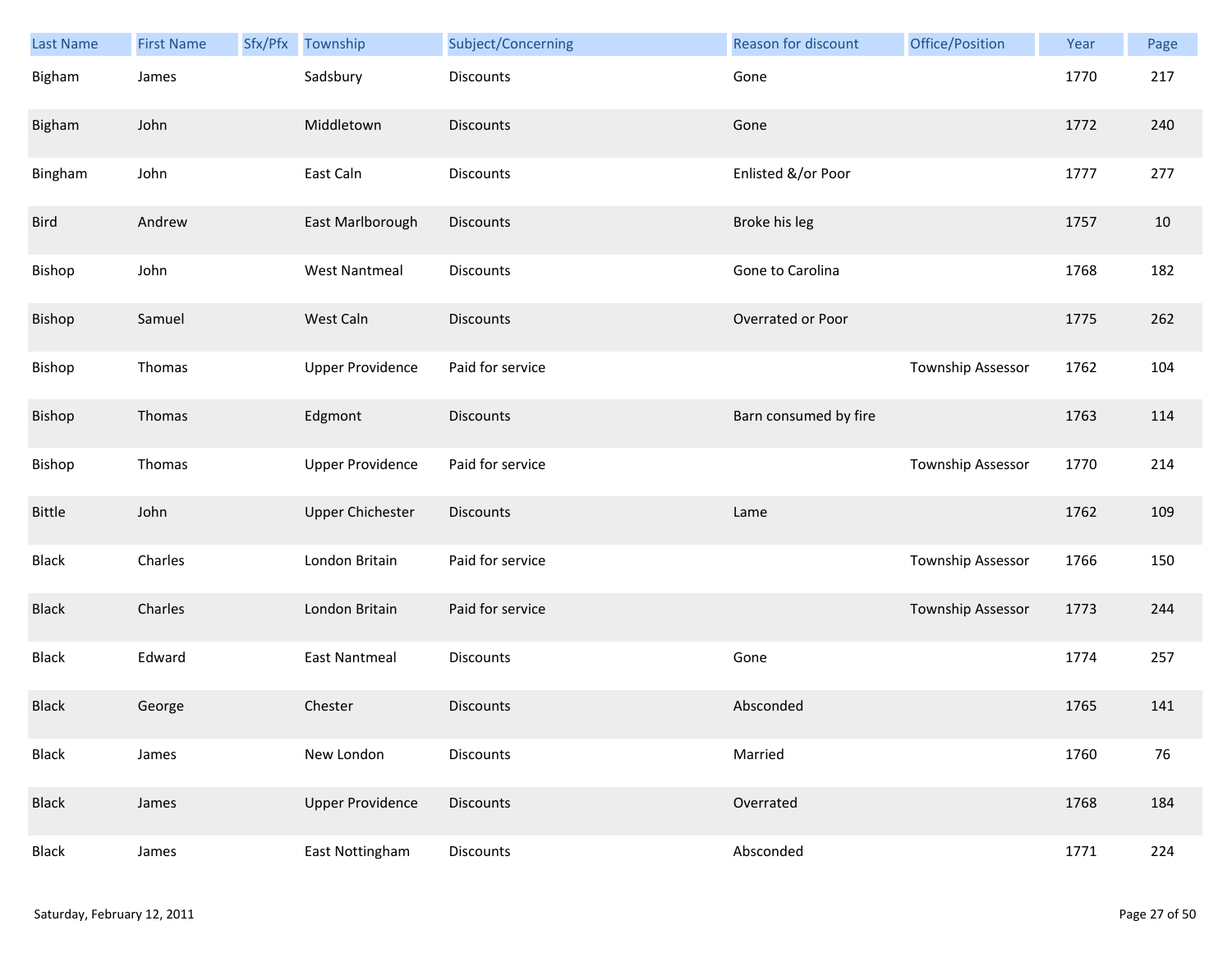| Last Name       | <b>First Name</b> | Sfx/Pfx | Township                | Subject/Concerning | <b>Reason for discount</b> | Office/Position | Year | Page |
|-----------------|-------------------|---------|-------------------------|--------------------|----------------------------|-----------------|------|------|
| <b>Black</b>    | James             |         | <b>Upper Providence</b> | Discounts          |                            |                 | 1772 | 237  |
| Black           | John              |         | <b>East Nantmeal</b>    | Discounts          | Paid in Coventry           |                 | 1765 | 143  |
| <b>Black</b>    | John              |         | Middletown              | <b>Discounts</b>   | Absconded                  |                 | 1769 | 201  |
| Black           | William           |         | Oxford                  | Discounts          | Not found                  |                 | 1758 | 53   |
| Blackburn       | Hugh              |         | Newlin                  | <b>Discounts</b>   | Not found                  |                 | 1758 | 46   |
| Blain           | Joseph            |         | <b>East Nantmeal</b>    | Discounts          | Poor, Gone or Under age    |                 | 1772 | 238  |
| Blair           | Alexander         |         | <b>East Nantmeal</b>    | Discounts          | Twice rated                |                 | 1772 | 234  |
| Blair           | Daniel            |         | West Nottingham         | Discounts          | Insolvent                  |                 | 1768 | 187  |
| Blair           | Hugh              |         | Middletown              | Discounts          | Gone                       |                 | 1760 | 81   |
| Blair           | John              |         | Whiteland               | <b>Discounts</b>   |                            |                 | 1760 | 79   |
| Blair           | John              |         | Londonderry             | <b>Discounts</b>   | Overrated                  |                 | 1764 | 126  |
| Blair           | Joseph            |         | West Marlborough        | Discounts          | Absconded                  |                 | 1765 | 139  |
| Blair           | Joseph            |         | <b>East Nantmeal</b>    | Discounts          | Gone                       |                 | 1774 | 257  |
| Blair           | Thomas            |         | West Nottingham         | Discounts          | Absconded                  |                 | 1758 | 38   |
| Blair           | Thomas            |         | West Nottingham         | <b>Discounts</b>   | Gone                       |                 | 1759 | 68   |
| Bleakley        | Joachim           |         | West Nottingham         | <b>Discounts</b>   | Insolvent                  |                 | 1768 | 187  |
| <b>Blellock</b> | James             |         | East Fallowfield        | Discounts          | Overrated                  |                 | 1759 | 61   |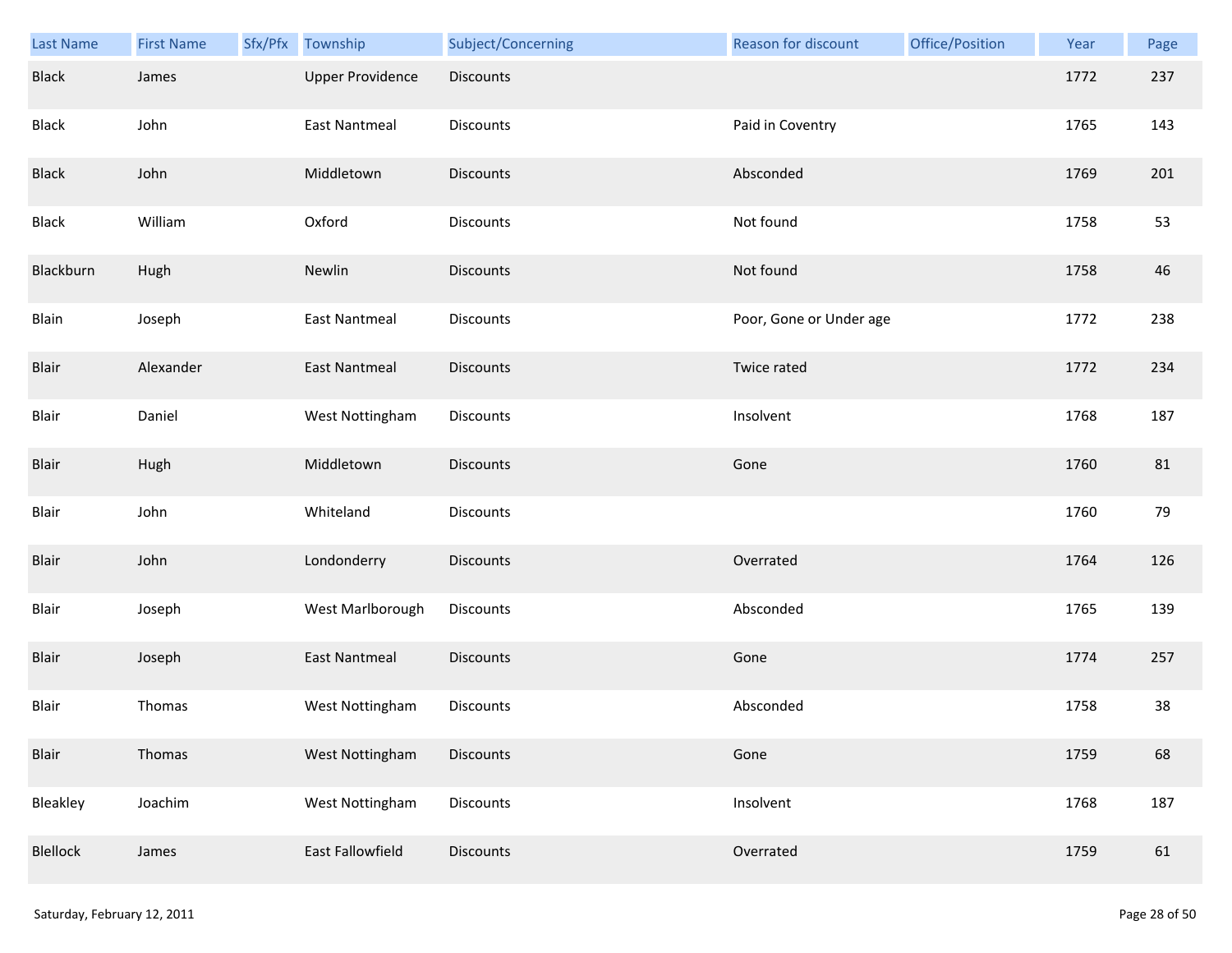| <b>Last Name</b> | <b>First Name</b> | Sfx/Pfx | Township         | Subject/Concerning | <b>Reason for discount</b> | Office/Position        | Year | Page       |
|------------------|-------------------|---------|------------------|--------------------|----------------------------|------------------------|------|------------|
| Blellock         | James             |         | East Fallowfield | Paid for service   |                            | Constable              | 1759 | 62         |
| Blellock         | James             |         | East Fallowfield | <b>Discounts</b>   |                            |                        | 1766 | 154        |
| Blellock         | Thomas            |         | Sadsbury         | Discounts          | Overcharged                |                        | 1759 | 58         |
| Blelock          | James             |         |                  | <b>Discounts</b>   | Overrated                  |                        | 1757 | 13         |
| Bless            | George            |         | Springfield      | Discounts          | Poor                       |                        | 1757 | $30\,$     |
| Blew             | Peter             |         | Londonderry      | <b>Discounts</b>   | Not found                  |                        | 1768 | 187        |
| Blew             | Peter             |         | Londonderry      | Discounts          | Poor                       |                        | 1772 | 237        |
| Bochannan        | William           |         |                  | Present at meeting |                            | <b>County Assessor</b> | 1756 | $\sqrt{5}$ |
| Bogener          | Tobias            |         | Pikeland         | <b>Discounts</b>   | Poor                       |                        | 1770 | 209        |
| <b>Boggs</b>     | Alexander         |         | New London       | <b>Discounts</b>   | Gone                       |                        | 1772 | 234        |
| <b>Boggs</b>     | Ezekiel           |         | London Britain   | <b>Discounts</b>   |                            |                        | 1764 | 131        |
| <b>Boggs</b>     | Ezekiel           |         | Kennett          | <b>Discounts</b>   | Absconded                  |                        | 1770 | 211        |
| <b>Boggs</b>     | Francis           |         | East Fallowfield |                    |                            | Township Assessor      | 1760 | 84         |
| <b>Boggs</b>     | Francis           |         | East Fallowfield | Paid for service   |                            | Township Assessor      | 1761 | 93         |
| <b>Boggs</b>     | Francis           |         | East Caln        | Discounts          | Ran away                   |                        | 1769 | 196        |
| <b>Boggs</b>     | James             |         | West Fallowfield | Discounts          | Nonresident                |                        | 1757 | 15         |
| <b>Boggs</b>     | James             |         | London Britain   | Discounts          |                            |                        | 1764 | 131        |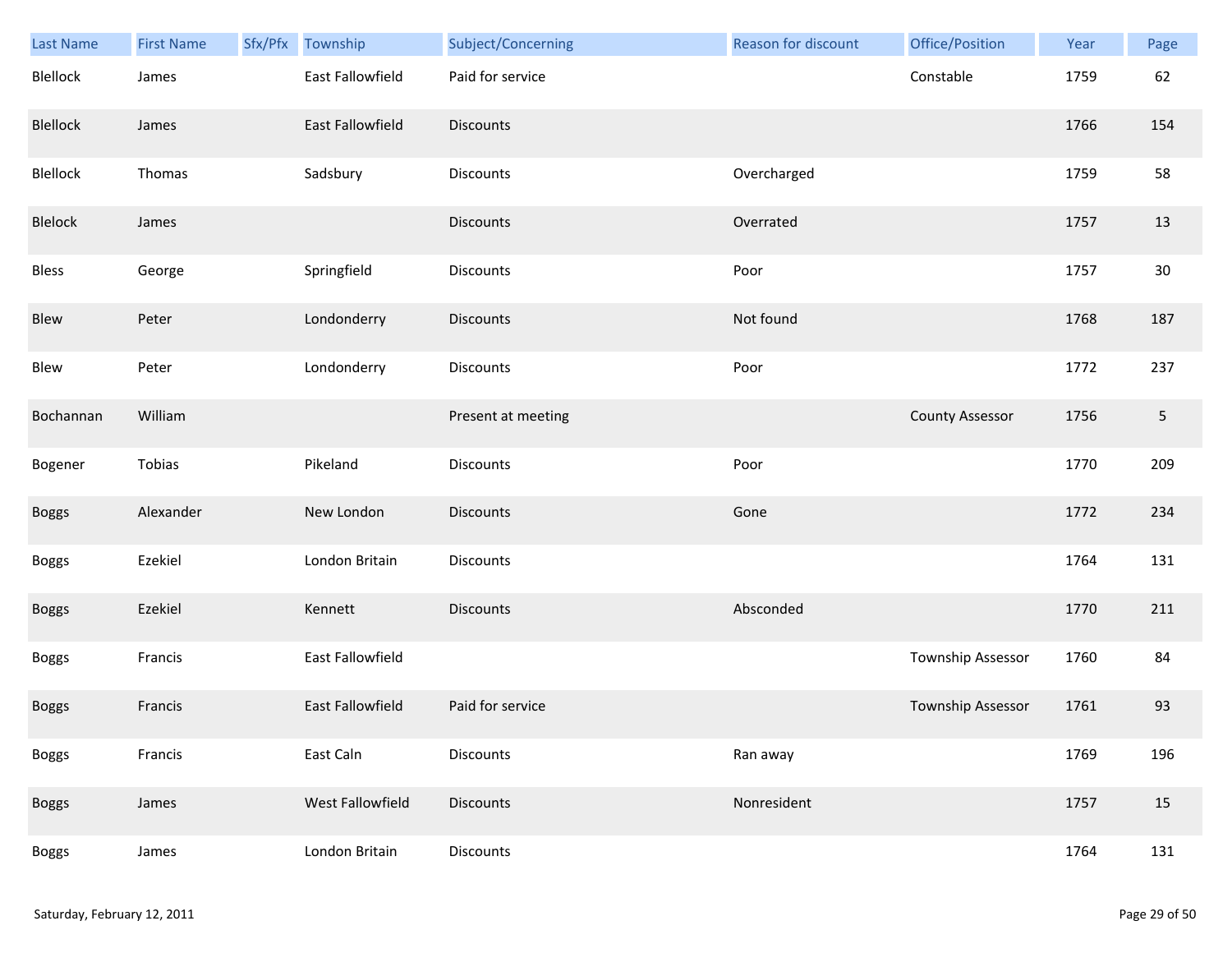| Last Name    | <b>First Name</b> | Sfx/Pfx | Township             | Subject/Concerning             | Reason for discount      | Office/Position   | Year | Page |
|--------------|-------------------|---------|----------------------|--------------------------------|--------------------------|-------------------|------|------|
| <b>Boggs</b> | John              |         | East Caln            | <b>Discounts</b>               | Paid in West Fallowfield |                   | 1761 | 97   |
| <b>Boggs</b> | Robert            |         | East Caln            | Discounts                      | Absconded                |                   | 1764 | 130  |
| <b>Boggs</b> | Robert            |         | West Fallowfield     | Discounts                      | Not found                |                   | 1766 | 157  |
| <b>Boggs</b> | William           |         | West Fallowfield     | Discounts                      | Overrated                |                   | 1759 | 61   |
| <b>Boggs</b> | William           |         | East Caln            | <b>Discounts</b>               | Paid in Charlestown      |                   | 1760 | 77   |
| <b>Boggs</b> | William           |         | East Fallowfield     | Discounts                      |                          |                   | 1766 | 160  |
| Bogner       | Tobias            |         | Pikeland             | <b>Discounts</b>               | Insolvent                |                   | 1772 | 242  |
| Bohannan     | Andrew            |         | Willistown           | Taxed for land of John Smedley |                          |                   | 1765 | 142  |
| <b>Boles</b> | Thomas            |         | Kennett              | <b>Discounts</b>               | Married                  |                   | 1759 | 59   |
| Boling       | William           |         | <b>West Nantmeal</b> | Discounts                      | Absconded                |                   | 1768 | 182  |
| Bolton       | Philip            |         | Edgmont              | Discounts                      |                          |                   | 1772 | 237  |
| Bolton       | Thomas            |         | Willistown           | Discounts                      | Absconded                |                   | 1764 | 129  |
| Bolton       | William           |         | Charlestown          | <b>Discounts</b>               | Poor                     |                   | 1770 | 213  |
| Bond         | John              |         | Vincent              | <b>Discounts</b>               | Paid in Pikeland         |                   | 1761 | 98   |
| Bond         | Joseph            |         | Uwchlan              | <b>Discounts</b>               | Enlisted                 |                   | 1758 | 47   |
| Bond         | Samuel            |         | West Whiteland       | Paid for service               |                          | Township Assessor | 1772 | 232  |
| Bonnard      | Henry             |         | Thornbury            | <b>Discounts</b>               | Poor                     |                   | 1773 | 251  |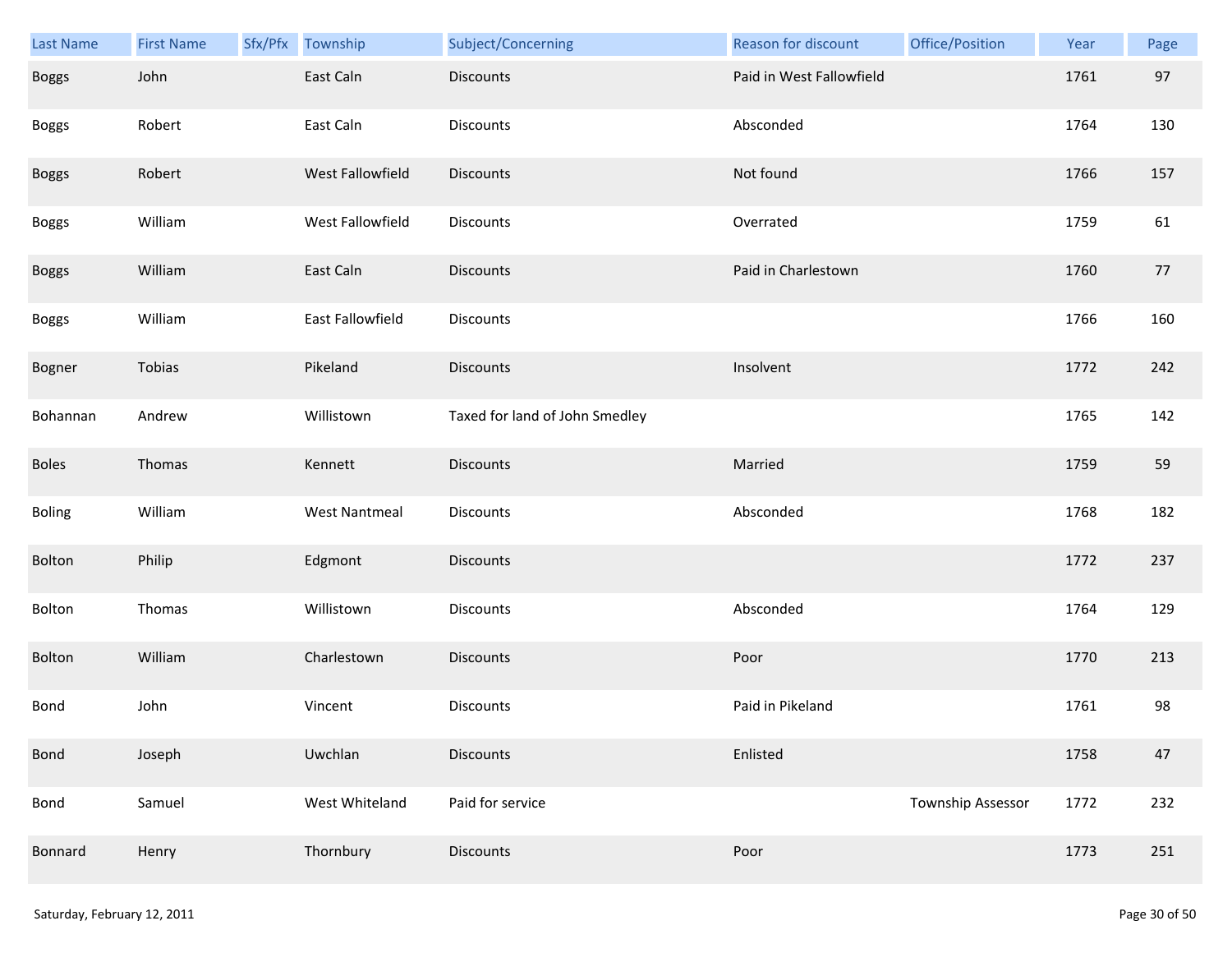| Last Name      | <b>First Name</b> | Sfx/Pfx Township        | Subject/Concerning                                | <b>Reason for discount</b> | Office/Position          | Year | Page |
|----------------|-------------------|-------------------------|---------------------------------------------------|----------------------------|--------------------------|------|------|
| Bonner         | Henry             | Thornbury               | Discounts                                         | Poor                       |                          | 1771 | 227  |
| Bonsal         | Jesse             |                         | Present at meeting                                |                            | <b>County Assessor</b>   | 1768 | 181  |
| Bonsall        | Benjamin          |                         | Paid for service                                  |                            | Township Assessor        | 1768 | 174  |
| <b>Bonsall</b> | Enoch             |                         | Order to reimburse for paying John<br>Smith's tax |                            |                          | 1758 | 36   |
| Bonsall        | Enoch             |                         | Discounts                                         | Twice rated                |                          | 1768 | 176  |
| Bonsall        | Jesse             | Darby, Upper &<br>Lower | Paid for service                                  |                            | <b>Township Assessor</b> | 1762 | 104  |
| Bonsall        | Jesse             |                         | Present at meeting                                |                            | <b>County Assessor</b>   | 1767 | 171  |
| Bonsall        | Jesse             |                         | Paid for service                                  |                            | <b>County Assessor</b>   | 1768 | 175  |
| Bonsall        | Jesse             |                         | Paid for service                                  |                            | <b>County Assessor</b>   | 1768 | 176  |
| <b>Bonsall</b> | Jesse             |                         | Present at meeting                                |                            | <b>County Assessor</b>   | 1768 | 185  |
| Bonsall        | Jesse             |                         | Present at meeting                                |                            | <b>County Assessor</b>   | 1768 | 185  |
| <b>Bonsall</b> | Jesse             |                         | Present at meeting                                |                            | <b>County Assessor</b>   | 1768 | 187  |
| Bonsall        | Jesse             |                         | Paid for service                                  |                            |                          | 1768 | 187  |
| <b>Bonsall</b> | Jesse             |                         | Present at meeting                                |                            | <b>County Assessor</b>   | 1768 | 188  |
| Bonsall        | Jesse             |                         | Present at meeting                                |                            | <b>County Assessor</b>   | 1768 | 188  |
| Bonsall        | Jesse             |                         | Present at meeting                                |                            | <b>County Assessor</b>   | 1769 | 194  |
| Bonsall        | Jesse             |                         | Paid for service                                  |                            | <b>County Assessor</b>   | 1769 | 194  |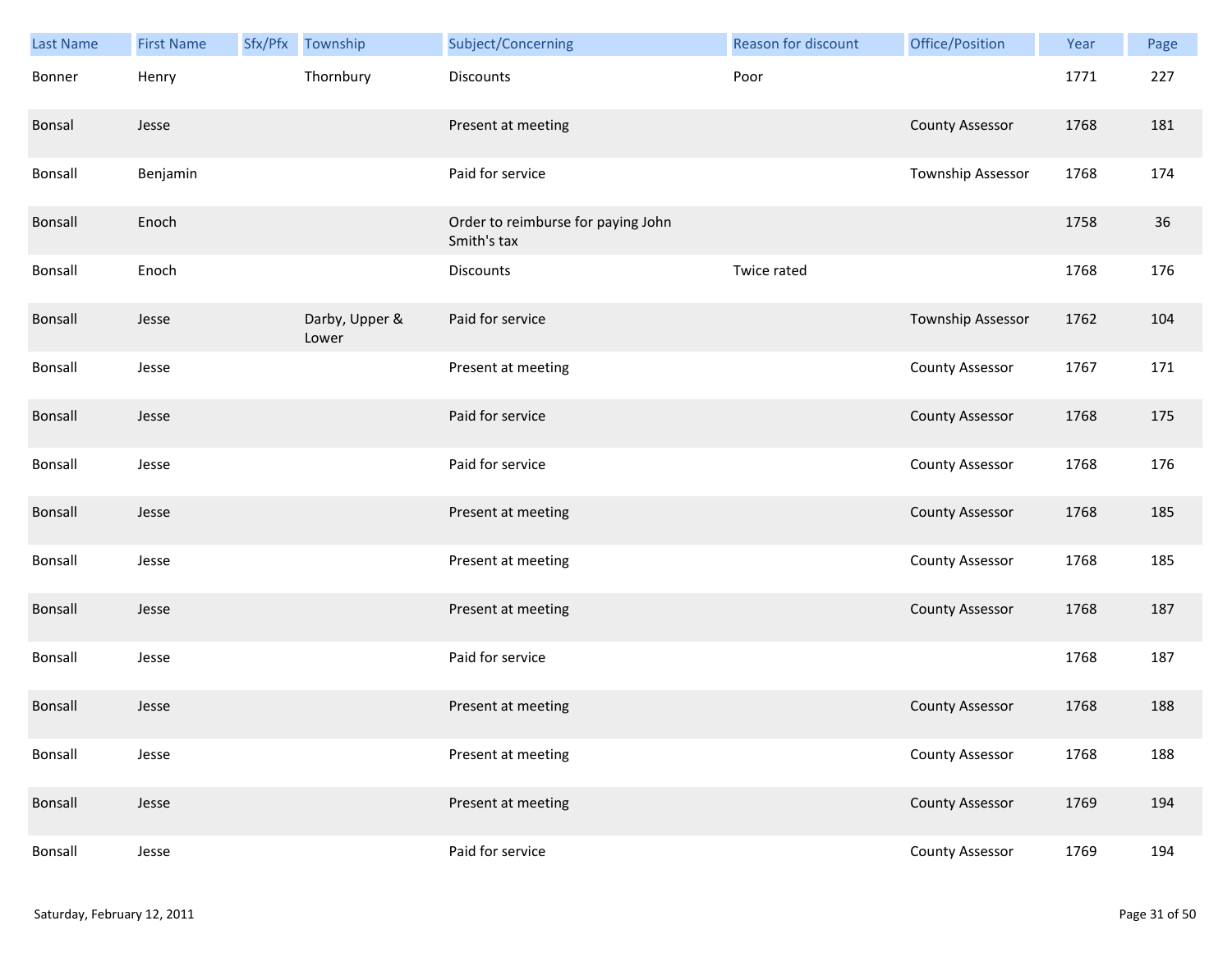| <b>Last Name</b> | <b>First Name</b> | Sfx/Pfx Township | Subject/Concerning | Reason for discount | Office/Position        | Year | Page |
|------------------|-------------------|------------------|--------------------|---------------------|------------------------|------|------|
| Bonsall          | Jesse             |                  | Present at meeting |                     | <b>County Assessor</b> | 1769 | 197  |
| Bonsall          | Jesse             |                  | Present at meeting |                     | <b>County Assessor</b> | 1769 | 198  |
| Bonsall          | Jesse             |                  | Present at meeting |                     | <b>County Assessor</b> | 1769 | 202  |
| Bonsall          | Jesse             |                  | Present at meeting |                     | <b>County Assessor</b> | 1769 | 202  |
| <b>Bonsall</b>   | Jesse             |                  | Present at meeting |                     | <b>County Assessor</b> | 1770 | 204  |
| Bonsall          | Jesse             |                  | Present at meeting |                     | <b>County Assessor</b> | 1770 | 208  |
| Bonsall          | Jesse             |                  | Present at meeting |                     | <b>County Assessor</b> | 1770 | 212  |
| Bonsall          | Jesse             |                  | Present at meeting |                     | Commissioner           | 1770 | 216  |
| Bonsall          | Jesse             |                  | Present at meeting |                     | Commissioner           | 1770 | 216  |
| Bonsall          | Jesse             |                  | Present at meeting |                     | Commissioner           | 1771 | 218  |
| Bonsall          | Jesse             |                  | Present at meeting |                     | Commissioner           | 1771 | 222  |
| <b>Bonsall</b>   | Jesse             |                  | Present at meeting |                     | Commissioner           | 1771 | 229  |
| <b>Bonsall</b>   | Jesse             |                  | Present at meeting |                     | Commissioner           | 1771 | 231  |
| Bonsall          | Jesse             |                  | Present at meeting |                     | Commissioner           | 1772 | 232  |
| Bonsall          | Jesse             |                  | Present at meeting |                     | Commissioner           | 1772 | 234  |
| Bonsall          | Jesse             |                  | Present at meeting |                     | Commissioner           | 1772 | 238  |
| Bonsall          | Jesse             |                  | Present at meeting |                     | Commissioner           | 1772 | 241  |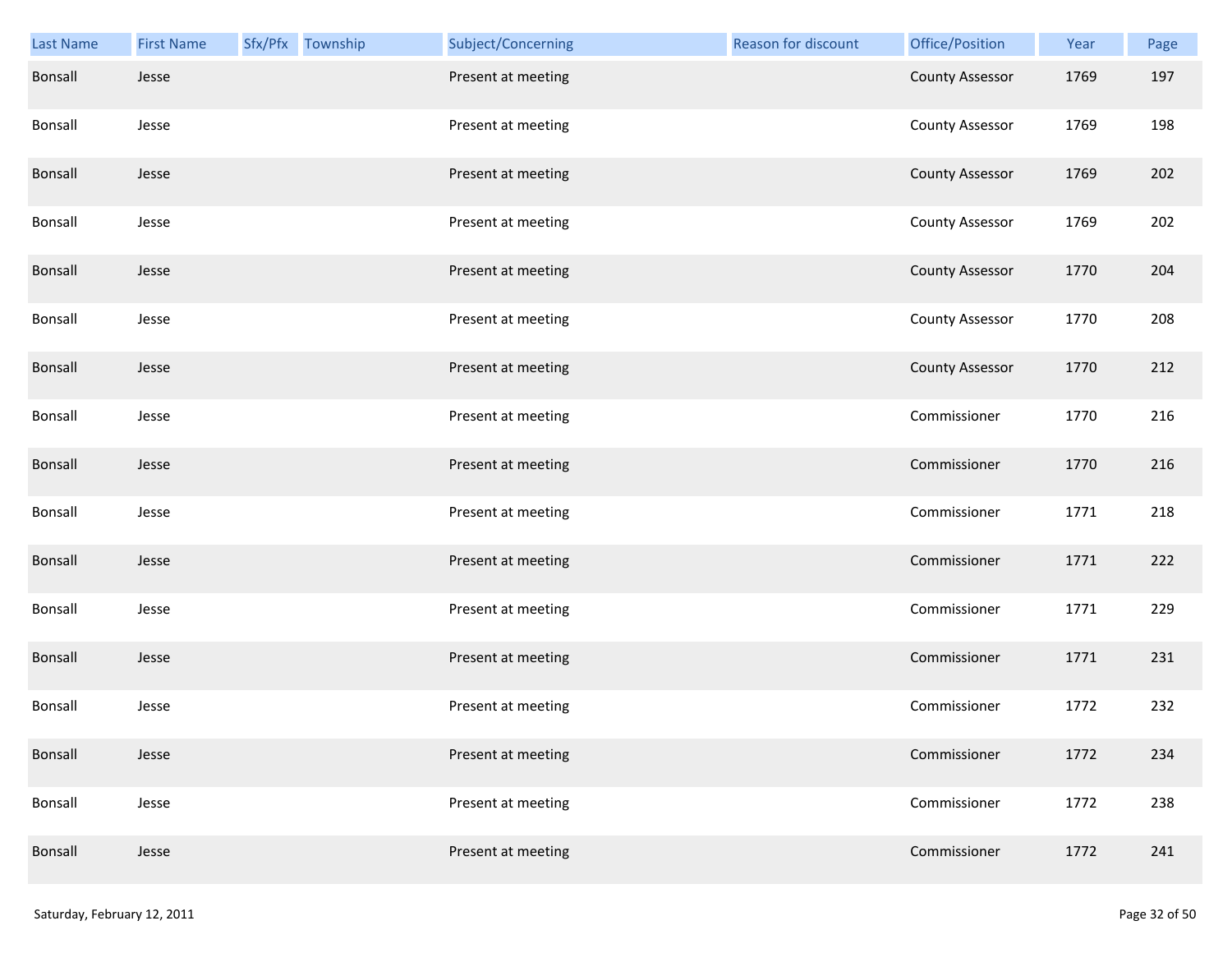| <b>Last Name</b> | <b>First Name</b> | Sfx/Pfx Township        | Subject/Concerning | Reason for discount            | Office/Position          | Year | Page |
|------------------|-------------------|-------------------------|--------------------|--------------------------------|--------------------------|------|------|
| Bonsall          | Jesse             |                         | Present at meeting |                                | Commissioner             | 1772 | 242  |
| Bonsall          | Jesse             |                         | Present at meeting |                                | Commissioner             | 1773 | 245  |
| Bonsall          | Jesse             |                         | Paid for service   |                                | Commissioner             | 1773 | 246  |
| Bonsall          | Jesse             |                         | Present at meeting |                                | Commissioner             | 1773 | 248  |
| Bonsall          | Jesse             |                         | Paid for service   |                                | Commissioner             | 1773 | 251  |
| Bonsall          | Joshua            | Darby, Upper &<br>Lower | Paid for service   |                                | Township Assessor        | 1774 | 253  |
| Bonsall          | Joshua            | Darby                   | Paid for service   |                                | <b>Township Assessor</b> | 1775 | 260  |
| Bonsall          | Obadiah           | Birmingham              | Paid for service   |                                | <b>Township Assessor</b> | 1775 | 261  |
| Boon             | Jeremiah          | East Nantmeal           | <b>Discounts</b>   | Absconded                      |                          | 1761 | 97   |
| Boone            | Joseph            | Aston                   | <b>Discounts</b>   | Gone                           |                          | 1774 | 253  |
| Boone            | Rebecca           | Lower Darby             | Discounts          | Poor                           |                          | 1765 | 145  |
| Booth            | John              | Coventry                | <b>Discounts</b>   | Paid in Bethel                 |                          | 1770 | 214  |
| Booth            | Joseph            | Middletown              | Discounts          | Enlisted &/or Poor             |                          | 1777 | 279  |
| Boreland         | Robert            | Easttown                | <b>Discounts</b>   | Not found                      |                          | 1768 | 182  |
| Borl             | Thomas            | Concord                 | Discounts          |                                |                          | 1774 | 257  |
| Boston           | Philip            | Kennett                 | <b>Discounts</b>   | Enlisted, Absconded or<br>Poor |                          | 1778 | 281  |
| Boucher          | Peter             |                         | Never paid tax     |                                |                          | 1765 | 139  |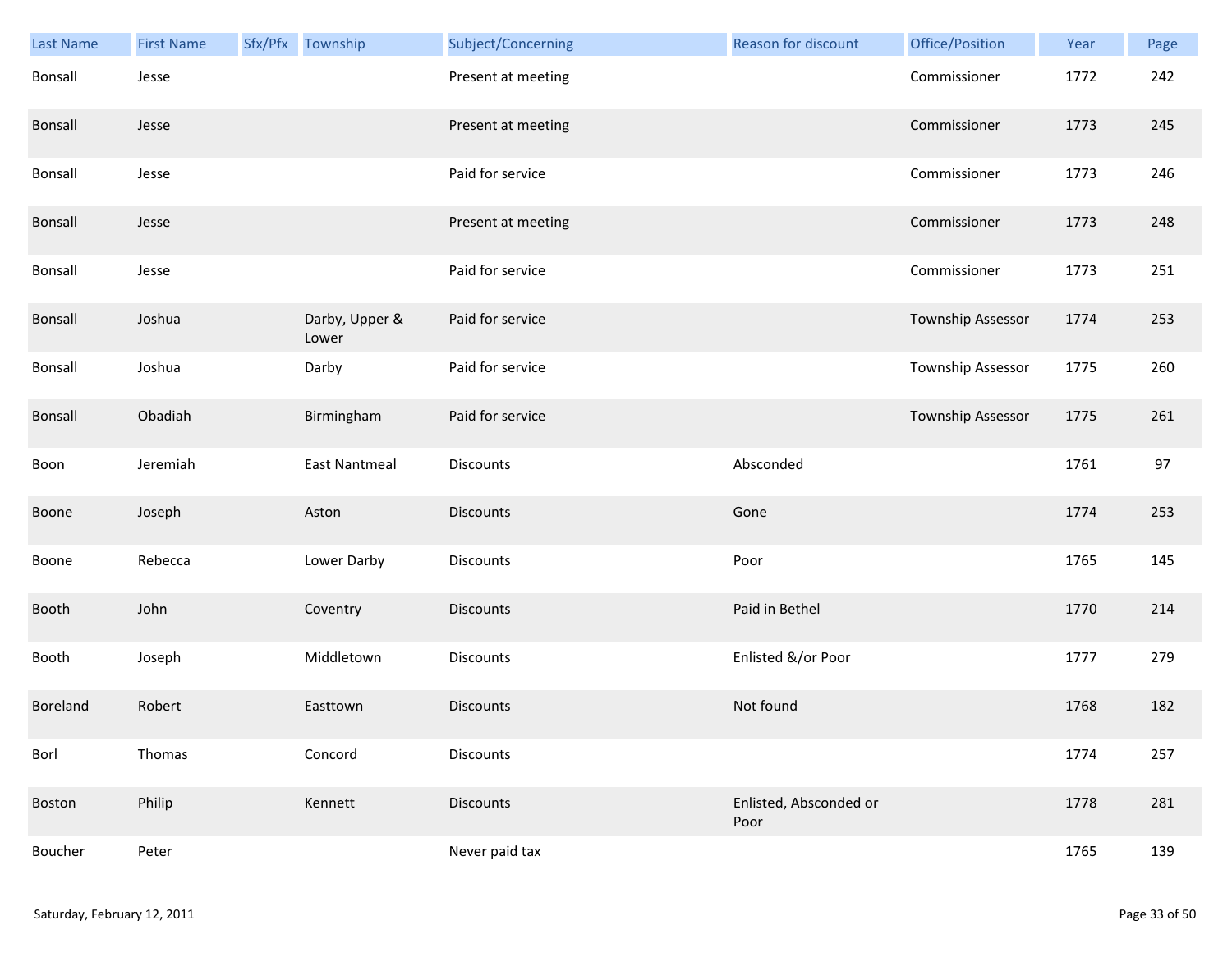| Last Name    | <b>First Name</b> | Sfx/Pfx | Township        | Subject/Concerning              | Reason for discount            | Office/Position   | Year | Page |
|--------------|-------------------|---------|-----------------|---------------------------------|--------------------------------|-------------------|------|------|
| <b>Bould</b> | James             |         | East Caln       | <b>Discounts</b>                | Enlisted, Absconded or<br>Poor |                   | 1778 | 281  |
| Bound        | John              |         | Pikeland        | Neglected or refused to pay tax |                                |                   | 1757 | 13   |
| Bowen        | Daniel            |         | West Whiteland  | <b>Discounts</b>                | Under age                      |                   | 1778 | 282  |
| Bowen        | Ezekiel           |         | East Bradford   | Discounts                       | In Prison                      |                   | 1767 | 169  |
| Bowen        | Howell            |         | Edgmont         | <b>Discounts</b>                | Paid in Upper Providence       |                   | 1757 | 28   |
| Bowen        | James             |         | East Caln       | Discounts                       | Enlisted &/or Poor             |                   | 1777 | 277  |
| Bowen        | Joseph            |         | Goshen          | Discounts                       | Paid in Willistown             |                   | 1759 | 58   |
| Bower        | Thomas            |         | West Nottingham | Discounts                       | Not found                      |                   | 1770 | 209  |
| Boyce        | William           |         | London Grove    | <b>Discounts</b>                | Poor                           |                   | 1757 | 24   |
| Boyce        | William           |         | London Grove    | Discounts                       | Poor                           |                   | 1766 | 158  |
| Boyce        | William           |         | Londonderry     | Discounts                       | Poor & Gone                    |                   | 1773 | 248  |
| Boyd         | Alexander         |         | West Nottingham | Discounts                       | Under age                      |                   | 1764 | 130  |
| Boyd         | Alexander         |         | Sadsbury        | Discounts                       | Gone                           |                   | 1774 | 259  |
| Boyd         | Andrew            |         | Sadsbury        | Paid for service                |                                | Township Assessor | 1771 | 222  |
| Boyd         | Andrew            |         | Sadsbury        | Paid for service                |                                | Township Assessor | 1772 | 232  |
| Boyd         | Andrew            |         | Sadsbury        | Paid for service                |                                | Township Assessor | 1773 | 244  |
| Boyd         | Andrew            |         | East Nottingham | Paid for service                |                                | Township Assessor | 1773 | 245  |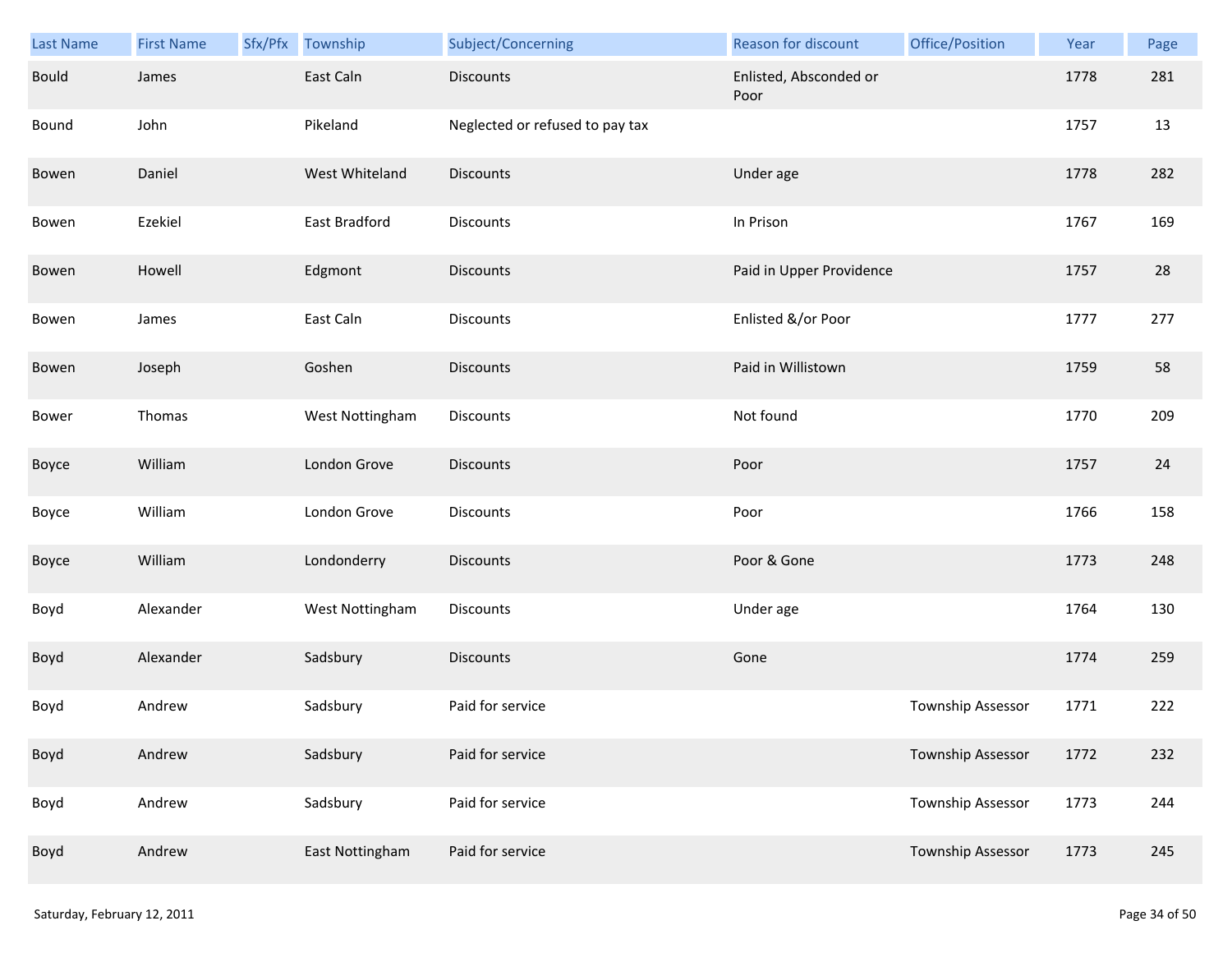| Last Name | <b>First Name</b> | Sfx/Pfx | Township        | Subject/Concerning              | Reason for discount              | Office/Position        | Year | Page |
|-----------|-------------------|---------|-----------------|---------------------------------|----------------------------------|------------------------|------|------|
| Boyd      | Andrew            |         | Sadsbury        | Paid for service                |                                  | Township Assessor      | 1774 | 254  |
| Boyd      | Andrew            |         | Sadsbury        | Paid for service                |                                  | Township Assessor      | 1775 | 261  |
| Boyd      | Andrew            |         | Aston           | <b>Discounts</b>                |                                  |                        | 1775 | 268  |
| Boyd      | Andrew            | Sr.     |                 | Present at meeting              |                                  | <b>County Assessor</b> | 1777 | 277  |
| Boyd      | Andrew            | Jr.     | Sadsbury        | Paid for service                |                                  | Township Assessor      | 1777 | 278  |
| Boyd      | Andrew            | Jr.     |                 | Present at meeting              |                                  | <b>County Assessor</b> | 1777 | 278  |
| Boyd      | Andrew            |         |                 | Present at meeting              |                                  | <b>County Assessor</b> | 1777 | 278  |
| Boyd      | Andrew            |         | Sadsbury        | Paid for service                |                                  | Township Assessor      | 1777 | 279  |
| Boyd      | Andrew            |         |                 | Paid for service                |                                  | <b>County Assessor</b> | 1777 | 281  |
| Boyd      | Andrew            | Jr.     |                 | Paid for service                |                                  | <b>County Assessor</b> | 1777 | 281  |
| Boyd      | Daniel            |         | Sadsbury        | Discounts                       | Enlisted                         |                        | 1758 | 45   |
| Boyd      | David             |         | Londonderry     | Discounts                       | Overrated, Broke or<br>Absconded |                        | 1770 | 212  |
| Boyd      | David             |         | Newtown         | Discounts                       | Absconded                        |                        | 1771 | 227  |
| Boyd      | James             |         | Sadsbury        | <b>Discounts</b>                | Overrated                        |                        | 1757 | 21   |
| Boyd      | John              |         | Oxford          | Neglected or refused to pay tax |                                  |                        | 1757 | 15   |
| Boyd      | Joseph            |         | London Britain  | Discounts                       | Overrated                        |                        | 1757 | 27   |
| Boyd      | Nathan            |         | East Nottingham | <b>Discounts</b>                | Poor                             |                        | 1758 | 47   |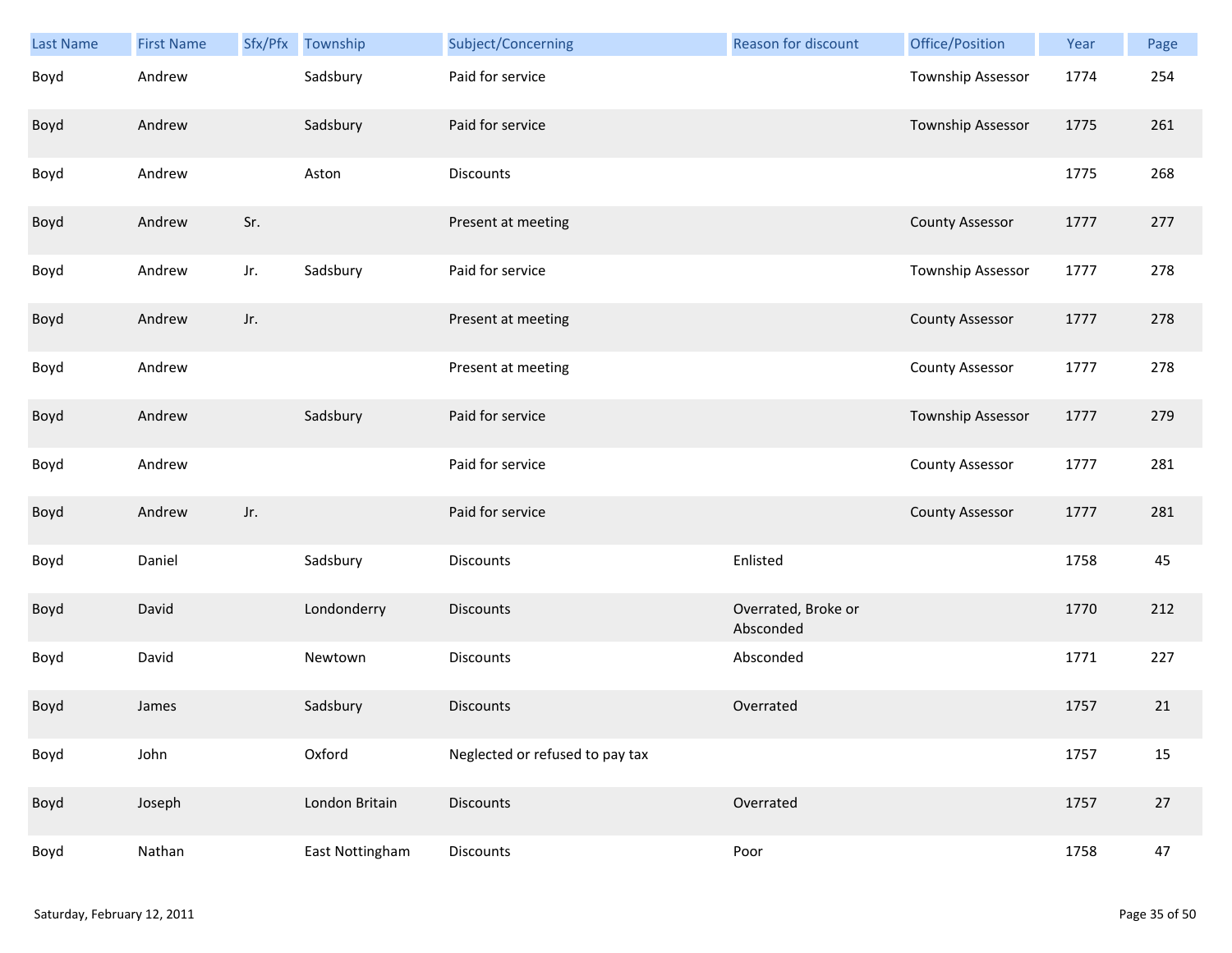| <b>Last Name</b> | <b>First Name</b> | Sfx/Pfx | Township         | Subject/Concerning | Reason for discount     | Office/Position   | Year | Page   |
|------------------|-------------------|---------|------------------|--------------------|-------------------------|-------------------|------|--------|
| Boyd             | Nathan            |         | East Nottingham  | Discounts          | Poor                    |                   | 1759 | 66     |
| Boyd             | Nathan            |         | East Nottingham  | Discounts          | Poor                    |                   | 1768 | 186    |
| Boyd             | Robert            |         | Sadsbury         | Discounts          | Pays for land           |                   | 1757 | 26     |
| Boyd             | Robert            |         | Concord          | Discounts          | Overcharged             |                   | 1758 | 41     |
| Boyd             | Thomas            |         | Ridley           | Discounts          | Under age               |                   | 1764 | 135    |
| Boyd             | Thomas            |         | Ridley           | Discounts          | Crippled                |                   | 1772 | 237    |
| Boyd             | William           |         | Sadsbury         | <b>Discounts</b>   | Overrated               |                   | 1758 | 42     |
| Boyd             | William           |         | London Grove     | Paid for service   |                         | Township Assessor | 1759 | 64     |
| Boyd             | William           |         | Londonderry      | Discounts          |                         |                   | 1775 | 262    |
| <b>Boyers</b>    | James             |         | West Nottingham  | Discounts          | Absconded               |                   | 1757 | 15     |
| Boyes            | William           |         | East Fallowfield | Discounts          | Poor                    |                   | 1770 | 217    |
| Boyle            | Charles           |         | East Caln        | Discounts          | In the Province Service |                   | 1757 | 13     |
| Boyle            | Charles           |         | East Caln        | Discounts          | Enlisted                |                   | 1757 | 30     |
| Boyle            | Edward            |         | East Marlborough | Discounts          | Absconded               |                   | 1760 | 74     |
| Boyle            | John              |         | East Marlborough | Discounts          | Absconded               |                   | 1757 | $10\,$ |
| Boyle            | John              |         | East Marlborough | Discounts          | Absconded               |                   | 1760 | 74     |
| Boyle            | John              |         | London Grove     | Discounts          | Bound servant           |                   | 1763 | 122    |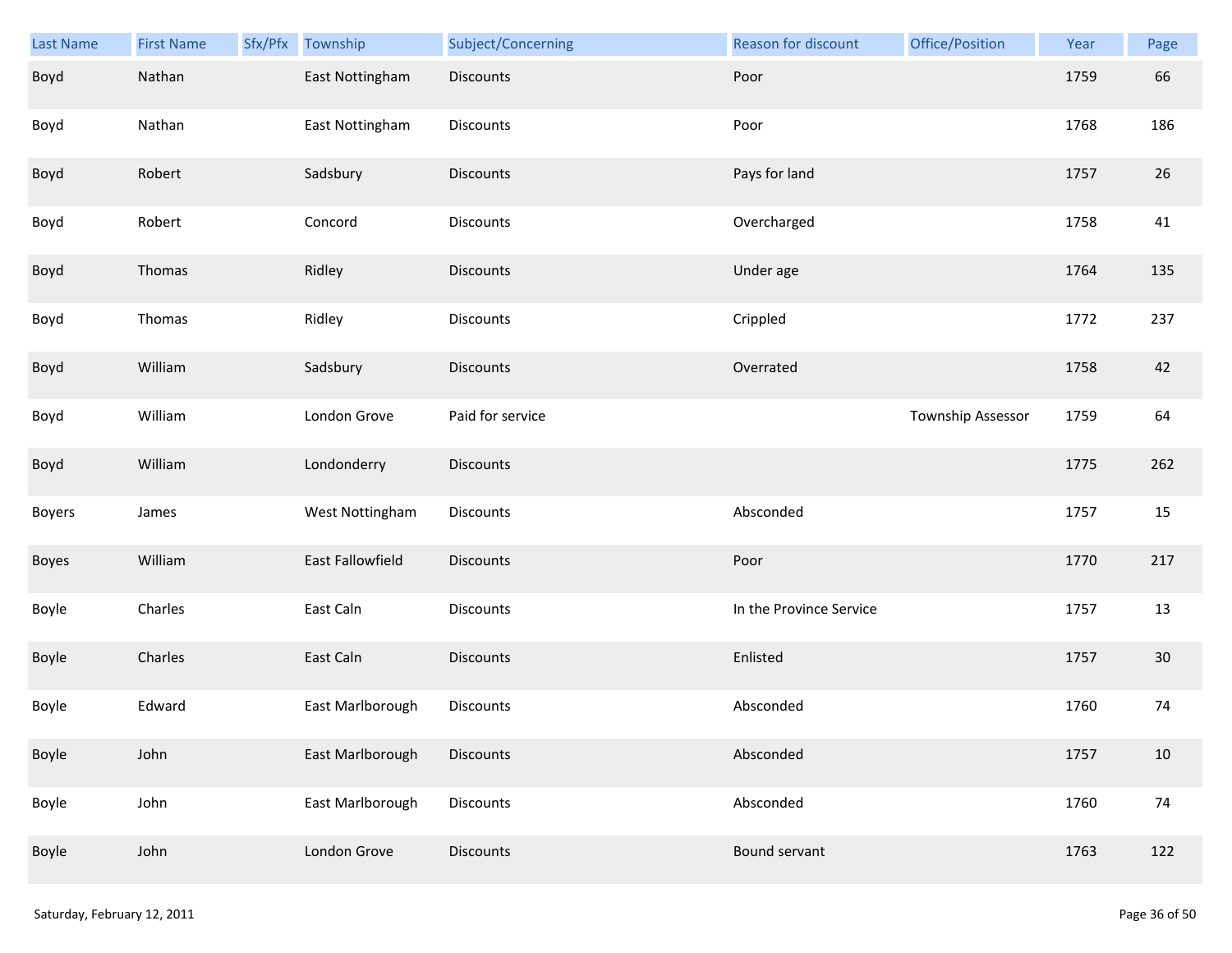| Last Name      | <b>First Name</b> | Sfx/Pfx | Township                | Subject/Concerning | Reason for discount | Office/Position | Year | Page   |
|----------------|-------------------|---------|-------------------------|--------------------|---------------------|-----------------|------|--------|
| Boyle          | Levy              |         | East Marlborough        | Discounts          | Gone                |                 | 1773 | 251    |
| Boyle          | Thomas            |         | Kennett                 | <b>Discounts</b>   | Not found           |                 | 1767 | 168    |
| Boyle          | William           |         | East Bradford           | Discounts          | Not found           |                 | 1768 | 181    |
| Boys           | William           |         | West Fallowfield        | <b>Discounts</b>   | Absconded           |                 | 1771 | 226    |
| <b>Boyts</b>   | James             |         | Charlestown             | Discounts          | Enlisted &/or Poor  |                 | 1777 | 277    |
| Bracey         | Richard           |         | New Garden              | Discounts          | Poor                |                 | 1757 | $25\,$ |
| <b>Bracey</b>  | Richard           |         | New Garden              | Discounts          | Poor                |                 | 1758 | 47     |
| <b>Bradey</b>  | Jonathan          |         | Ridley                  | Discounts          | Paid in Lower Darby |                 | 1757 | 13     |
| <b>Bradley</b> | Charles           |         | East Bradford           | Discounts          | Overrated           |                 | 1757 | 29     |
| <b>Bradley</b> | John              |         | Newtown                 | Discounts          | Absconded           |                 | 1769 | 200    |
| <b>Bradley</b> | John              |         | Newtown                 | Discounts          | Lame                |                 | 1770 | 214    |
| <b>Bradley</b> | John              |         | <b>Upper Chichester</b> | Discounts          | Absconded           |                 | 1771 | 227    |
| <b>Bradley</b> | John              |         | Newtown                 | Discounts          | Poor                |                 | 1772 | 234    |
| <b>Bradley</b> | John              |         | Newtown                 | <b>Discounts</b>   | Poor                |                 | 1773 | 250    |
| <b>Bradley</b> | John              |         | Newtown                 | <b>Discounts</b>   | Absconded           |                 | 1774 | 258    |
| <b>Bradley</b> | John              |         | Newtown                 | <b>Discounts</b>   | Enlisted &/or Poor  |                 | 1777 | 278    |
| <b>Bradley</b> | Richard           |         | Newtown                 | <b>Discounts</b>   | Stock gone          |                 | 1757 | 23     |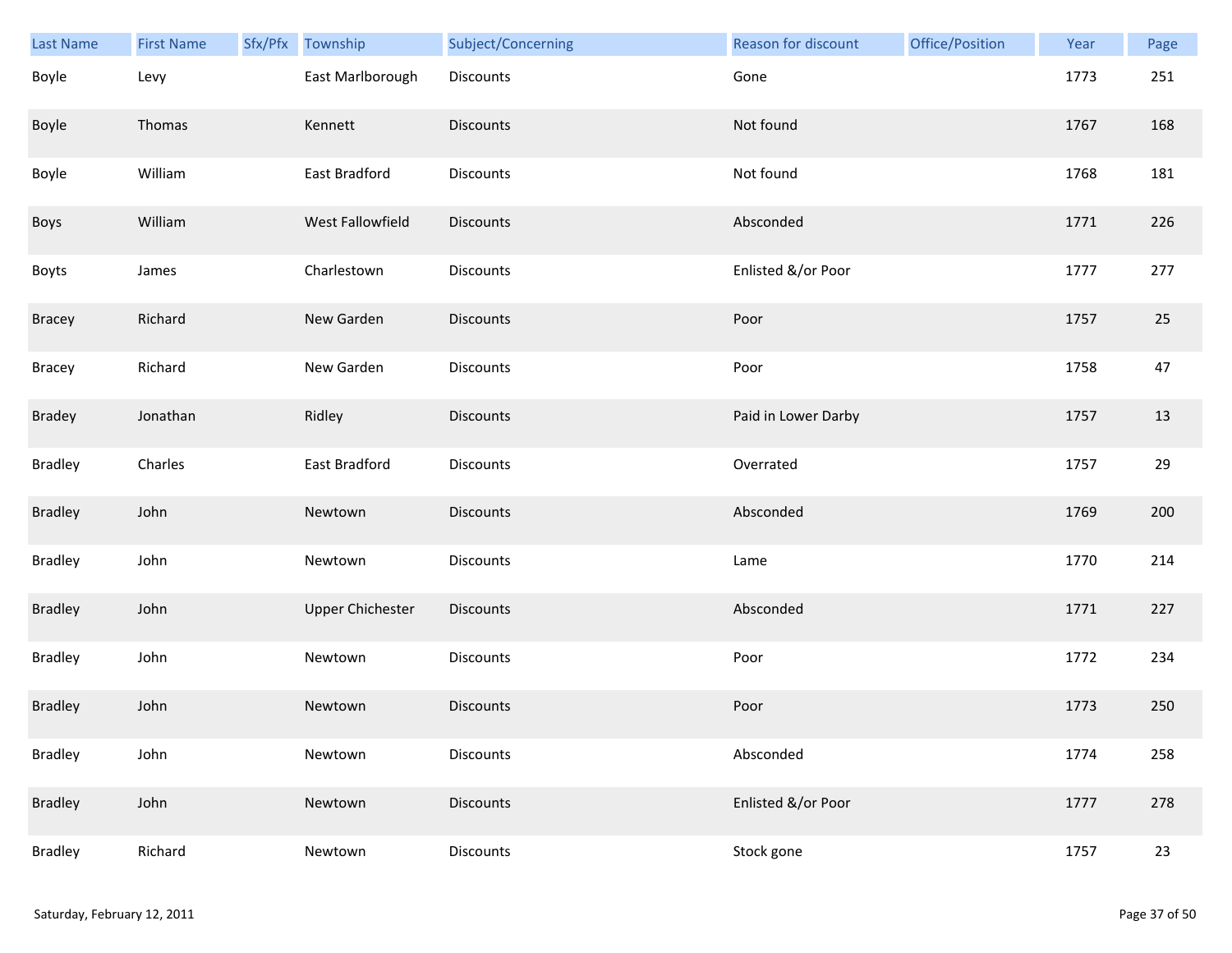| <b>Last Name</b> | <b>First Name</b> | Sfx/Pfx | Township                | Subject/Concerning | Reason for discount   | Office/Position        | Year | Page |
|------------------|-------------------|---------|-------------------------|--------------------|-----------------------|------------------------|------|------|
| <b>Bradley</b>   | Richard           |         | Whiteland               | <b>Discounts</b>   | Ran away              |                        | 1761 | 100  |
| <b>Bradley</b>   | Thomas            |         | Tredyffrin              | Discounts          | In the King's Service |                        | 1758 | 50   |
| Brady            | John              |         | <b>Upper Darby</b>      | Discounts          | Poor                  |                        | 1768 | 183  |
| Brady            | Thomas            |         | Charlestown             | <b>Discounts</b>   | Poor & Sickly         |                        | 1761 | 98   |
| <b>Bran</b>      | John              |         | Oxford                  | <b>Discounts</b>   | Poor                  |                        | 1758 | 48   |
| Braniman         | Jacob             |         | Tredyffrin              | Discounts          |                       |                        | 1768 | 184  |
| Brannan          | Benjamin          |         |                         | Present at meeting |                       | <b>County Assessor</b> | 1777 | 277  |
| Brannan          | Benjamin          |         |                         | Present at meeting |                       | <b>County Assessor</b> | 1777 | 278  |
| Brannan          | Benjamin          |         |                         | Paid for service   |                       | <b>County Assessor</b> | 1777 | 281  |
| Branniman        | Jacob             |         | Willistown              | Discounts          | Absconded             |                        | 1769 | 197  |
| Brannon          | Benjamin          |         | Darby, Upper &<br>Lower | Paid for service   |                       | Township Assessor      | 1766 | 150  |
| Brannon          | John              |         | West Marlborough        | Discounts          | Absconded             |                        | 1765 | 139  |
| <b>Bratton</b>   | William           |         | <b>Upper Chichester</b> | Discounts          | Married               |                        | 1775 | 266  |
| Brenon           | Thomas            |         | West Nottingham         | Discounts          | Absconded             |                        | 1757 | 15   |
| <b>Bridge</b>    | Francis           |         | Vincent                 | <b>Discounts</b>   | Helpless              |                        | 1758 | 33   |
| <b>Bridges</b>   | Francis           |         | Vincent                 | <b>Discounts</b>   | Old age               |                        | 1757 | 26   |
| <b>Briggs</b>    | George            |         | West Nottingham         | Discounts          | Overrated             |                        | 1771 | 224  |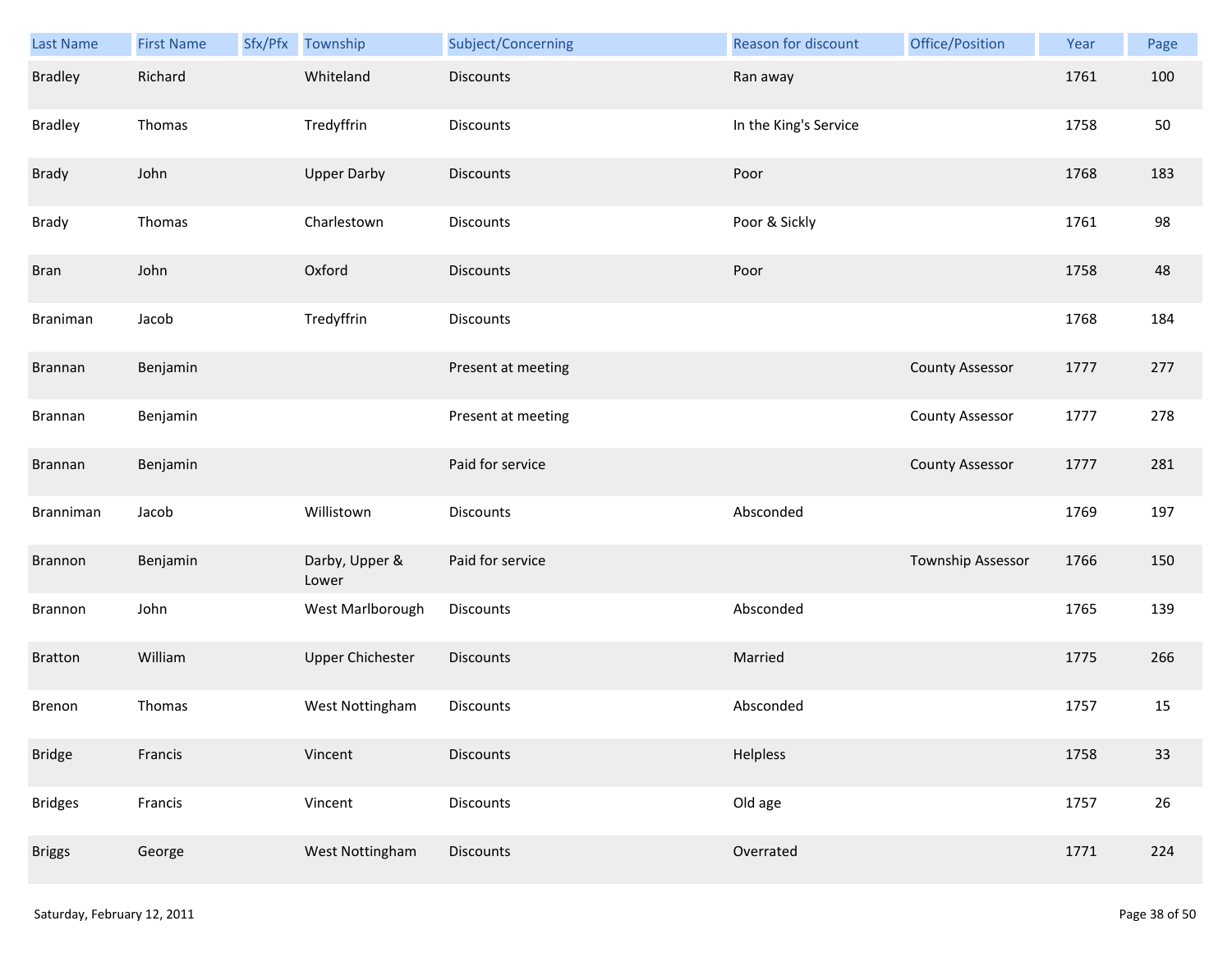| <b>Last Name</b> | <b>First Name</b> | Sfx/Pfx | Township                | Subject/Concerning | Reason for discount | Office/Position   | Year | Page             |
|------------------|-------------------|---------|-------------------------|--------------------|---------------------|-------------------|------|------------------|
| <b>Briggs</b>    | John              |         | Tredyffrin              | Discounts          | Overrated           |                   | 1769 | 192              |
| <b>Briggs</b>    | Richard           |         | <b>Upper Providence</b> | Paid for service   |                     | Township Assessor | 1759 | 55               |
| <b>Briggs</b>    | Richard           |         | <b>Upper Providence</b> | Discounts          | Under age           |                   | 1768 | 185              |
| <b>Briggs</b>    | Richard           |         | <b>Upper Providence</b> | <b>Discounts</b>   | Under age           |                   | 1769 | 198              |
| <b>Briggs</b>    | Thomas            |         |                         | Paid for service   |                     | Township Assessor | 1767 | 172              |
| Brinton          | Caleb             |         | Birmingham              | <b>Discounts</b>   | Overrated           |                   | 1757 | 22               |
| Brinton          | Caleb             |         | Birmingham              | Paid for service   |                     | Township Assessor | 1769 | 190              |
| Brogden          | Susannah          |         | Lower Chichester        | <b>Discounts</b>   | Poor                |                   | 1769 | 198              |
| Brookin          | Thomas            |         | West Nottingham         | Discounts          | Not found           |                   | 1769 | 196              |
| <b>Brookins</b>  | John              |         | West Nottingham         | <b>Discounts</b>   | Absconded           |                   | 1758 | 47               |
| <b>Brooks</b>    | Joseph            |         | Lower Darby             | Discounts          |                     |                   | 1762 | 107              |
| <b>Brooks</b>    | Thomas            |         | <b>Upper Darby</b>      | Discounts          | Ran away            |                   | 1756 | $\boldsymbol{6}$ |
| <b>Brooks</b>    | William           |         | London Grove            | Discounts          | Absconded           |                   | 1775 | 261              |
| <b>Broom</b>     | Daniel            |         | Springfield             | <b>Discounts</b>   | Enlisted            |                   | 1762 | 110              |
| Broom            | Daniel            |         | <b>Upper Providence</b> | Discounts          | Poor                |                   | 1763 | 113              |
| Broom            | Mahor             |         | Chester                 | <b>Discounts</b>   | Overrated           |                   | 1758 | 42               |
| Broomer          | John              |         | East Marlborough        | Discounts          | Paid in Kennett     |                   | 1767 | 169              |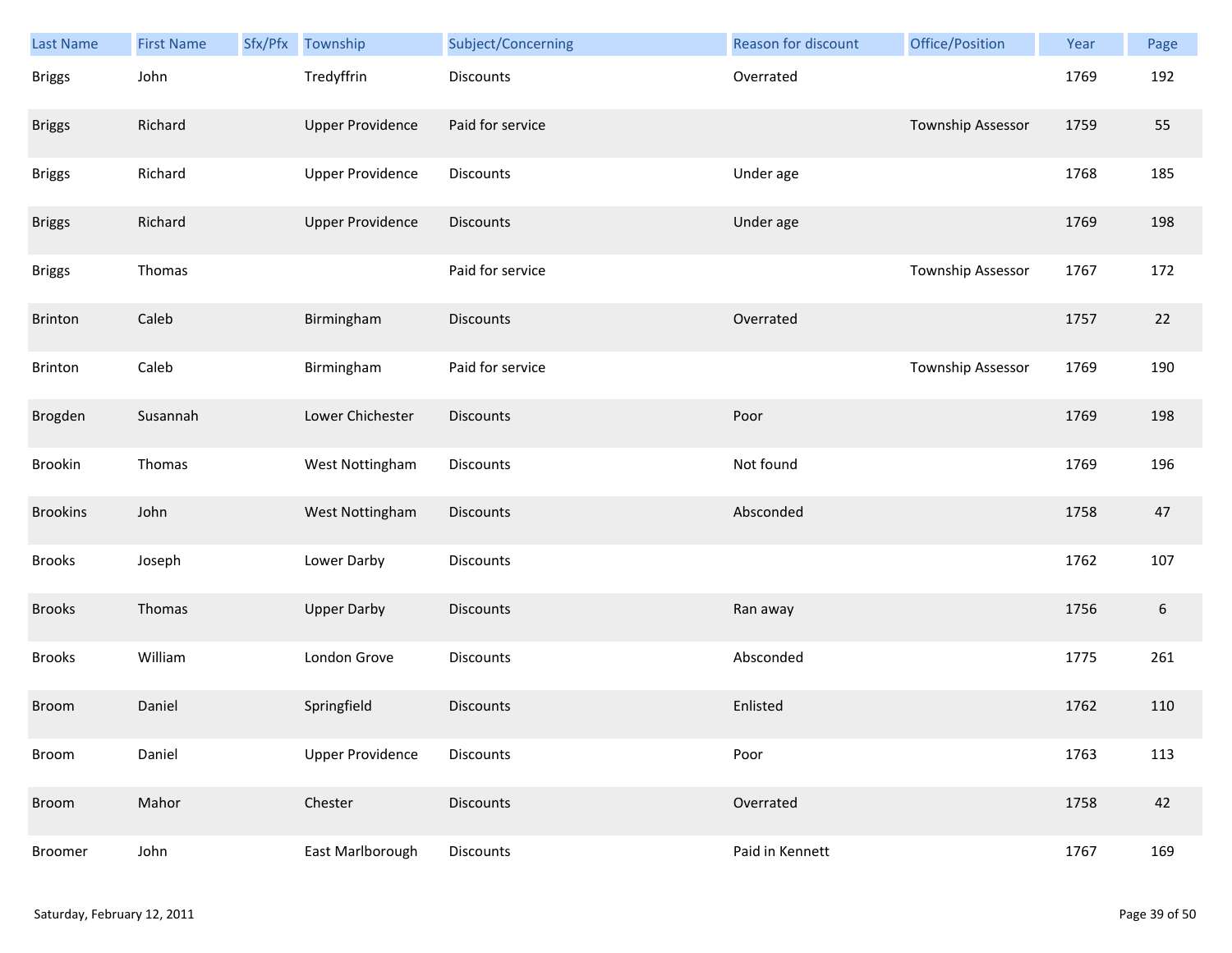| Last Name     | <b>First Name</b> | Sfx/Pfx Township        | Subject/Concerning              | Reason for discount | Office/Position   | Year | Page |
|---------------|-------------------|-------------------------|---------------------------------|---------------------|-------------------|------|------|
| <b>Brower</b> | Henry             | Coventry                | Paid for service                |                     | Township Assessor | 1768 | 173  |
| <b>Brower</b> | Henry             | Coventry                | Paid for service                |                     | Township Assessor | 1770 | 205  |
| <b>Brower</b> | Henry             | Coventry                | Paid for service                |                     | Township Assessor | 1771 | 218  |
| Brown         | Alexander         | West Fallowfield        | <b>Discounts</b>                | Paid in Lancaster   |                   | 1759 | 61   |
| Brown         | Alexander         | <b>West Nantmeal</b>    | <b>Discounts</b>                | Paid in East Caln   |                   | 1762 | 108  |
| Brown         | Alexander         | <b>West Nantmeal</b>    | <b>Discounts</b>                | Absconded           |                   | 1767 | 169  |
| Brown         | Charles           | <b>Upper Chichester</b> | <b>Discounts</b>                | Absconded           |                   | 1764 | 131  |
| Brown         | Daniel            | East Nottingham         | Neglected or refused to pay tax |                     |                   | 1757 | 10   |
| Brown         | Daniel            | East Nottingham         | Neglected or refused to pay tax |                     |                   | 1758 | 47   |
| Brown         | Daniel            | Newlin                  | Refused to pay tax              |                     |                   | 1760 | 79   |
| Brown         | Daniel            | Whiteland               | Neglected or refused to pay tax |                     |                   | 1762 | 110  |
| Brown         | Daniel            | Whiteland               |                                 |                     |                   | 1764 | 133  |
| Brown         | Daniel            |                         |                                 |                     |                   | 1764 | 136  |
| Brown         | Daniel            | Whiteland               |                                 |                     |                   | 1766 | 154  |
| Brown         | David             | East Nottingham         | Neglected or refused to pay tax |                     |                   | 1757 | 10   |
| Brown         | David             | Oxford                  | Discounts                       | Gone to Maryland    |                   | 1769 | 197  |
| Brown         | David             | Oxford                  | <b>Discounts</b>                | Poor or Gone        |                   | 1778 | 283  |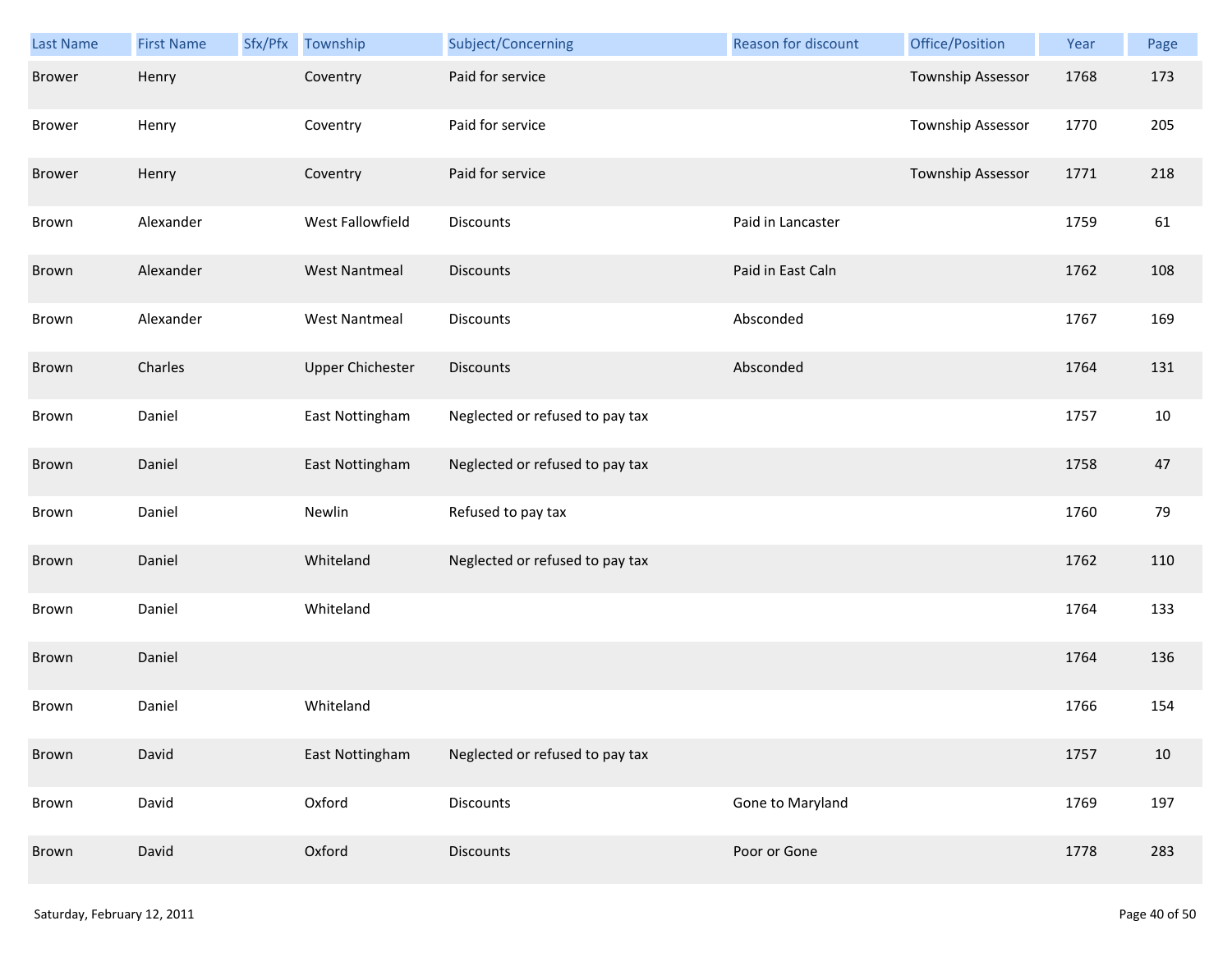| Last Name | <b>First Name</b> | Sfx/Pfx | Township         | Subject/Concerning              | <b>Reason for discount</b> | Office/Position   | Year | Page |
|-----------|-------------------|---------|------------------|---------------------------------|----------------------------|-------------------|------|------|
| Brown     | Edward            |         | Aston            | <b>Discounts</b>                | Not found                  |                   | 1759 | 60   |
| Brown     | Edward            |         | East Marlborough | <b>Discounts</b>                | Mistake                    |                   | 1769 | 192  |
| Brown     | Elionar           |         | West Nottingham  | Discounts                       | Ancient                    |                   | 1767 | 168  |
| Brown     | Elioner           |         | West Nottingham  | <b>Discounts</b>                | Lame                       |                   | 1765 | 144  |
| Brown     | Elisha            |         | West Nottingham  | Paid for service                |                            | Township Assessor | 1775 | 261  |
| Brown     | George            |         | West Nottingham  | <b>Discounts</b>                | Wrong rated                |                   | 1769 | 203  |
| Brown     | Hadley            |         | Goshen           | <b>Discounts</b>                | Under age                  |                   | 1774 | 258  |
| Brown     | Isaac             |         | West Nottingham  | Paid for service                |                            | Township Assessor | 1760 | 74   |
| Brown     | Isaac             |         | West Nottingham  | Discounts                       | Overrated                  |                   | 1769 | 196  |
| Brown     | Jacob             |         | Pikeland         | <b>Discounts</b>                | Absconded                  |                   | 1759 | 66   |
| Brown     | Jacob             |         | Pikeland         | Discounts                       | Paid in Charlestown        |                   | 1763 | 122  |
| Brown     | James             |         | East Nottingham  | Neglected or refused to pay tax |                            |                   | 1757 | 10   |
| Brown     | James             |         | Sadsbury         | Discounts                       | Gone to the Jerseys        |                   | 1757 | 26   |
| Brown     | James             |         | Sadsbury         | <b>Discounts</b>                | Absconded                  |                   | 1757 | 9    |
| Brown     | James             |         | East Nottingham  | Neglected or refused to pay tax |                            |                   | 1758 | 47   |
| Brown     | James             |         | Newlin           | Refused to pay tax              |                            |                   | 1760 | 79   |
| Brown     | James             |         | West Marlborough | Discounts                       | Poor                       |                   | 1761 | 94   |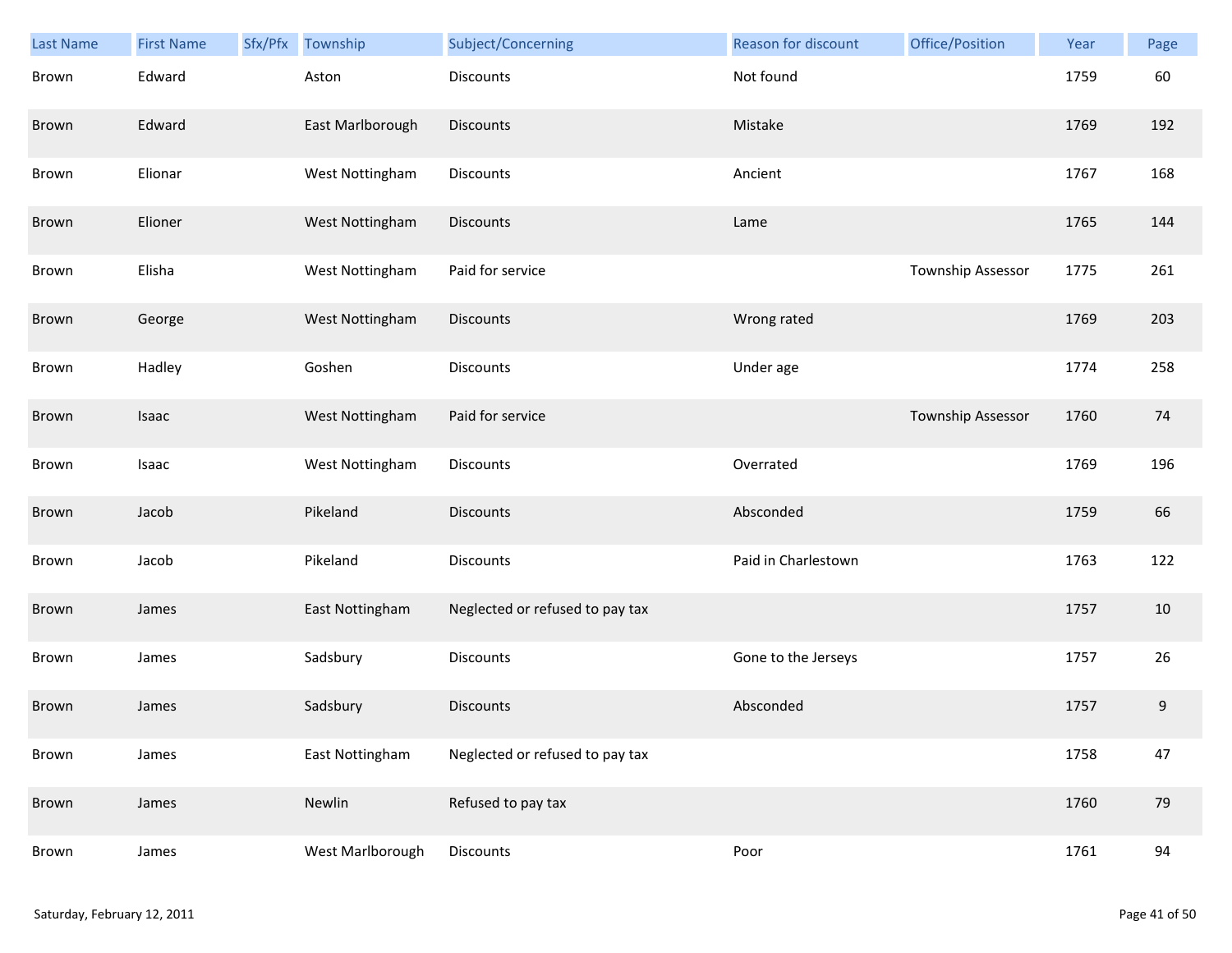| Last Name | <b>First Name</b> | Sfx/Pfx | Township                | Subject/Concerning              | Reason for discount | Office/Position | Year | Page             |
|-----------|-------------------|---------|-------------------------|---------------------------------|---------------------|-----------------|------|------------------|
| Brown     | James             |         | <b>Upper Chichester</b> | <b>Discounts</b>                | Widower             |                 | 1762 | 103              |
| Brown     | James             |         | Whiteland               |                                 |                     |                 | 1764 | 133              |
| Brown     | James             |         |                         |                                 |                     |                 | 1764 | 136              |
| Brown     | James             |         | Whiteland               |                                 |                     |                 | 1766 | 154              |
| Brown     | John              |         | West Nottingham         | Neglected or refused to pay tax |                     |                 | 1757 | 9                |
| Brown     | John              |         | West Nottingham         | Neglected or refused to pay tax |                     |                 | 1757 | $\boldsymbol{9}$ |
| Brown     | John              |         | Aston                   | <b>Discounts</b>                |                     |                 | 1764 | 130              |
| Brown     | John              |         | Edgmont                 | Discounts                       | Absconded           |                 | 1765 | 138              |
| Brown     | John              |         | Londonderry             | <b>Discounts</b>                | Poor                |                 | 1766 | 159              |
| Brown     | John              |         | West Nottingham         | Neglected or refused to pay tax |                     |                 | 1767 | 169              |
| Brown     | John              |         | Lower Chichester        | <b>Discounts</b>                | Poor                |                 | 1772 | 236              |
| Brown     | John              |         | Concord                 | Discounts                       | Absconded           |                 | 1773 | 249              |
| Brown     | John              |         | <b>East Nantmeal</b>    | Discounts                       | Gone & Insolvent    |                 | 1775 | 264              |
| Brown     | John              |         | West Bradford           | Discounts                       | Enlisted &/or Poor  |                 | 1777 | 280              |
| Brown     | Joseph            |         | Willistown              | Warrant granted against         |                     |                 | 1758 | 49               |
| Brown     | Joseph            |         | <b>Upper Chichester</b> | Bounding neighbor               |                     |                 | 1766 | 160              |
| Brown     | Joshua            |         | West Nottingham         | Neglected or refused to pay tax |                     |                 | 1757 | 9                |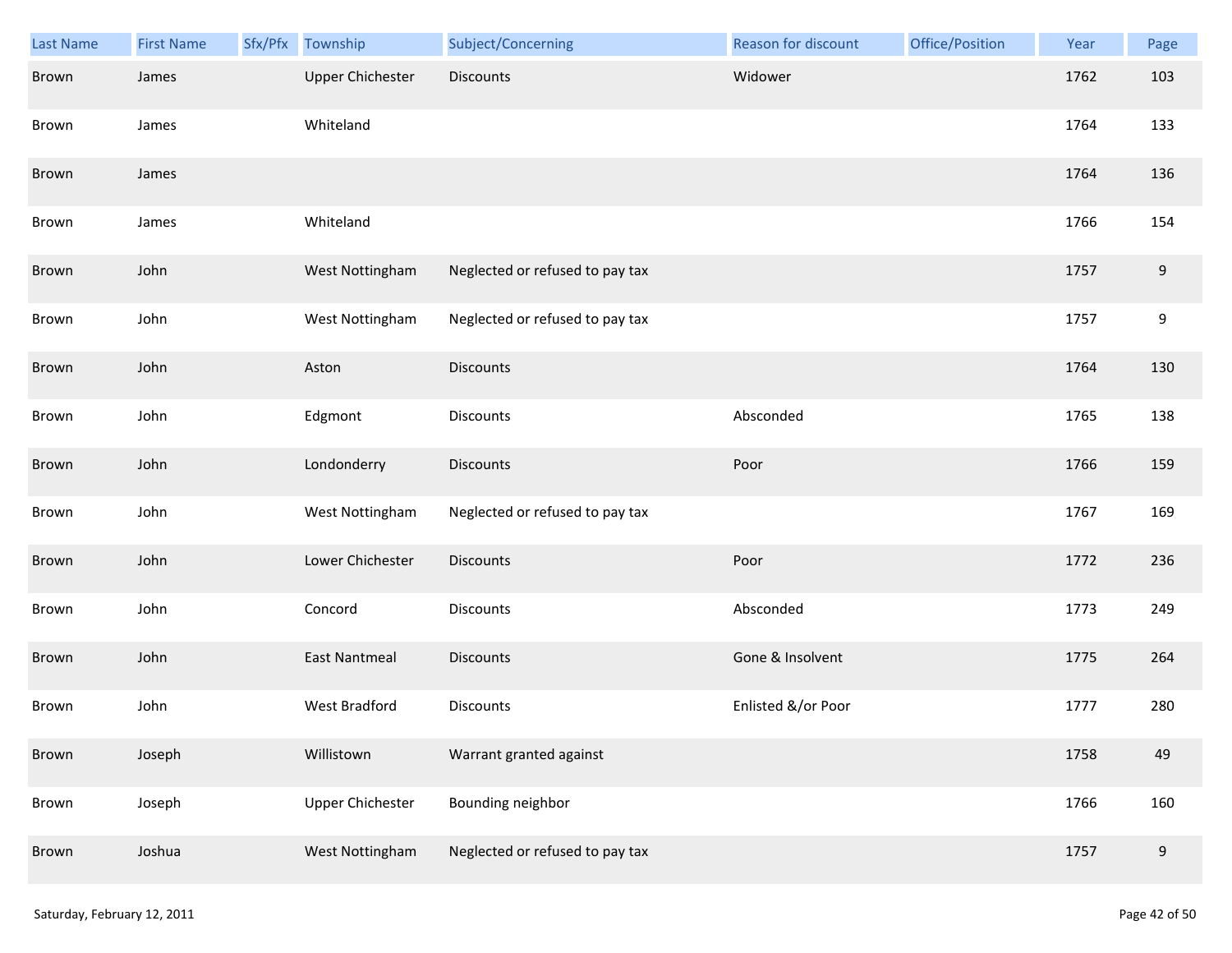| <b>Last Name</b> | <b>First Name</b> | Sfx/Pfx Township | Subject/Concerning              | Reason for discount | Office/Position        | Year | Page             |
|------------------|-------------------|------------------|---------------------------------|---------------------|------------------------|------|------------------|
| Brown            | Messer            |                  | Qualified                       |                     | <b>County Assessor</b> | 1761 | 101              |
| Brown            | Messor            |                  | Present at meeting              |                     | <b>County Assessor</b> | 1762 | 107              |
| Brown            | Messor            |                  | Present at meeting              |                     | <b>County Assessor</b> | 1762 | 108              |
| Brown            | Nathan            | East Nottingham  | Neglected or refused to pay tax |                     |                        | 1757 | 10               |
| Brown            | Nathan            | East Nottingham  | Neglected or refused to pay tax |                     |                        | 1758 | 47               |
| Brown            | Peter             | Lower Chichester | Discounts                       | Poor                |                        | 1768 | 186              |
| Brown            | Robert            | Kennett          | Discounts                       | Overrated           |                        | 1757 | 25               |
| Brown            | Robert            | Kennett          | Discounts                       | Overcharged         |                        | 1771 | 224              |
| Brown            | Stephen           |                  |                                 |                     |                        | 1759 | 66               |
| Brown            | Thomas            | West Fallowfield | Discounts                       | Poor                |                        | 1757 | 15               |
| Brown            | Thomas            | West Caln        | Discounts                       | Overrated           |                        | 1757 | 29               |
| Brown            | Thomas            | West Nottingham  | Neglected or refused to pay tax |                     |                        | 1757 | $\boldsymbol{9}$ |
| Brown            | Thomas            | West Nottingham  | Discounts                       | Low circumstances   |                        | 1758 | 38               |
| Brown            | Thomas            | West Nottingham  | Refused to pay tax              |                     |                        | 1761 | 95               |
| Brown            | Thomas            | West Nottingham  | Discounts                       | Loss by fire        |                        | 1764 | 130              |
| Brown            | Thomas            | West Nottingham  | Neglected or refused to pay tax |                     |                        | 1767 | 169              |
| Brown            | Thomas            | East Whiteland   | Discounts                       | Loss by fire        |                        | 1769 | 193              |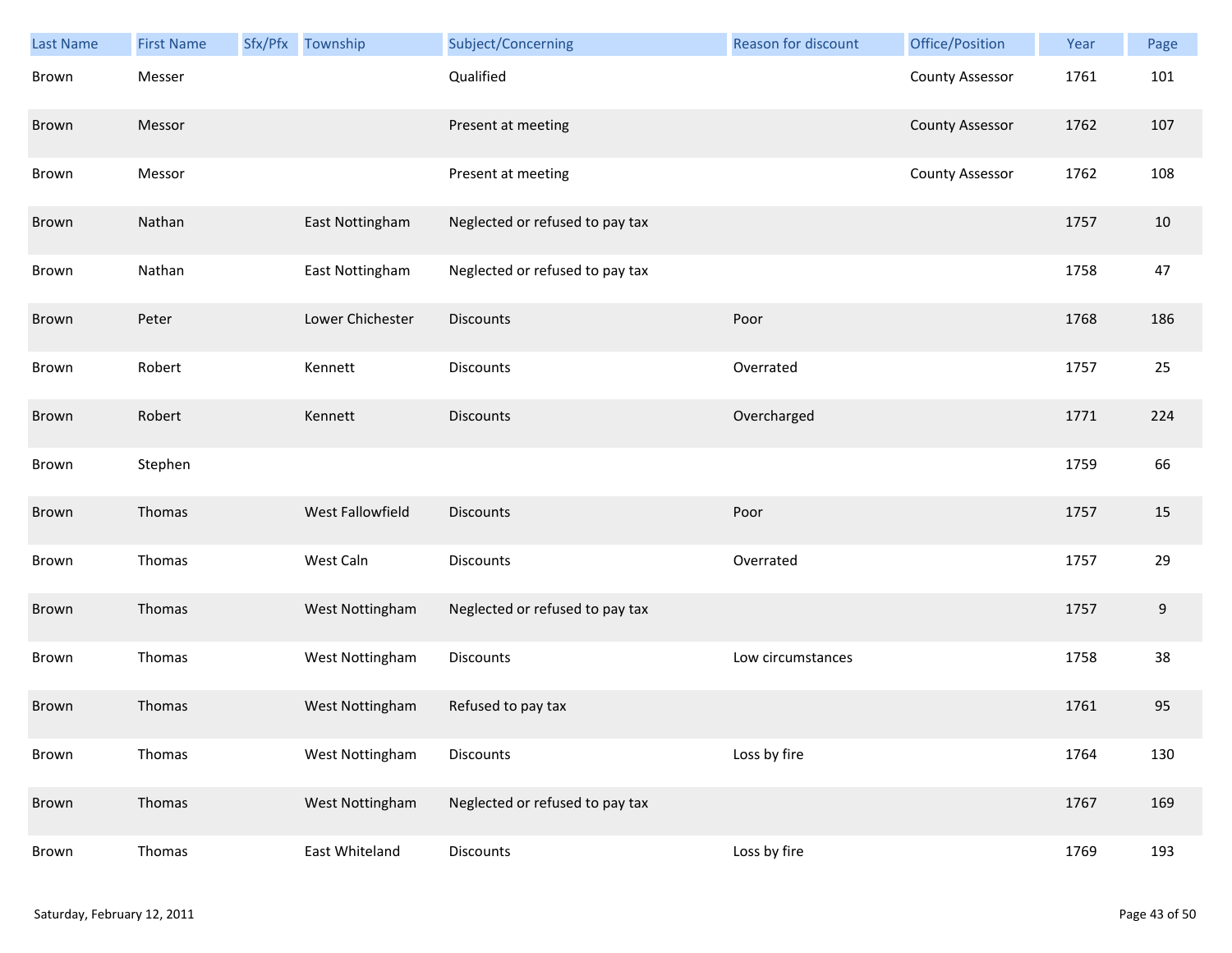| Last Name       | <b>First Name</b> | Sfx/Pfx | Township             | Subject/Concerning              | Reason for discount                          | Office/Position   | Year | Page             |
|-----------------|-------------------|---------|----------------------|---------------------------------|----------------------------------------------|-------------------|------|------------------|
| Brown           | Thomas            |         | West Nottingham      | Discounts                       | Mistake                                      |                   | 1770 | 213              |
| Brown           | Timothy           |         |                      | Refused to pay tax              |                                              |                   | 1761 | 95               |
| Brown           | William           |         | East Nottingham      | Neglected or refused to pay tax |                                              |                   | 1757 | 10               |
| Brown           | William           |         | Sadsbury             | Discounts                       | Absconded                                    |                   | 1758 | 36               |
| Brown           | William           |         | Haverford            | <b>Discounts</b>                | Overrated                                    |                   | 1758 | 44               |
| Brown           | William           |         | West Caln            | Paid for service                |                                              | Township Assessor | 1763 | 122              |
| Brown           | William           |         | West Nottingham      | <b>Discounts</b>                |                                              |                   | 1765 | 144              |
| Brown           | William           |         | West Nottingham      | Discounts                       |                                              |                   | 1766 | 159              |
| Brown           | William           |         | East Marlborough     | <b>Discounts</b>                | Insolvent                                    |                   | 1770 | 207              |
| Brown           | William           |         | <b>East Nantmeal</b> | Discounts                       | Twice rated                                  |                   | 1772 | 234              |
| <b>Bruer</b>    | John              |         | Middletown           | <b>Discounts</b>                | Enlisted &/or Poor                           |                   | 1777 | 279              |
| <b>Brumback</b> | Benjamin          |         | Vincent              | Discounts                       |                                              |                   | 1774 | 258              |
| <b>Brumer</b>   | David             |         | Springfield          | Neglected or refused to pay tax |                                              |                   | 1758 | 37               |
| Bryan           | Andrew            |         | East Nottingham      | <b>Discounts</b>                |                                              |                   | 1765 | 139              |
| Bryan           | James             |         | <b>West Bradford</b> | <b>Discounts</b>                | Ran away                                     |                   | 1766 | 156              |
| Bryan           | John              |         | Ridley               | <b>Discounts</b>                | Low circumstance &<br>maintaining a helpless |                   | 1756 | $\boldsymbol{6}$ |
| Bryan           | John              |         | London Grove         | <b>Discounts</b>                | Absconded                                    |                   | 1764 | 132              |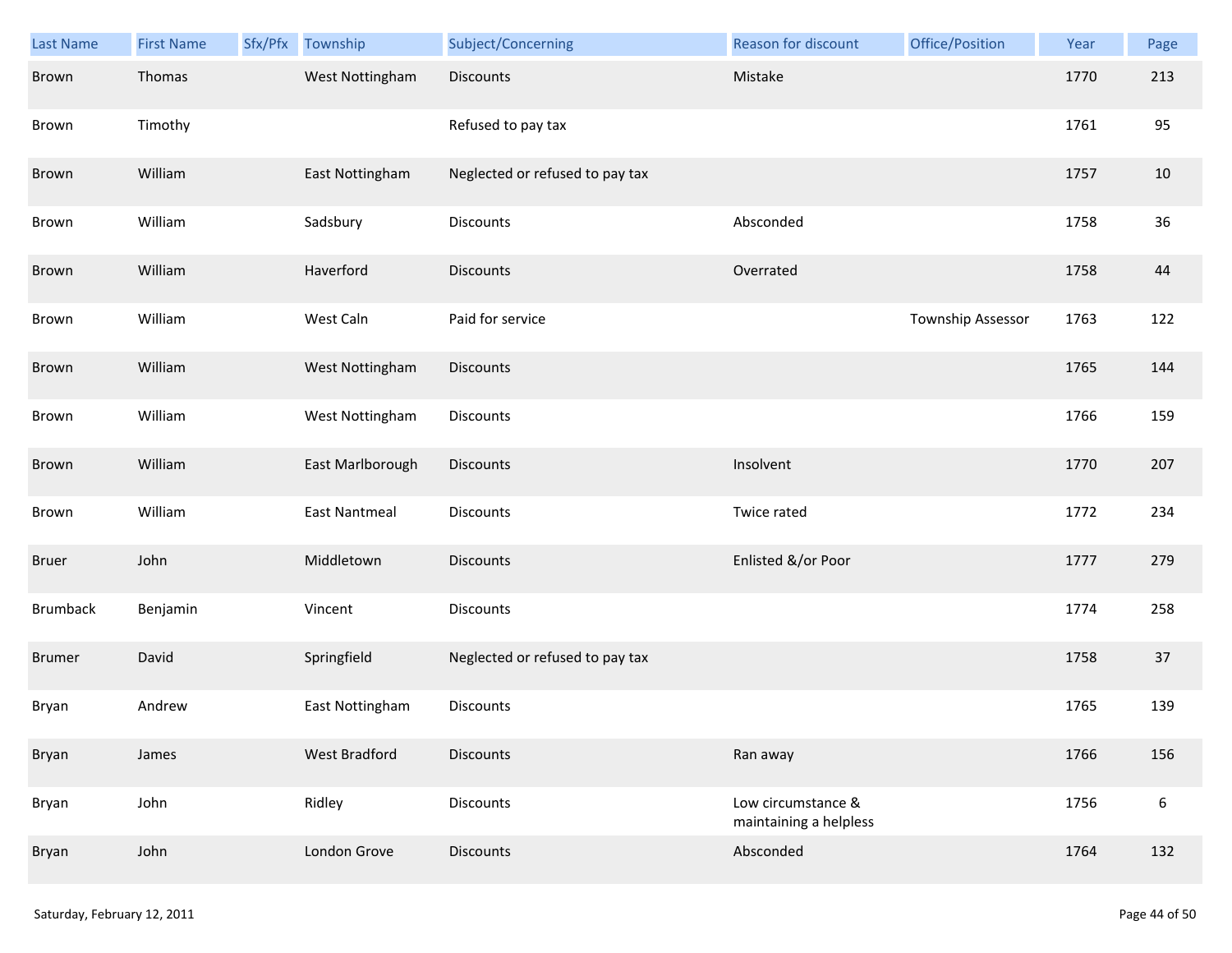| Last Name | <b>First Name</b> | Sfx/Pfx Township     | Subject/Concerning                    | <b>Reason for discount</b>          | Office/Position        | Year | Page |
|-----------|-------------------|----------------------|---------------------------------------|-------------------------------------|------------------------|------|------|
| Bryan     | Joseph            | Kennett              | <b>Discounts</b>                      | Absconded                           |                        | 1767 | 168  |
| Bryan     | Thomas            | New Garden           | <b>Discounts</b>                      | Absconded                           |                        | 1757 | 25   |
| Bryan     | Thomas            | London Grove         | Paid for service                      |                                     | Township Assessor      | 1760 | 76   |
| Bryan     | Thomas            | Charlestown          | <b>Discounts</b>                      | Losses                              |                        | 1767 | 172  |
| Bryar     | John              | Aston                | Discounts                             | Poor                                |                        | 1775 | 266  |
| Buchanan  | Gilbert           | East Nottingham      | <b>Discounts</b>                      | Poor                                |                        | 1770 | 212  |
| Buchanan  | John              | Londonderry          | Discounts                             |                                     |                        | 1766 | 156  |
| Buchanan  | John              | <b>West Nantmeal</b> | <b>Discounts</b>                      | Apprentice                          |                        | 1766 | 156  |
| Buchanan  | Samuel            | Londonderry          | Discounts                             | Under age                           |                        | 1772 | 237  |
| Buchanan  | Samuel            | Londonderry          | <b>Discounts</b>                      | Gone                                |                        | 1773 | 248  |
| Buchanan  | Thomas            | Uwchlan              | Discounts                             | Paid elsewhere & Not to<br>be found |                        | 1772 | 240  |
| Buchannan | David             |                      | <b>Discounts</b>                      | Not found                           |                        | 1759 | 69   |
| Buchannan | William           |                      | Examine updated rates                 |                                     | <b>County Assessor</b> | 1757 | 17   |
| Buchannan | William           |                      | Examined & approvided remaining rates |                                     | <b>County Assessor</b> | 1757 | 18   |
| Buchannan | William           |                      | Present at meeting                    |                                     | <b>County Assessor</b> | 1757 | 21   |
| Buchannan | William           |                      | Paid for service                      |                                     | <b>County Assessor</b> | 1757 | 23   |
| Buchannon | John              | East Caln            | <b>Discounts</b>                      |                                     |                        | 1765 | 143  |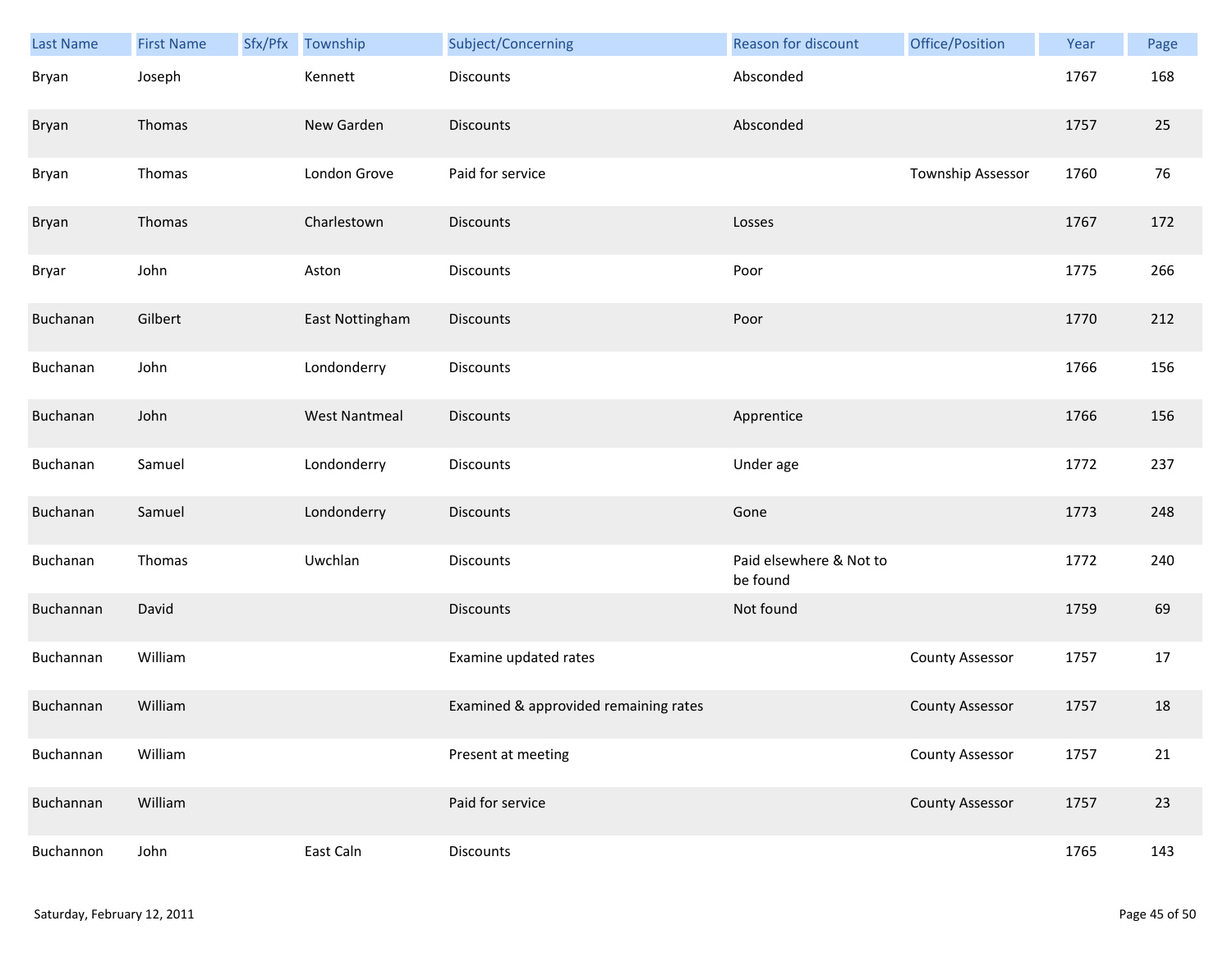| Last Name  | <b>First Name</b> | Sfx/Pfx Township     | Subject/Concerning                    | Reason for discount | Office/Position        | Year | Page  |
|------------|-------------------|----------------------|---------------------------------------|---------------------|------------------------|------|-------|
| Buchannon  | William           |                      | Present at meeting                    |                     | <b>County Assessor</b> | 1757 | 16    |
| Buchannon  | William           |                      | Present at meeting                    |                     | <b>County Assessor</b> | 1757 | 19    |
| Buchannon  | William           |                      | Present at meeting                    |                     | <b>County Assessor</b> | 1757 | $9\,$ |
| Buckson    | John              | Bethel               | <b>Discounts</b>                      | Absconded           |                        | 1774 | 256   |
| Buckston   | John              | <b>West Nantmeal</b> | <b>Discounts</b>                      | Ran away            |                        | 1771 | 228   |
| Buckwalter | John              | Charlestown          | <b>Discounts</b>                      | Under age           |                        | 1770 | 210   |
| Buffington | Nathaniel         | <b>West Bradford</b> | <b>Discounts</b>                      | Absconded           |                        | 1763 | 123   |
| Buffington | Richard           | West Bradford        | Paid for service                      |                     | Township Assessor      | 1767 | 163   |
| Buffington | Richard           | <b>West Bradford</b> | Paid for service                      |                     | Township Assessor      | 1769 | 191   |
| Buffington | Richard           | West Bradford        | Paid for service                      |                     | Township Assessor      | 1770 | 206   |
| Buffington | Richard           | <b>West Bradford</b> | Paid for service                      |                     | Township Assessor      | 1771 | 218   |
| Buffington | Richard           | West Bradford        | Paid for service                      |                     | Township Assessor      | 1772 | 234   |
| Buffington | Richard           | <b>West Bradford</b> | Paid for service                      |                     | Township Assessor      | 1773 | 245   |
| Buffington | Richard           | <b>West Bradford</b> | Paid for service                      |                     | Township Assessor      | 1775 | 261   |
| Buffington | Robert            | <b>West Bradford</b> | <b>Discounts</b>                      | Overrated           |                        | 1762 | 106   |
| Buffington | Thomas            | West Marlborough     | House where next meeting will be held |                     |                        | 1759 | 71    |
| Buffington | Thomas            | West Marlborough     | House where appeals will be held      |                     |                        | 1760 | 91    |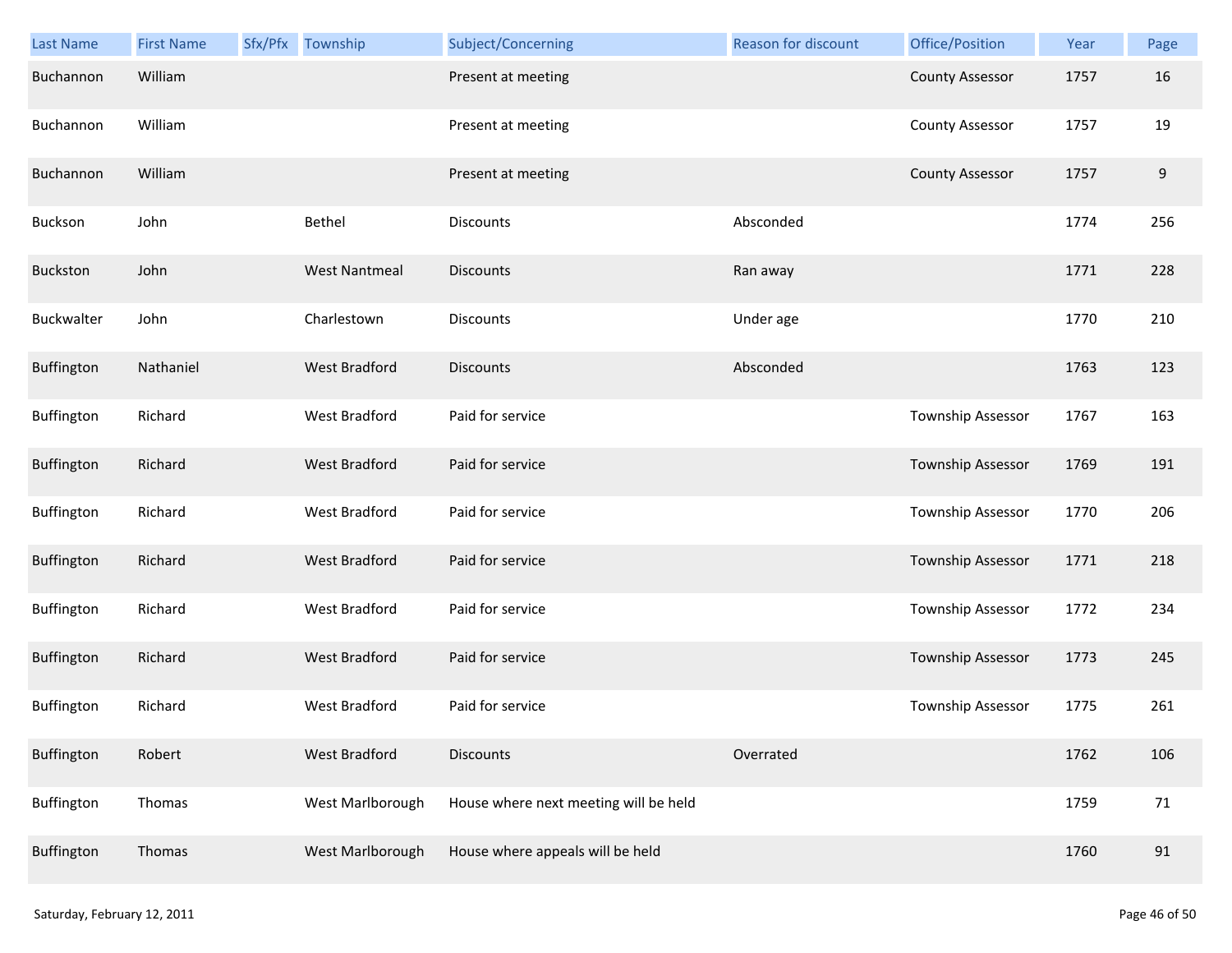| <b>Last Name</b> | <b>First Name</b> | Sfx/Pfx | Township             | Subject/Concerning                    | Reason for discount   | Office/Position   | Year | Page |
|------------------|-------------------|---------|----------------------|---------------------------------------|-----------------------|-------------------|------|------|
| Buffington       | Thomas            |         | West Marlborough     | House where appeals will be held      |                       |                   | 1761 | 101  |
| Buffington       | Thomas            |         | West Marlborough     | House where next meeting will be held |                       |                   | 1761 | 92   |
| Buffington       | Thomas            |         | West Marlborough     | House where next meeting will be held |                       |                   | 1762 | 102  |
| Buffington       | Thomas            |         | Newlin               | Paid for service                      |                       | Township Assessor | 1762 | 103  |
| Buffington       | Thomas            |         | West Marlborough     | House where appeals will be held      |                       |                   | 1762 | 112  |
| Buffington       | Thomas            |         | West Marlborough     | House where next meeting will be held |                       |                   | 1763 | 113  |
| Buffington       | Thomas            |         | Newlin               | Paid for service                      |                       | Township Assessor | 1768 | 173  |
| Buffington       | Thomas            |         | Newlin               | Paid for service                      |                       | Township Assessor | 1772 | 232  |
| Buffington       | Thomas            |         | Newlin               | Paid for service                      |                       | Township Assessor | 1773 | 244  |
| Buffington       | William           |         | <b>West Bradford</b> | <b>Discounts</b>                      | Overrated             |                   | 1776 | 274  |
| Bull             | Thomas            |         | West Whiteland       | Discounts                             | Paid in East Nantmeal |                   | 1770 | 213  |
| <b>Bulla</b>     | William           |         | Sadsbury             | <b>Discounts</b>                      | Under age             |                   | 1773 | 249  |
| <b>Buller</b>    | John              |         | Newlin               | Neglected or refused to pay tax       |                       |                   | 1757 | 10   |
| <b>Buller</b>    | John              |         |                      | Allowed an order for payment          |                       |                   | 1765 | 139  |
| <b>Buller</b>    | Richard           |         | Newlin               | Neglected or refused to pay tax       |                       |                   | 1757 | 10   |
| <b>Buller</b>    | Thomas            |         | Sadsbury             | Neglected or refused to pay tax       |                       |                   | 1757 | 9    |
| <b>Buller</b>    | Thomas            |         | Sadsbury             | Discounts                             |                       |                   | 1759 | 58   |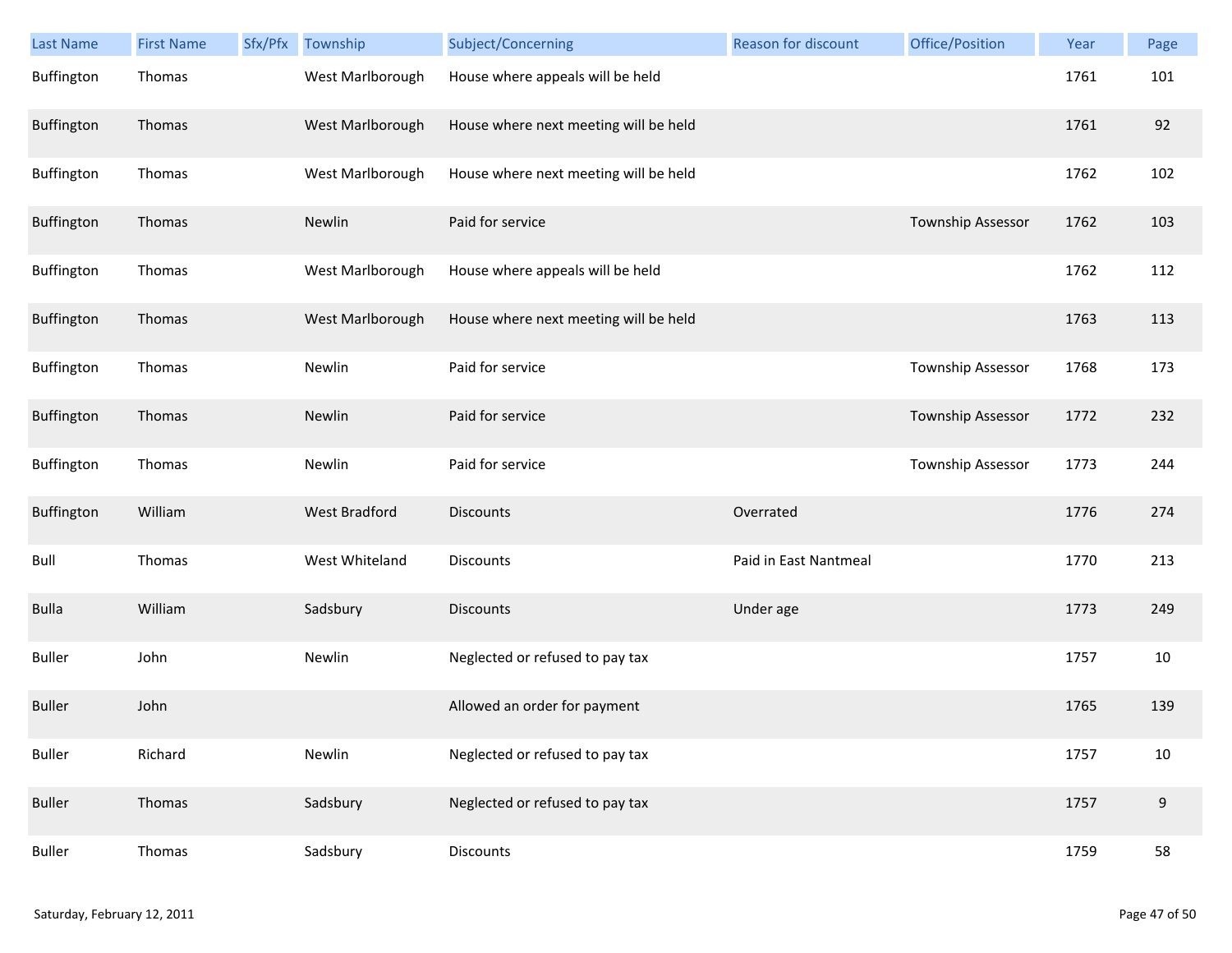| Last Name      | <b>First Name</b> | Sfx/Pfx Township        | Subject/Concerning           | Reason for discount      | Office/Position      | Year | Page |
|----------------|-------------------|-------------------------|------------------------------|--------------------------|----------------------|------|------|
| <b>Bullock</b> | Isaac             | Concord                 | Paid for service             |                          | Township Assessor    | 1766 | 151  |
| <b>Bullock</b> | Isaac             | Concord                 | Paid for service             |                          | Township Assessor    | 1767 | 162  |
| <b>Bullock</b> | Isaac             | Concord                 | Paid for service             |                          | Township Assessor    | 1771 | 221  |
| <b>Bullock</b> | Isaac             | Concord                 | Paid for service             |                          | Township Assessor    | 1772 | 233  |
| <b>Bullock</b> | Thomas            | Lower Chichester        | <b>Discounts</b>             |                          |                      | 1775 | 268  |
| <b>Bullock</b> | Timothy           | Concord                 | Discounts                    | Overrated                |                      | 1758 | 51   |
| <b>Bullock</b> | Timothy           | <b>Upper Chichester</b> | <b>Discounts</b>             | Overrated or Poor        |                      | 1772 | 236  |
| Bunn           | Peter             | Vincent                 | Discounts                    |                          |                      | 1770 | 212  |
| <b>Bunner</b>  | Ludwick           | Vincent                 | <b>Discounts</b>             | Enlisted &/or Poor       |                      | 1777 | 278  |
| <b>Buntin</b>  | Samuel            | Lower Darby             | <b>Discounts</b>             | Resident of Philadelphia |                      | 1764 | 131  |
| <b>Buntin</b>  | William           | Oxford                  | Allowed an order for payment |                          | <b>Tax Collector</b> | 1766 | 153  |
| Burford        | James             | West Nottingham         | <b>Discounts</b>             | Enlisted                 |                      | 1758 | 47   |
| <b>Burgess</b> | Jervis            | Chester                 | Discounts                    | <b>Blind</b>             |                      | 1764 | 126  |
| Burget         | Peter             | East Fallowfield        | Discounts                    | Paid elsewhere           |                      | 1768 | 183  |
| <b>Burghes</b> | John              | Lower Darby             | <b>Discounts</b>             |                          |                      | 1775 | 269  |
| Burgundine     | Peter             | East Caln               | <b>Discounts</b>             | Gone or Paid elsewhere   |                      | 1770 | 213  |
| <b>Burk</b>    | Daniel            | East Marlborough        | Discounts                    | Poor                     |                      | 1770 | 216  |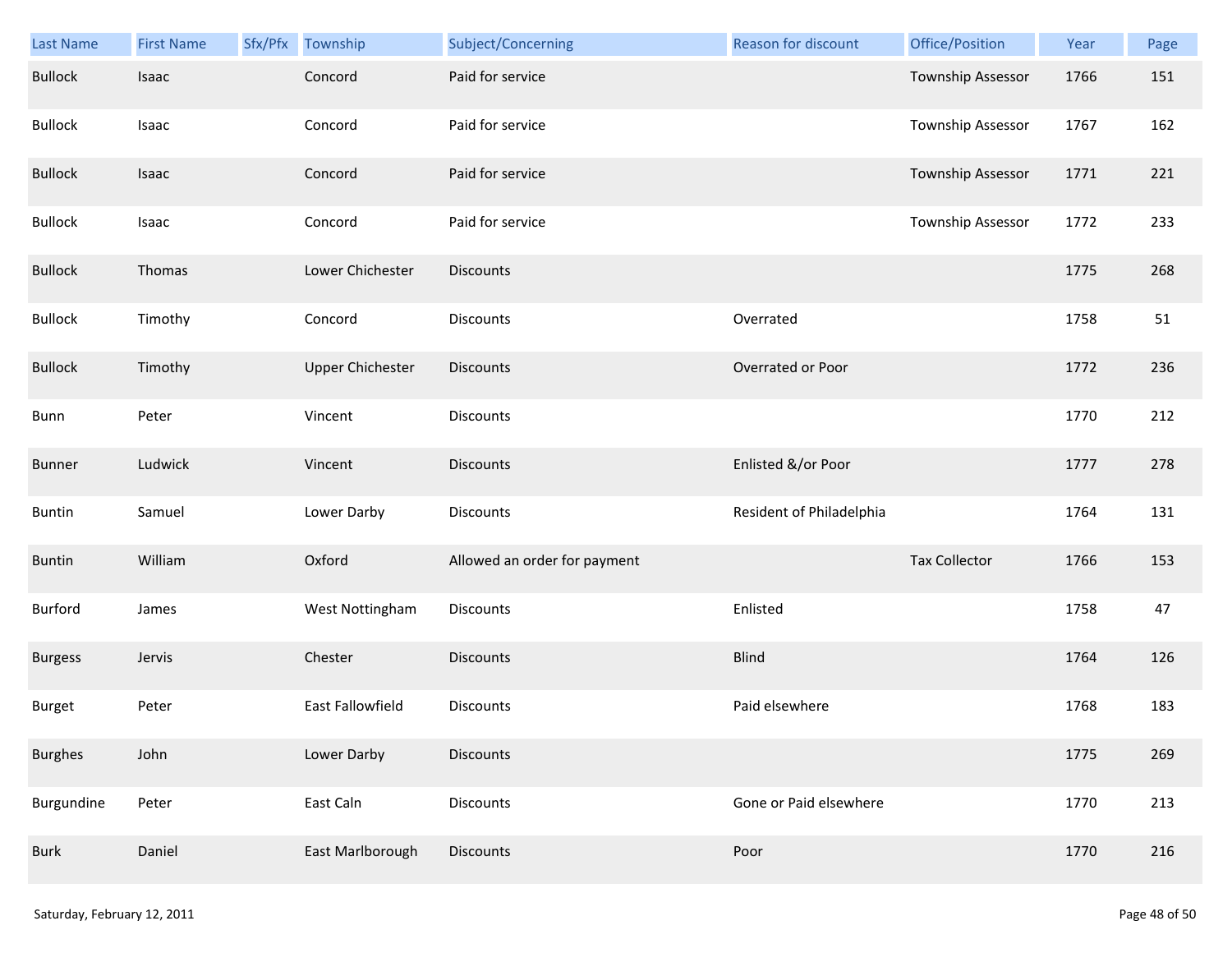| <b>Last Name</b> | <b>First Name</b> | Sfx/Pfx | Township             | Subject/Concerning | <b>Reason for discount</b> | Office/Position   | Year | Page |
|------------------|-------------------|---------|----------------------|--------------------|----------------------------|-------------------|------|------|
| <b>Burk</b>      | Isaac             |         | Ridley               | Discounts          | Gone                       |                   | 1771 | 228  |
| <b>Burk</b>      | Rowland           |         | Aston                | <b>Discounts</b>   | Under age                  |                   | 1763 | 115  |
| Burn             | William           |         | Marple               | Paid for service   |                            | Township Assessor | 1763 | 117  |
| Burn             | William           |         | Marple               | Paid for service   |                            | Township Assessor | 1771 | 218  |
| Burnet           | George            |         | Ridley               | <b>Discounts</b>   |                            |                   | 1770 | 215  |
| Burnet           | John              |         | Concord              | Paid for service   |                            | Township Assessor | 1764 | 127  |
| Burnet           | John              |         | Concord              | Discounts          | Under age                  |                   | 1772 | 242  |
| Burnett          | John              |         | Concord              | Discounts          | Overrated                  |                   | 1769 | 197  |
| Burnett          | Joseph            |         | Westtown             | Discounts          | Ran away                   |                   | 1768 | 189  |
| <b>Burney</b>    | Peter             |         | West Caln            | <b>Discounts</b>   | Gone                       |                   | 1770 | 209  |
| Burney           | Peter             |         | <b>East Nantmeal</b> | Discounts          | Not found                  |                   | 1771 | 226  |
| <b>Burns</b>     | Alexander         |         | West Fallowfield     | Discounts          | Poor & Helpless            |                   | 1757 | 10   |
| Burns            | Alexander         |         |                      | Discounts          |                            |                   | 1759 | 68   |
| <b>Burns</b>     | Edward            |         | Chester              | <b>Discounts</b>   | Poor                       |                   | 1770 | 215  |
| <b>Burns</b>     | John              |         |                      | <b>Discounts</b>   | Under age                  |                   | 1762 | 104  |
| <b>Burns</b>     | John              |         | Lower Chichester     | Discounts          | Gone                       |                   | 1772 | 240  |
| Burns            | Patrick           |         | London Grove         | Discounts          | Poor                       |                   | 1769 | 195  |